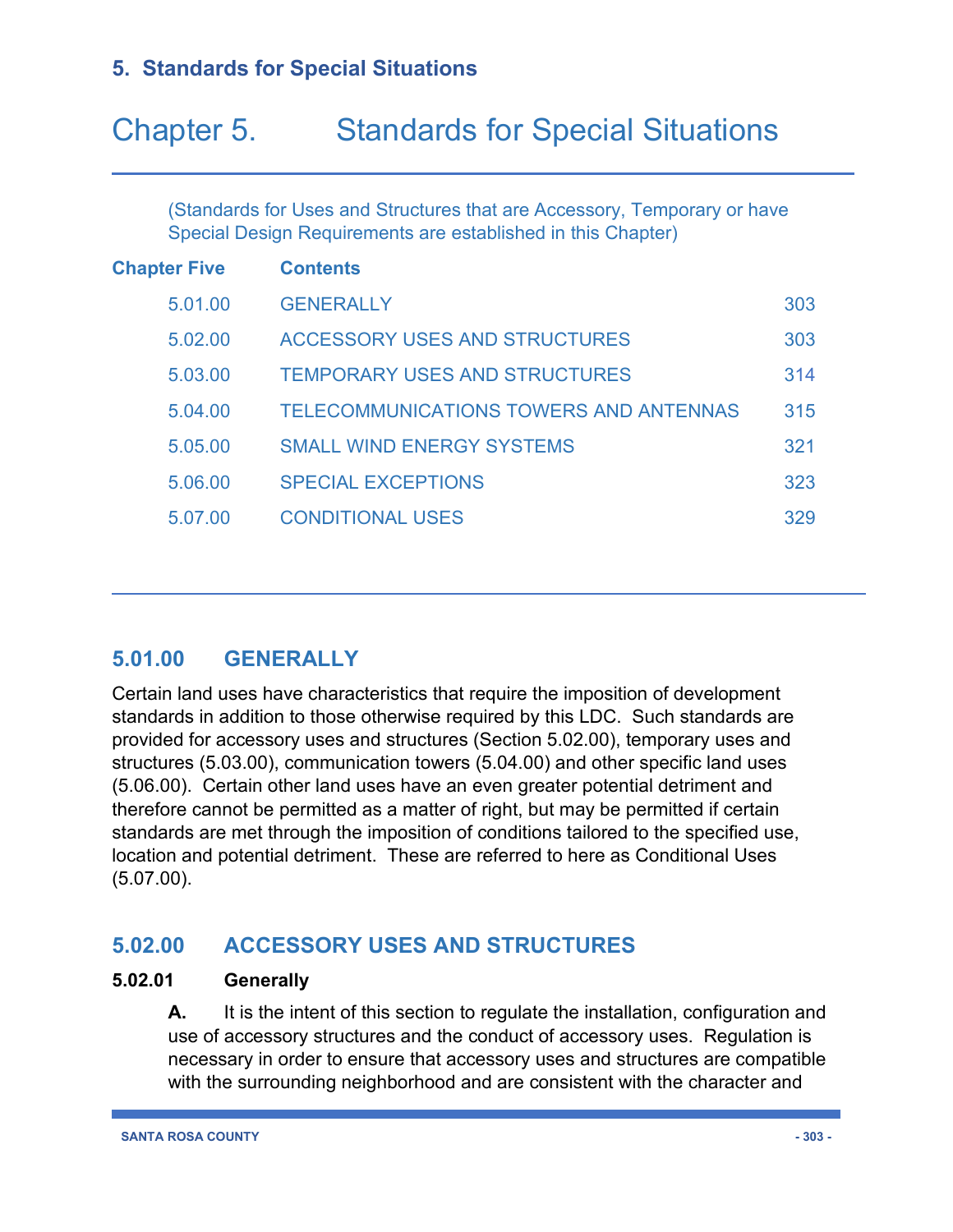intent of the zoning districts in which the accessory uses and structures are located.

**B.** Accessory Uses and structures are not permissible on lots or parcels that do not contain a principal use or structure or on a lot or parcel where the construction of the principal use or structure has been commenced unless the following conditions are met:

**1.** One metes and bounds lots two (2) acres or greater in size located within an Agriculture zoning district accessory structures shall be permitted prior to the commencement of construction of a main building, until the construction permit for a main building has been issued.

**2.** Buildings used solely for agriculture purposes (such as for livestock or for storage of farm equipment) on those parcels located in Agriculture zoning districts, regardless of parcel size, shall be allowed to be constructed before the construction of the main dwelling.

**C.** Accessory Uses are identified in Table 2.03.02 a – c. Design standards for these accessory uses are provided in section 5.02.02.

**D.** Accessory Structures may be allowed in any zoning district, provided that they comply with the standards of the zoning district and that the following general standards are met, along with specific standards for the structure as provided in sections 5.02.03 through 5.02.09.

**1.** All accessory structures shall be located on the same lot as principal use.

**2.** All accessory structures shall be included in all calculations for parking space requirements, impervious surface ratio standards, stormwater runoff standards and lot coverage standards.

**3.** All accessory structures, other than fences and walls located in compliance with the requirements of section 5.02.03, shall be located in compliance with all site design requirements.

**4.** Encroachment of Yards in lots located in Recorded Subdivisions or lots less than one (1) acre in size - Accessory buildings or structures on lots in recorded subdivisions in residentially zoned districts or less than one (1) acre in size may be located within all yards and must observe the following conditions:

**a.** Any accessory structure closer than ten (10) feet to the main building shall be construed as part of the main building and shall observe all setbacks required for the main building.

**b.** Any accessory structure located over ten (10) feet from a main dwelling may be constructed no closer than five (5) feet of any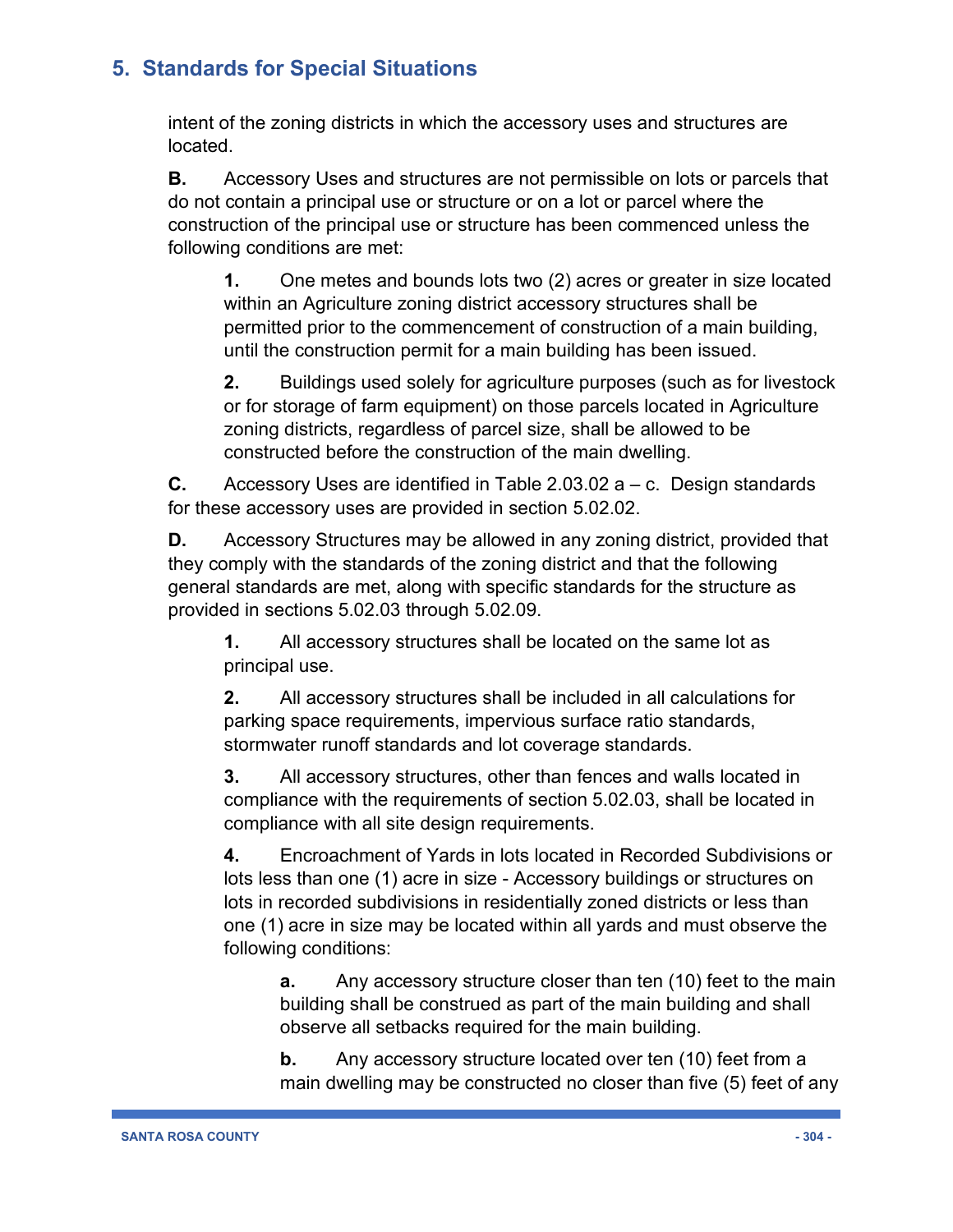interior side or rear lot line; provided, however, that such accessory buildings may not be located within the front setback. In addition, where the parcel is located on Navarre Beach or is located within the Shoreline Protection Zone. An accessory building used for living quarters (guest house or guest cottage) shall have a front setback of 60 feet from the front property line and shall maintain the same side and rear setbacks for the principle dwelling.

**c.** Whenever a lot line is also a street line, the required yard for accessory buildings shall be the same for main buildings.

**5.** Accessory buildings or structures on lots one (1) acre or greater in size and not located in a recorded subdivision in a residentially zoned district, may be located in any yard subject to the following conditions:

**a.** Accessory buildings or structures must observe the front yard requirements for the main building.

**b.** Accessory buildings or structures may be located no closer than five (5) feet of any interior side or rear lot line. Where the parcel is a corner lot, is located on Navarre Beach or is within the Shoreline Protection zone, those setbacks shall prevail.

**6.** Placement of an accessory structure on a lot contiguous to a lot with a principal dwelling unit shall be allowed as long as the lots are under the same ownership and shall use the same principle dwelling front, side and rear building setbacks on the contiguous lot.

**7.** Accessory structures located on lots less than two (2) acres in size shall be smaller in total floor area than the main dwelling unit.

**8.** Accessory structures are subject to height limit of the zoning district in which they are located.

**9.** Gazebos may be permitted in the front yard provided they meet the setback requirements for main structures.

**10.** All above ground storage tanks may not be located in any front yard, and must meet the same rear and side setbacks as the principle building, except in Agriculture districts.

**E.** Accessory Structures on Navarre Beach – No accessory structure shall be constructed in any front or side yard and shall not occupy more than 25% of the rear yard. Accessory structures shall not exceed fifteen (15) feet in height. No Accessory Structures will be used for stand alone business or by itinerant vendors.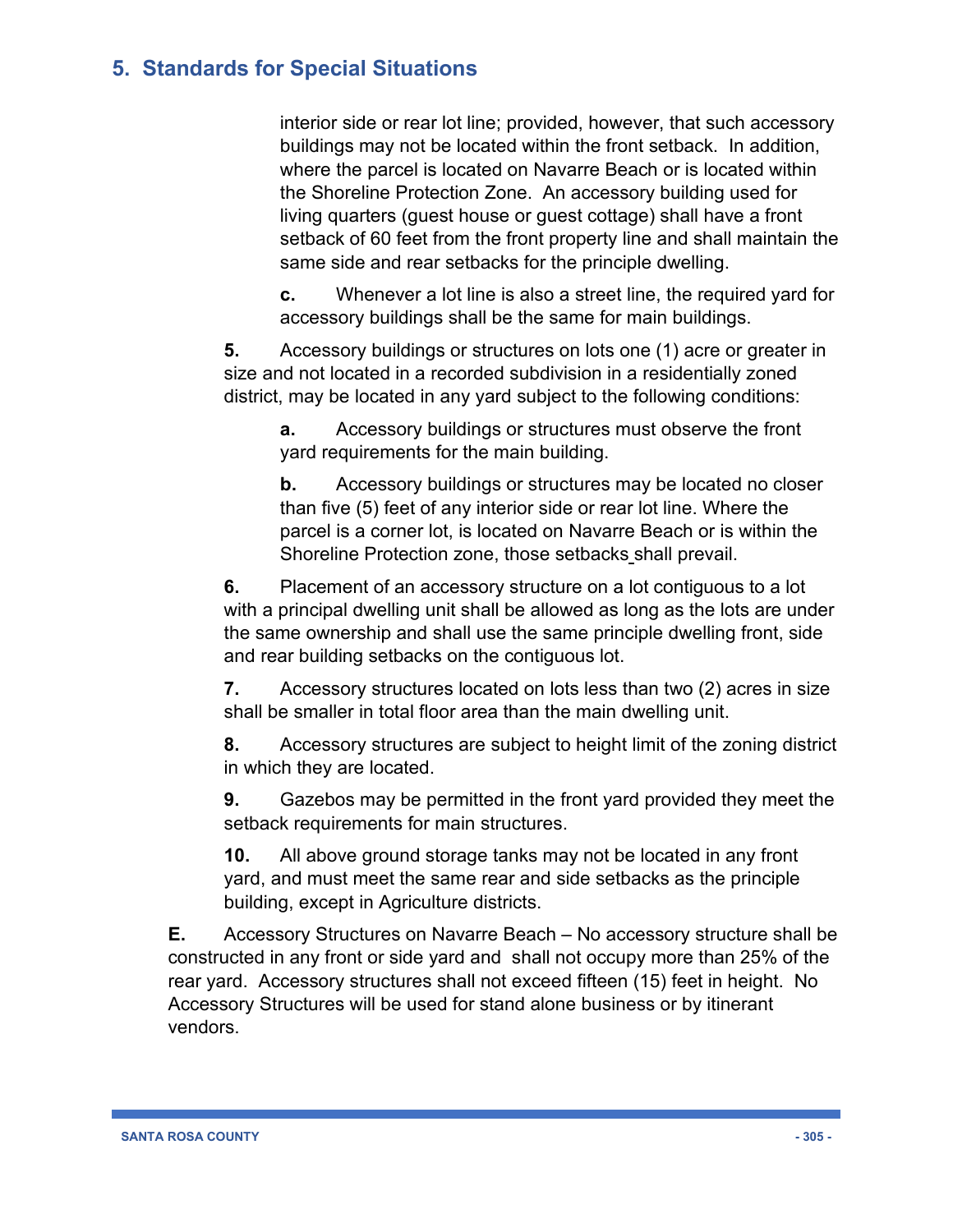#### **5.02.02 Fences and Walls**

**A.** The construction, erection and maintenance of walls and fences within Santa Rosa County shall be permitted in RR-1, R-1, R-1A, and R-1M zoning districts only as follows:

**1.** Walls and fences on rear and side property lines shall be permitted to a maximum height of eight (8) feet.

**2.** There shall be no fences, walls, plantings or other structures or obstructions erected or maintained within twenty (20) feet of any street intersection which may obstruct the view of the motorist or otherwise cause an obstruction to traffic flow;

**3**. Where a wall or fence is erected within the front setback of any lot, such wall or fence shall not be permitted in excess of four (4) feet in height, except chain link type fences, (minimum fourteen (14) gauge galvanized welded wire), and black metal fences with a minimum of three (3) inch picket spacing, which shall not be permitted in excess of five (5) feet in height.

**B**. Site design standards for fences in agriculture, multifamily, residential, commercial and industrial zoning districts

The construction, erection and maintenance of walls and fences within Santa Rosa County shall be permitted only as follows:

**1.** Walls and fences on rear and side property lines in residential zones shall be permitted to a maximum height of eight (8) feet; in commercial zones walls and fences on rear and side property lines shall be permitted to a maximum height of eight (8) feet. In all industrial areas (M-1 and M-2 districts) walls and fences shall be permitted to a height not to exceed ten (10) feet. Agriculture districts are exempt from this provision.

**2.** In all districts there shall be no fences, walls, plantings or other structures or obstructions erected or maintained within twenty (20) feet of any street intersection which may obstruct the view of the motorist or otherwise cause an obstruction to traffic flow.

**3.** In all residential subdivisions the use of any form of barbed wire in fences is prohibited. Agriculture districts are exempt from this provision.

**4.** Where a wall or fence is erected within the front setback of any lot, such wall or fence shall not be permitted in excess of four (4') feet in height, except chain link type fences, (minimum fourteen (14) gauge galvanized welded wire), which shall not be permitted in excess of five (5) feet in height. Agriculture districts are exempt from this provision.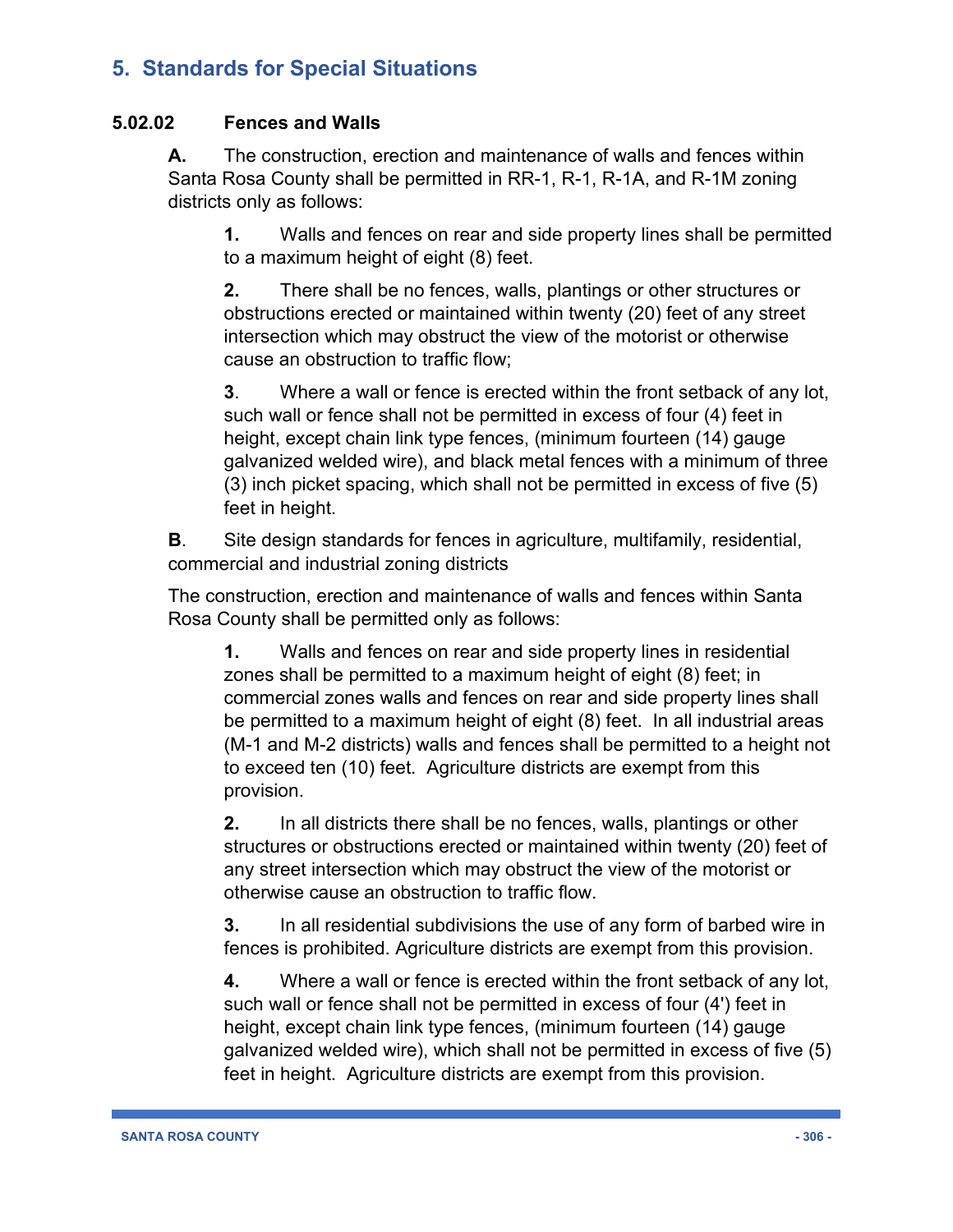Where a wall or fence is erected within the front setback of a lot in an HCD zone such wall or fence shall not be permitted in excess of four (4) feet in height, except chain link type fences, (minimum fourteen (14) gauge galvanized welded wire), which shall not be permitted in excess of eight (8) feet in height. Where a wall or fence is erected within the front setback of a lot in M1 or M2 zones, such wall shall not exceed four (4) feet in height except chain link type fences, (minimum fourteen (14) gauge galvanized welded wire), which shall not be permitted in excess of ten (10) feet in height.

**5.** Walls and fences must have finished side facing out for all projects requiring site plan review.

**6.** Fences and Walls erected to serve as a buffer between incompatible land uses shall provide continuous screening.

**7.** The swimming pool barrier requirements must meet the current Florida Building Code requirements.

**8.** Fences and walls within the Bagdad Historic Overlay Districts must be consistent with the standards detailed in "Bagdad Historic and Conservation District Design Standards: (June 16, 2008) adopted herein by reference.

**C.** Fences on Navarre Beach – Maximum heights for fences constructed or residential, hotel and commercial districts, excluding fences for solid waste receptacles shall be:

| <b>Yards</b>      | <b>Solid Fences</b> | <b>Open Wire Slat</b><br><b>Fences</b> |
|-------------------|---------------------|----------------------------------------|
| <b>Front Yard</b> |                     |                                        |
| Side Yard         |                     | 5'                                     |
| <b>Rear Yard</b>  |                     | 5'                                     |

1. Existing fences/walls will be inventoried and grandfathered on the date the revised LDC is approved. From that date forward, if a fence or wall is built or rebuilt (due to the damage) on the beach, a flood plain development order will be required.

2. Walls less than 2 feet above the surrounding natural grade by the eye will not require permitting.

3. Walls/fences that are less than 1" thick with at least 40% of its area open will not require permit or engineering per FEMA guidance (NFIP Technical Bulleting 5/March 2020). Walls/Fences with less than 40%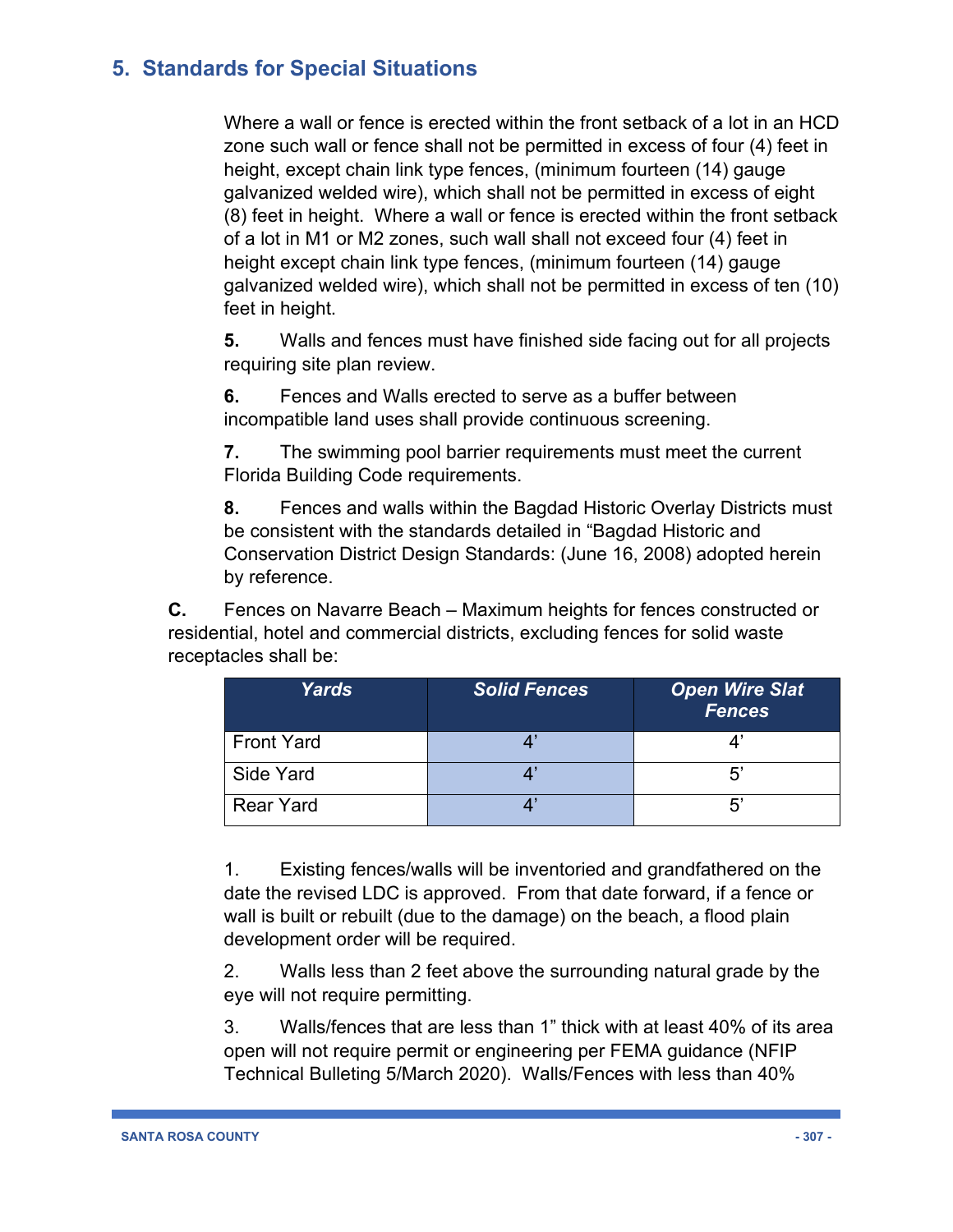open area will be required to breakaway and necessitate an engineered design and a permit from the Santa Rosa County Building Department.

**4.** The maximum height of residential fences on Navarre Beach will be 6 feet along the rear and side and 4 feet along the front. There shall be no maximum height for fences in Navarre Beach commercial districts. Chain link fences shall not be allowed unless approved by the Board of County Commissioners or their designee.

Solid waste receptacles, such as thirty (30) gallon trash cans, ninety (90) gallon carts, or dumpsters, shall have an enclosure to conceal the receptacles from the road; yet provide access to solid waste haulers. The enclosure (fence) may be over the maximum height stated above for the residential districts to successfully conceal said receptacle and shall be designed to compliment the building it services. The enclosure shall have dimensions and height to solely conceal the said receptacle.

There shall be no maximum height for fences in commercial districts or industrial.

Where a commercial district is adjacent to a residential district, a fence may be constructed to a maximum height of eight feet on the property line contiguous to a commercial district. Chain link fences shall not be allowed unless approved by the Board of County Commissioners.

**D.** Screening Fences – Any fence to be used as a screen for enclosing outdoor storage areas must meet the following criteria:

**1.** The fence type chosen must be able to "effectively" screen the material in the storage area.

**2.** A six (6) foot wooden privacy fence or an eight (8) foot wooden privacy fence is the most effective screening fence style and shall be required for all new developments or new uses requiring screening when no previously existing fence is present.

**3.** When a previously existing chain link or other metal fence is present, screening fabric or slats may be utilized.

#### **5.02.03 Dumpsters/Solid Waste Containers for Commercial/Multi-Family Developments**

Dumpsters shall be screened as follows:

**A.** For all dumpsters or solid waste containers, all four (4) sides shall be screened.

**B.** Screening may be in the form of a mixture of evergreen trees and shrubs, a solid wooden or masonry fence, or the wall of an existing structure on the property.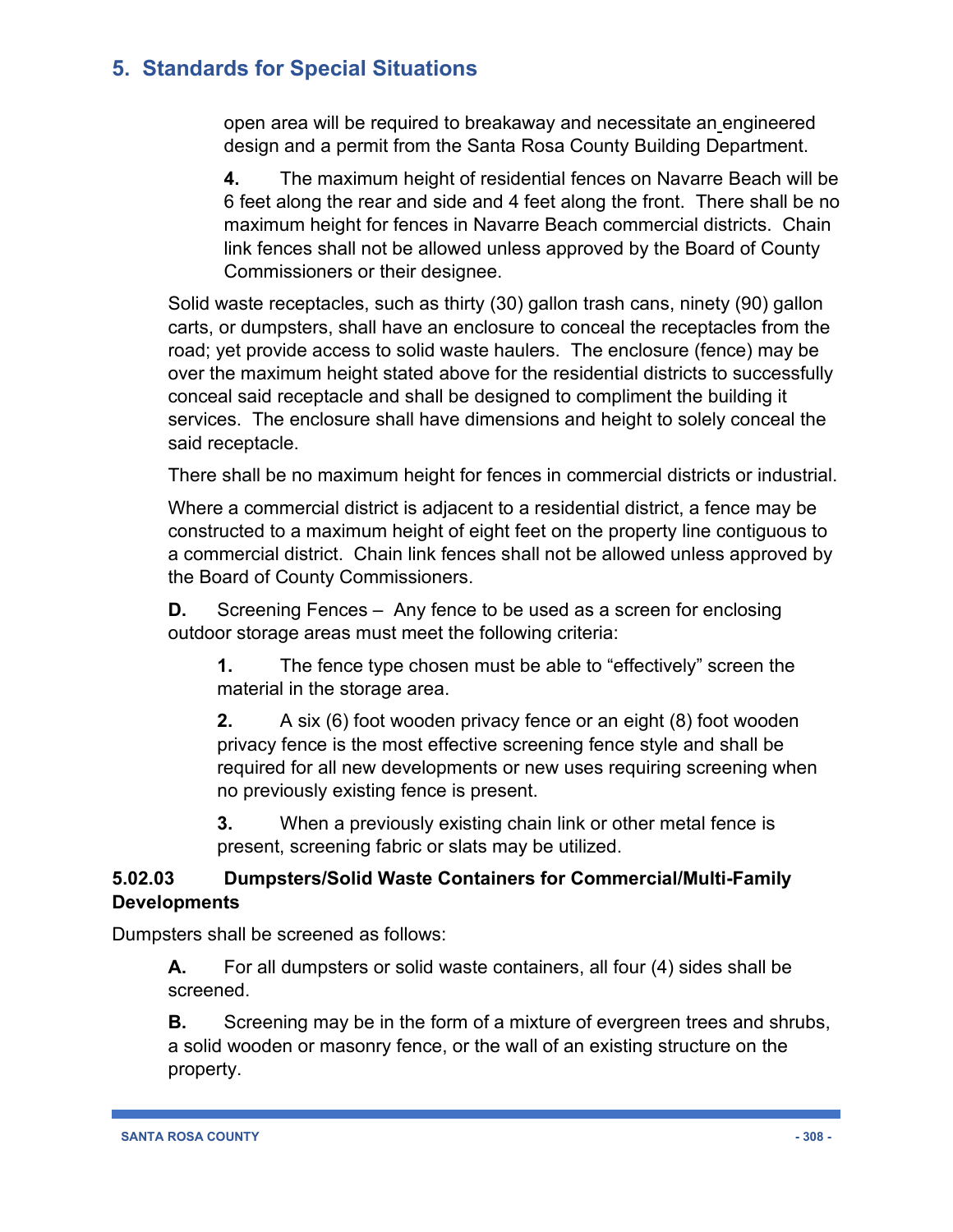**C.** Where screening is provided by landscaping, a minimum of one (1) evergreen tree per screening side and shrubs shall be planted to form a continuous hedge around the perimeter of the enclosure tall enough to conceal the receptacle and/or visible waste.

**D.** Dumpsters shall be setback a minimum of twenty-five (25) feet from any property zoned or used for residential purposes.

**E.** Dumpsters shall not be allowed within the setback for any right-of-way. In cases where dumpsters are located in areas highly visible from any public rightof-way, additional landscaping may be required to be planted.

#### **5.02.04 Docks, Piers and Mooring Devices**

**A.** Structures such as piers, docks, wharves, mooring devices, lifting and launching devices, the decking of which is no higher than five (5) feet above mean high water or five (5) feet if seagrasses are present per FDEP, are permitted as accessory structures.

**B.** Such structures shall not extend seaward from the property line for more than three hundred (300) feet or fifteen (15) percent of the open water span at the point of installation whichever is less, except as provided in Section 5.02.04.E.2. If FDEP approves a structure longer than three hundred (300) feet because of the presence of seasgrasses, the Planning Director can approve an administrative variance.

**C.** When structures are constructed on waterfront property and are to cross on or over areas of public access, this access may not be impeded or blocked by such structures. The owner of said structure must construct or provide public access. This provision shall apply only to water front property located on Escambia Bay south of Highway 90, Blackwater Bay south of Interstate 10, East Bay and Santa Rosa Sound.

**D.** FDEP requires twenty-five (25) foot side setbacks in riparian zones. Section 18-21.004(3)(d), Florida Administrative Code, provides exceptions to the setbacks which are: private residential single-family docks or piers associated with a parcel that has a shoreline frontage of less than 65 feet, where portions of such structures are located between riparian lines less than 65 feet apart, or where such structure is shared by two adjacent single-family parcels; utility lines; bulkheads, seawalls, riprap or similar shoreline protection structures located along the shoreline; structures and activities previously authorized by the Board of Trustees of the Internal Improvement Trust Fund; structures and activities built or occurring prior to any requirement for Board of Trustees of the Internal Improvement Trust Fund authorization; when a letter of concurrence is obtained from the affected adjacent upland riparian owner; or when the Board determines that locating any portion of the structure or activity within the setback area is necessary to avoid or minimize adverse impacts to natural resources.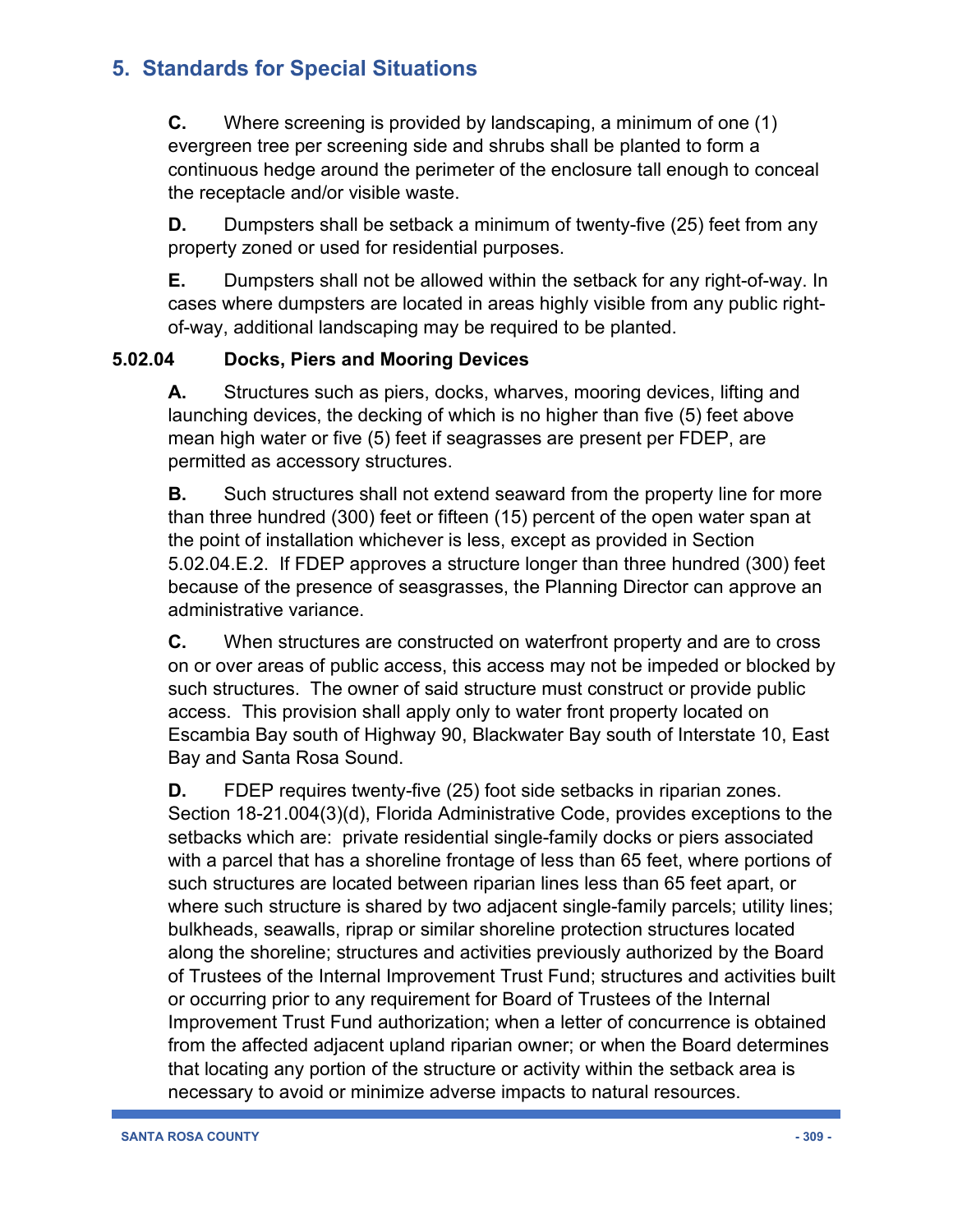**E.** All canal front construction must meet the following dimensions and setbacks.

**1.** Side and corner setbacks will be fifteen (15) feet or fifteen (15) percent of the water frontage width whichever is less. Side setbacks are measured from side lot lines that separate two lots. Corner setbacks are measured from the corners created by the intersection of two canals. The intent of corner and side setbacks is to enable access to the docks, piers, and boathouses for each lot and to accommodate turning movements at the intersection of canals.

**2.** All construction including dolphin poles can extend into the water a distance equal to twenty-five percent (25%) of the canal width except for Polynesian Isles Subdivision canal system and the terminal ends of any canals. The depth of such construction will be determined based upon the width of the canal as shown on the plat recorded as of (12-12-2013). The beginning point of such construction shall be the canal wall or the platted lot line whichever is further landward. The requirements for the Polynesian Isles Subdivision canal system and the terminal ends of any canals are as follows:

The terminal ends of the canals are considered special circumstances. In such cases the Planning and Zoning Department shall have discretion in determining the setbacks, configurations and distances into the canal for docks/piers and boatlifts. The goal will be to allow a property owner the ability to moor a boat.

The Polynesian Isles Subdivision canal system shall consist of the following subdivisions: Polynesian Islands, Polynesian Islands First Addition, Bay Ridge Park Second Addition, Whisper Bay Seventh Addition, and Ebbtide Townhomes. A dock or pier may not extend more than five (5) feet into the canal past the platted or surveyed property line. The only thing that may be allowed to extend into the canal in addition to a dock/pier is a boat lift. A boat lift may extend an additional ten (10) feet past the platted or surveyed property line into the canal. The boat lift may be covered with a roof. There can be no walls extending down from the roof line enclosing any portion of the boat lift. No elements, members, catwalks, dock, or roof overhangs can extend into the canal more than a combined total of fifteen feet past the platted or surveyed property line.

**3.** Decking shall be no more than five (5) feet above mean high water.

**4**. Seawalls must be located on or behind the surveyed property line bordering the canal.

**5.** No waterfront construction, except for seawalls may begin until construction of the main building has commenced.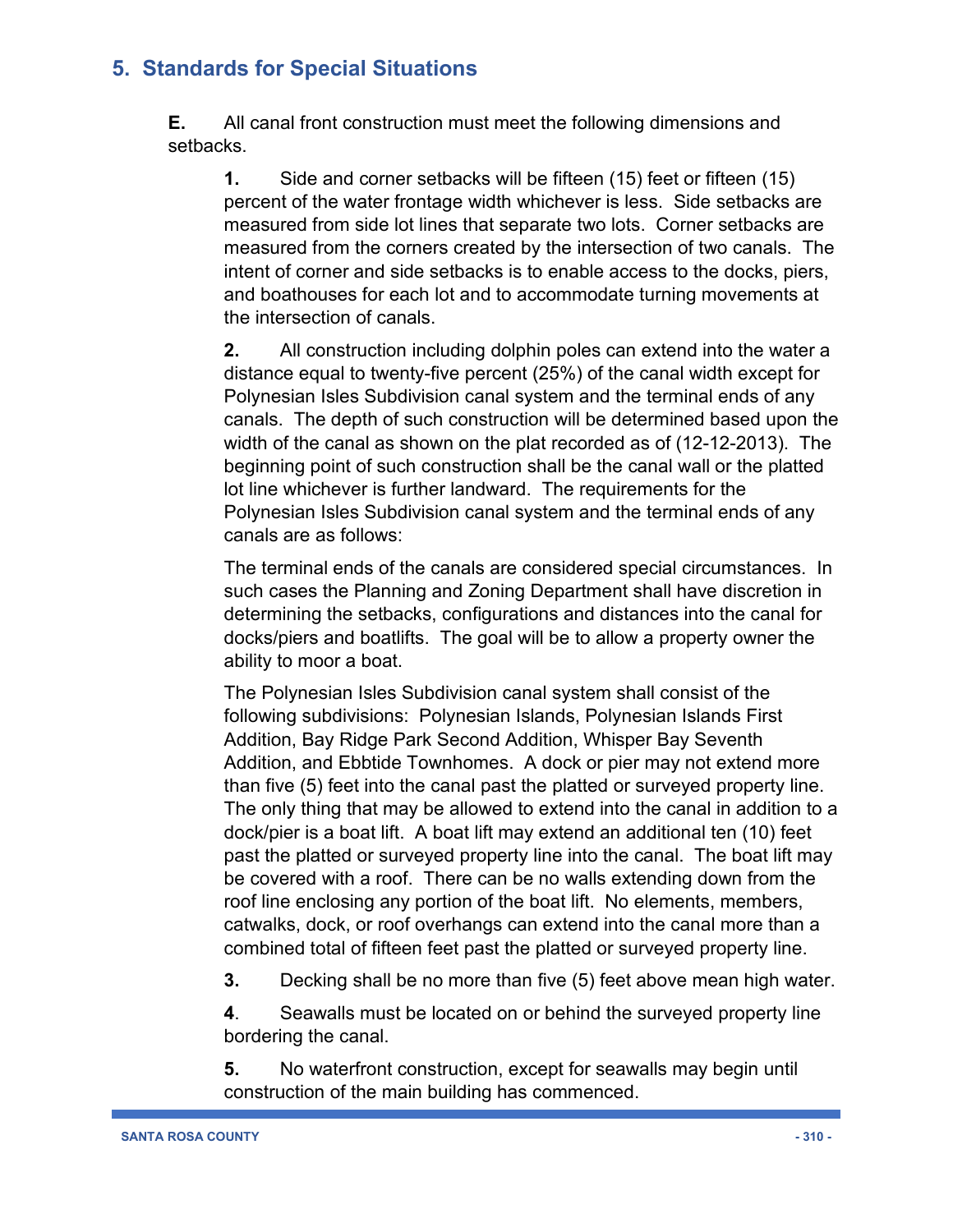**6.** Building permits must be posted in accordance with the building code.

**7.** Boat shelters or storage structures shall be unwalled and shall not have roofs exceeding twenty-five (25) feet above mean high water.

#### **E.** Construction in Navarre Beach Canals

**1.** Docks or boardwalks shall be no higher than the seawall or protrude more than 4 feet over the water from the seawall. The width shall not encroach into the side setbacks.

**2.** Docking pilings may be set in the canal and shall be no further from the seawall than twenty-five (25) percent of the width of the canal. Docking pilings set in the canal shall not exceed eight (8) feet in height above the height of the seawall.

**3.** Any structure and boat combined shall not exceed the above stated boundaries (25% of the canal width).

**4.** No structure shall include sidewalls or roof as these may infringe on adjacent property owners water view.

**5.** When structures are constructed on waterfront property and are to cross on or over areas of public access, this access may not be impeded or blocked by such structures. The owner of said structure must construct or provide public access.

#### **5.02.05 Swimming Pools**

**A.** Swimming pools shall:

**1.** Be located only in Side or Rear Yards.

**a.** All swimming pools shall have the same front setback as the principle dwelling when measured from the pool's water edge to the property line and may be erected no closer than five (5) feet from the rear or side property line except if it is a corner side property line then the pool corner side setback shall be the established corner side setback for the dwelling; or in the case where the main dwelling's side setback is less than 5 feet, the pool setback may be reduced to 4 feet MORE than the main dwelling's side setback. The distance between the swimming pool and any structure shall be determined according to the current Building Code requirements. In addition, where the parcel is located on Navarre Beach or is located within the Shoreline Protection Zone, those setbacks shall prevail.

**2.** The swimming pool barrier requirements must meet the current Florida Building Code requirements.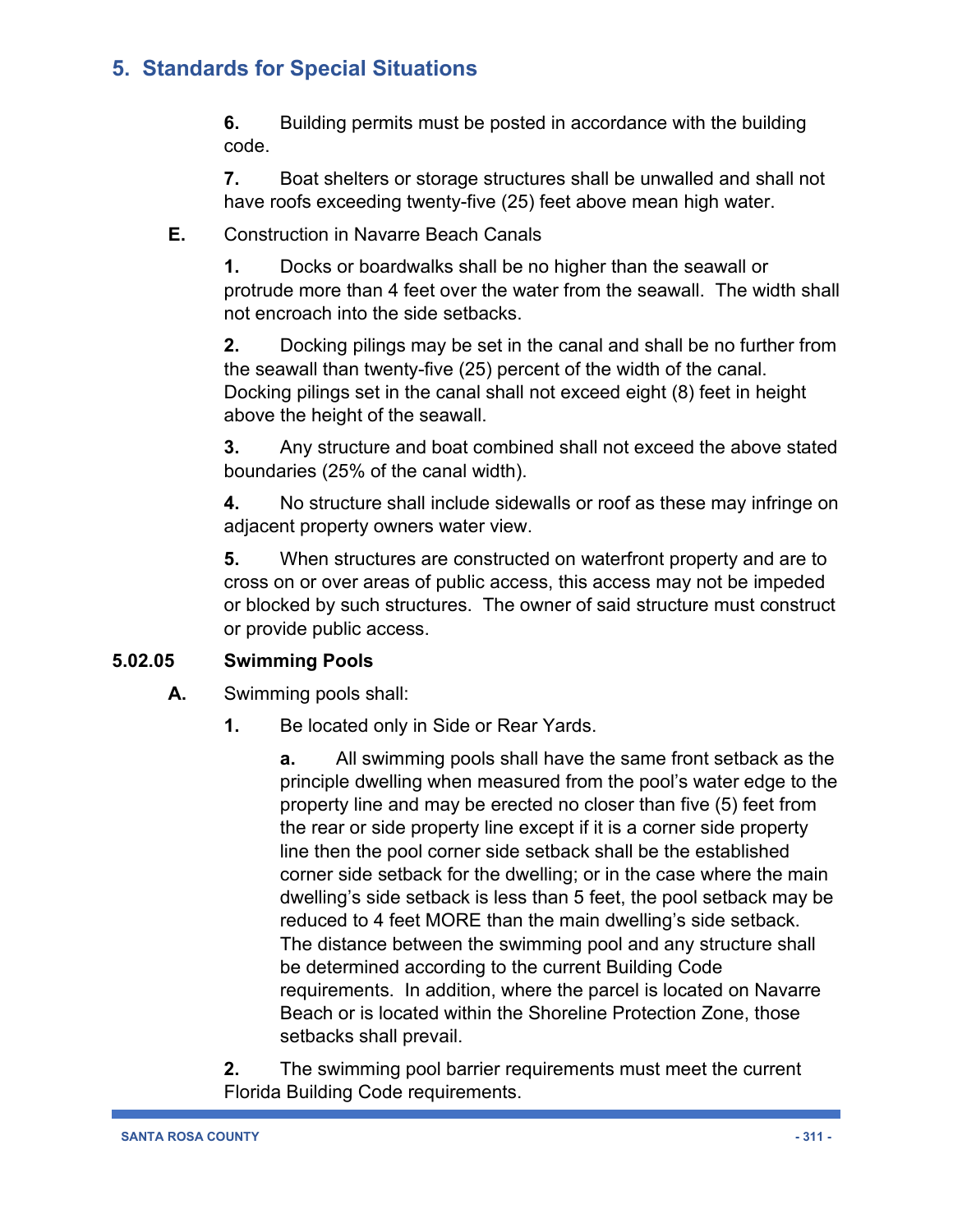**a.** The structure of an aboveground swimming pool may be used as its barrier or the barrier for such a pool may be mounted on top of its structure; however, such structure or separately mounted barrier must meet all barrier requirements of this section. In addition, any ladder or steps that are the means of access to an aboveground pool must be capable of being secured, locked, or removed to prevent access or must be surrounded by a barrier that meets the requirements of this section.

**b.** Gates that provide access to swimming pools must open outward away from the pool and be self-closing and equipped with a self-latching locking device, the release mechanism of which must be located on the pool side of the gate and so placed that it cannot be reached by a young child over the top or through any opening or gap.

**c.** A wall of a dwelling may serve as part of the barrier if it does not contain any door or window that opens to provide access to the swimming pool.

**d.** A barrier may not be located in a way that allows any permanent structure, equipment, or similar object to be used for climbing the barrier.

**e.** No person in control or possession of land within the county, either as owner, purchaser, lessee, tenant, or as a licensee, upon which a private swimming pool is situated, shall fail to provide and maintain such fence or other enclosure as specified by this article.

#### **3.** Swimming pool enclosures

**a.** All pool enclosures (enclosure constructed of metal, wood, or similar type material for framing and consisting of screen mesh or any similar material between framing members making up the roof and walls, and which specifically covers a swimming pool or spa), shall have the same front setback as the principle dwelling and may be erected no closer than five (5) feet from the rear or side property line except if it is a corner side property line then the main building corner side setback shall apply; however, if the main dwelling side setbacks are less than 5 feet, the pool enclosure may take the same side setbacks as the main dwelling. Where the parcel is located on Navarre Beach or is located within the Shoreline Protection Zone, those setbacks shall prevail. No enclosure shall be allowed on any easement. All detached pool houses, buildings, and other similar structures must abide by the same setbacks as accessory buildings. Additional performance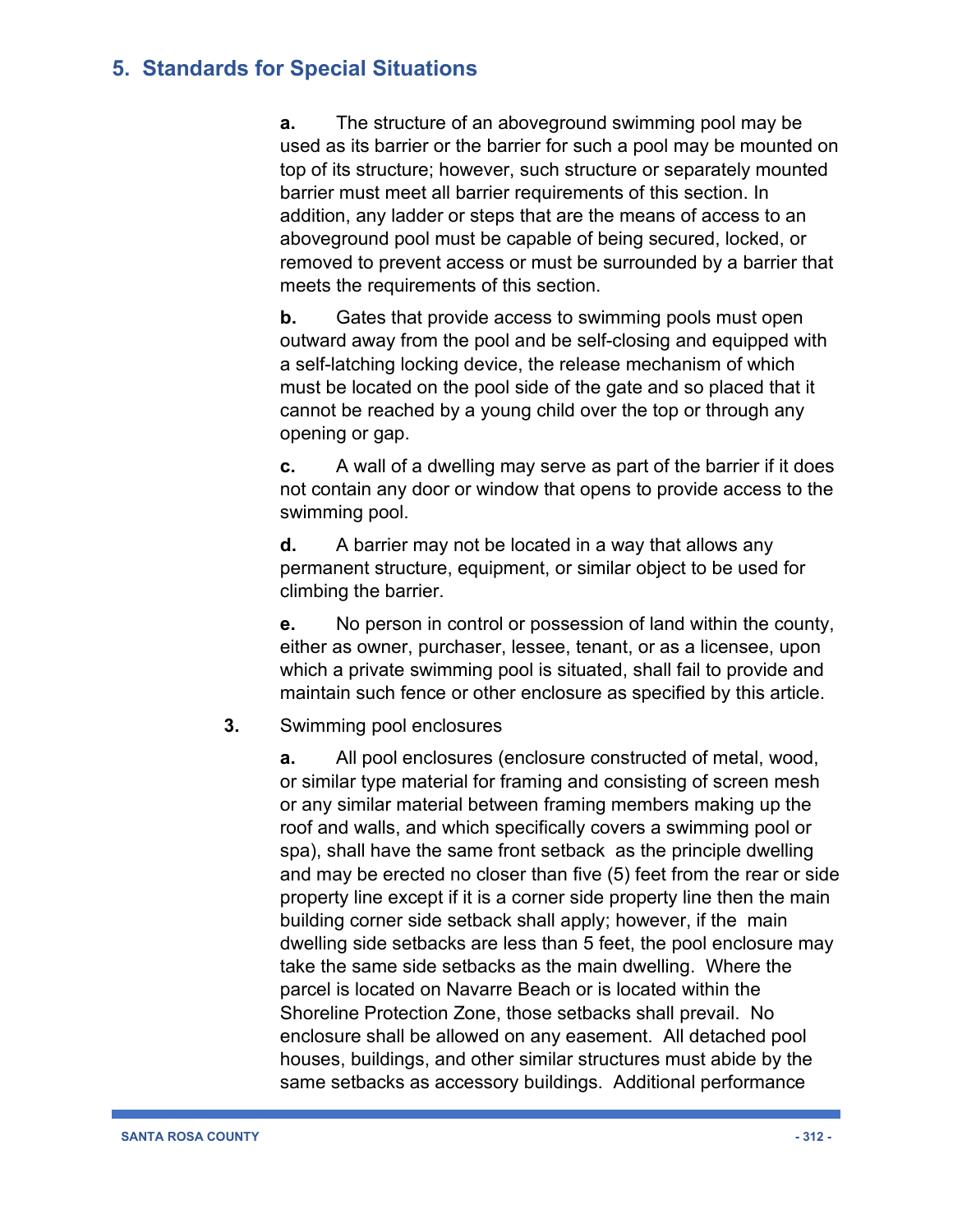standards for fences, walls, gates or use of other structures for pool enclosures are set forth in section 5.02.05.A.2.

#### **5.02.06 Guest Cottages**

**A.** Guest Cottages – A guest cottage is allowed as an accessory activity within all residential zoning districts. The guest cottage shall not occupy more than 50% of the total floor area square footage of the main dwelling. The guest cottage shall have a front setback of 60 feet from the front property line or be behind the rear wall of the single family residence and shall maintain the same side and rear setbacks for the principle dwelling.

A guest cottage with kitchen facilities is allowed if the guest cottage and main dwelling together do not exceed the gross density requirement for the parcel. If the guest cottage and main dwelling together would exceed the gross density requirement for the parcel, the following conditions apply.

**1.** The site should be designed so as to maximize compatibility with adjacent land uses and minimize adverse impacts.

**2.** The parking requirements of 4.06.00 must be met. For purposes of calculating parking requirements, the guest cottage will be considered an additional single family unit on the parcel.

**3.** A Standard B or E landscaped buffer is required between the guest cottage and adjacent single family uses or districts consistent with Section 4.07.04, "Landscape Buffers."

**4.** Guest house or guest cottage must meet the requirements of the Florida Building Code in including the conversion of an accessory structure.

#### **5.02.07 Home Occupations**

**A.** Home Occupations accessory to a residential activity – Shall be carried on within a dwelling unit or accessory building by one or more residents of the dwelling unit. Accessory buildings shall be smaller in total floor area than the main dwelling unit. Home occupation shall not include the manufacture and repair of motor vehicles or transportation equipment. The following shall not be permitted:

**1.** Exterior displays, or a display of goods or chattels visible from the outside or exhibited on the premises by any method or device whatsoever, including signs which would indicate from the exterior that the dwelling unit or accessory building is being utilized in whole or in part as a home occupation;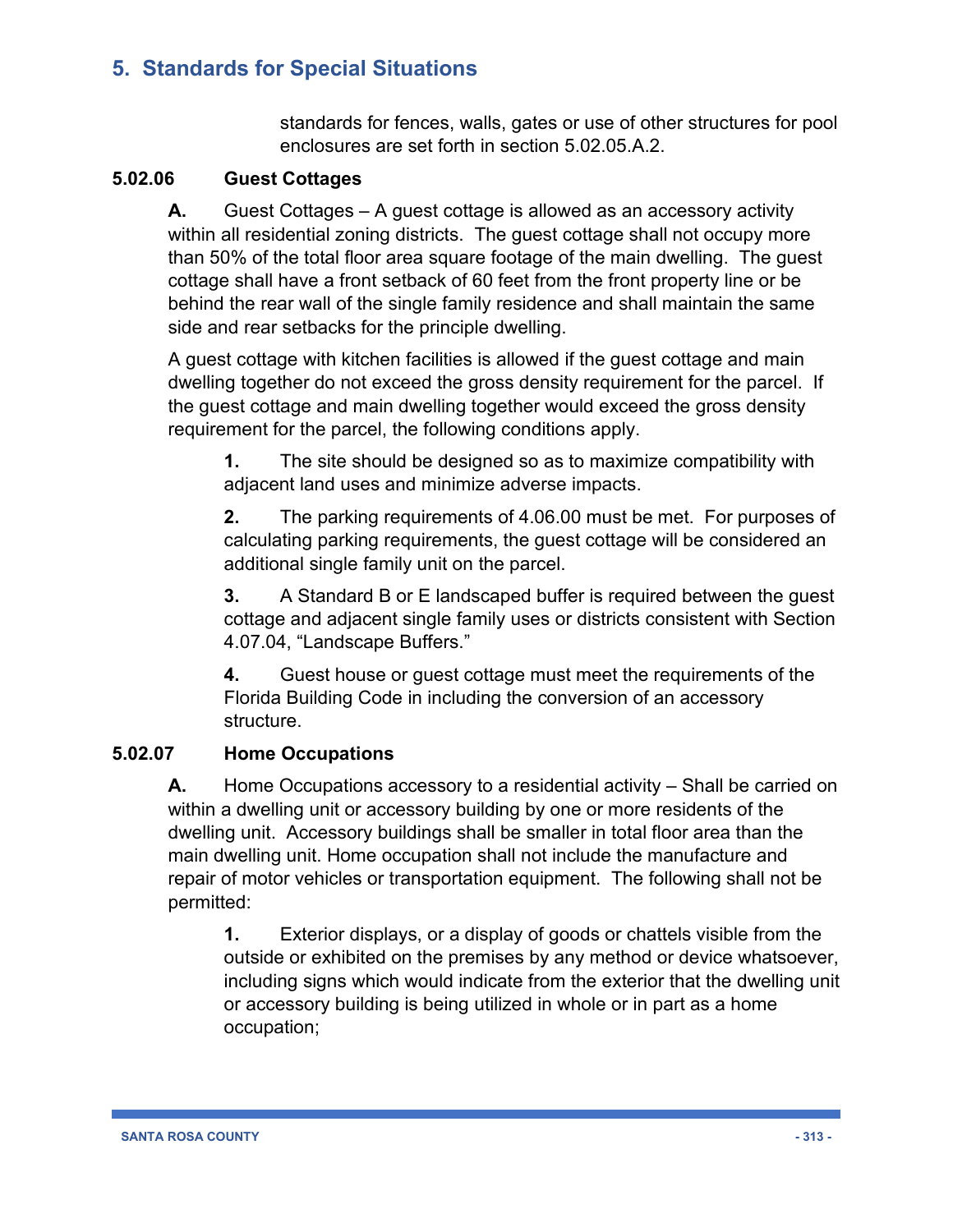**2.** Use, in connection with the home occupation, of any mechanical or electrical equipment, except that which generally would be used for purely domestic or household purposes;

**3.** Storage materials or goods or chattels, or any part or parts outside of principal or accessory building or other structure;

**4.** External structure alterations not customarily in residential buildings;

**5.** Offensive noise, vibration, dust, or other particulate matter, odorous matter, heat, glare or other objectionable effects;

**6.** Employment of more than two (2) non family members of the dwelling unit in the conduct of the home occupation.

**7.** The home occupation shall not generate more than four (4) customer vehicles per day.

**8.** Parking of heavy equipment such as backhoes, bulldozers, tractor trailer rigs, dual axle trucks, and front end loaders, etc., shall be prohibited in recorded subdivisions in residentially zoned districts except for equipment located at construction sites.

**9.** Storage of more than one (1) motor vehicle used for the home occupation is prohibited.

#### **5.02.08 Living Quarters in Barns in AG-RR, AG-1 and AG-2**

**A.** Living quarters are allowed in barns in AG-RR, AG-1 and AG-2 even if a single family residence does not exist on the parcel. This arrangement is common when ranchhands/workers live on the property to care for the grounds or animals. Guest cottage setbacks for the structure must be maintained.

# **5.03.00 TEMPORARY USES AND STRUCTURES**

#### **5.03.01 Generally**

**A.** Certain temporary uses and structures meeting the conditions of this chapter may be permitted to accommodate outdoor sales, festivals and entertainment, portable storage units and temporary structures during construction activities – but only to the extent authorized in this section. All other temporary uses and structures are prohibited.

**B.** No temporary building or structure shall be erected on any lot in any district, provided however that this provision shall not be construed to prevent the erection of a temporary construction office or sales office such as normally used by contractors on or near the premises while a building or other project is under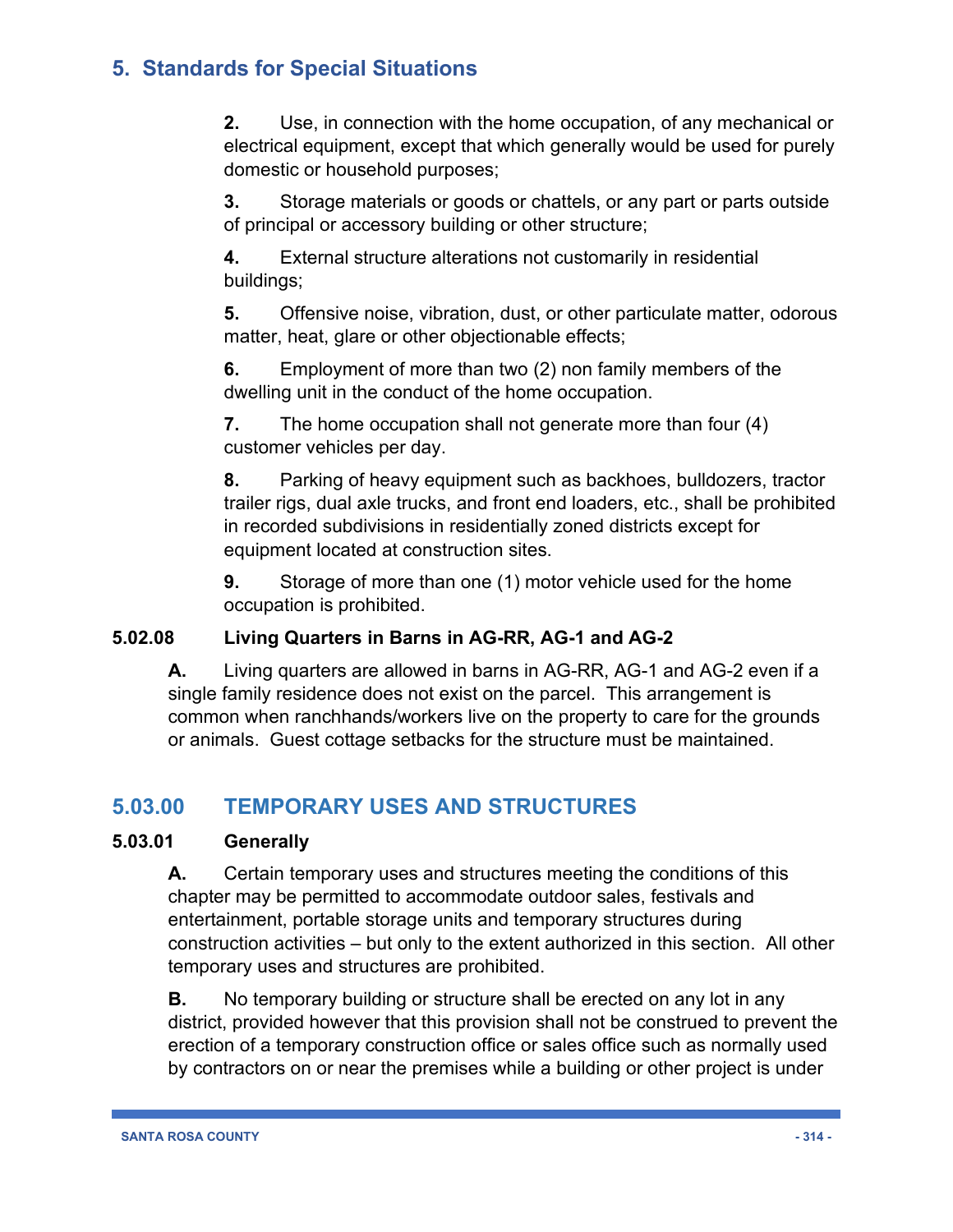construction, provided such temporary building is removed no later than ninety (90) days from the date of issuance of a certificate of occupancy.

Tents and canopies, (a tent or canopy being a portable shelter of canvas, plastic, etc. stretched over a supporting framework of poles with ropes and pegs) used for commercial or promotional purposes may be permitted on a temporary basis as follows:

**1.** Tents used for such purposes shall be allowed in the zoning district permitting those uses.

**2.** Tents or canopies greater than four hundred (400) square feet must obtain Zoning and Building Department Permits. Tents or canopies four hundred (400) square feet or less must abide by the same regulations as tents and canopies requiring permits.

# **5.04.00 TELECOMMUNICATIONS TOWERS AND ANTENNAS**

#### **5.04.01 Generally**

**A.** It is the intent of the County to allow Telecommunications Towers and/or Antennas in compliance with State and Federal regulations. It is further the intent of the County to protect the public health, safety and welfare through regulating the placement and design of allowable Telecommunication Towers. The regulations in this section are designed to meet the following purposes:

**1.** To protect residentially zoned areas and residential development from potential adverse impacts of telecommunications towers that are placed in inappropriate locations;

**2.** To minimize visual impacts of telecommunications towers through site design requirements, location requirements, and innovative camouflage techniques, in accordance with acceptable engineering and planning principles; and

**3.** To allow telecommunications towers that meet State, Federal, and local requirements for location, site design and appearance.

**4.** To promote and encourage shared use and collocation of communication towers and/or communication antennas as opposed to the construction of additional single use towers;

**5.** To avoid potential damage to property caused by communication towers and/or communication antennas by insuring that such structures are sound and carefully designed, constructed, modified, maintained, and removed when no longer used or determined to be structurally unsound;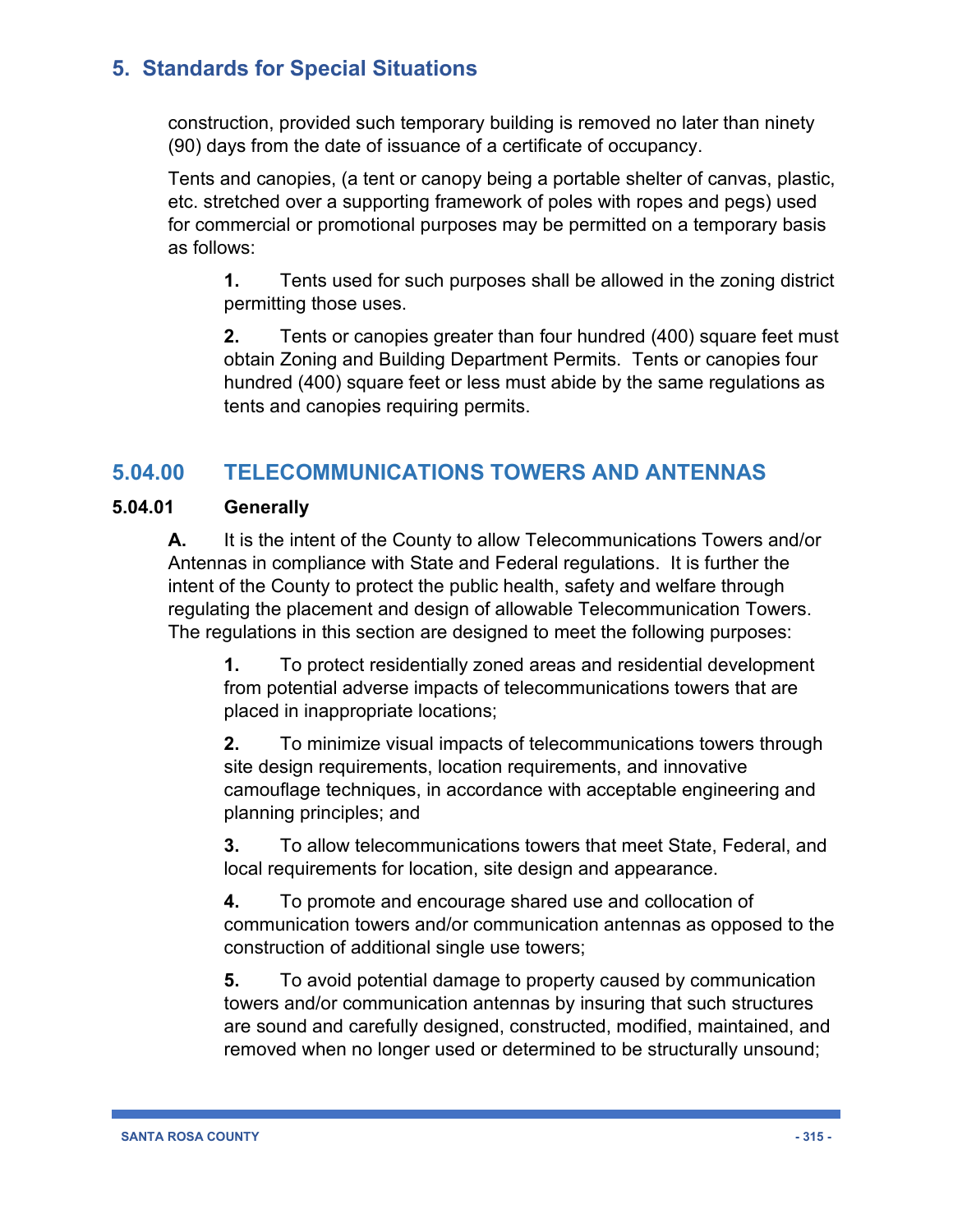**6.** To facilitate the provisions of wireless communication services to the residents and businesses of the County in an orderly fashion.

#### **5.04.02 Findings**

**A.** The Federal Communications Act of 1934 as amended by the Telecommunications Act of 1995, (collectively the "Act") grants the Federal Communication Commission (FCC) exclusive jurisdiction over:

**1.** The regulation of the environmental effects of radio frequency emissions from communication towers and/or communication antennas facilities.

**2.** The regulation of radio signal interference among users of the radio frequency spectrum.

**B.** The County's regulation of communication towers and/or communication antennas cannot have the effect of prohibiting any person from providing wireless telecommunications services.

#### **5.04.03 Definitions see section 1.07.02**

#### **5.04.04 Applicability**

**A.** Towers and Telecommunications Facilities for which a permit has been issued prior to the effective date of this Section shall not be required to meet the requirements of this Ordinance except as provided herein.

**B.** This Section shall not govern the installation of any amateur radio facility that is owned and operated by a federally licensed amateur radio station operator or is used exclusively for receive-only antennas.

**C.** The provisions of this Section shall supersede all conflicting requirements of other ordinances of Santa Rosa County regarding the location and permitting of wireless communications facilities.

**D.** Towers and Telecommunications Facilities can be located only in Agricultural (AG-RR, AG-1, and AG-2), Highway Commercial Districts (HCD), Planned Business Districts (PBD) or Industrial Districts (M-1 and M-2).

#### **5.04.05 Standards**

**A.** Single use communication towers shall not exceed one hundred fifty (150) feet in height as measured from grade.

**B.** Communication towers that have two (2) or more collocation abilities shall not exceed one hundred eighty (180) feet in height as measured from grade.

**C.** Public Safety and Emergency Communication Towers shall not exceed two hundred-fifty feet (250) in height as measured from grade.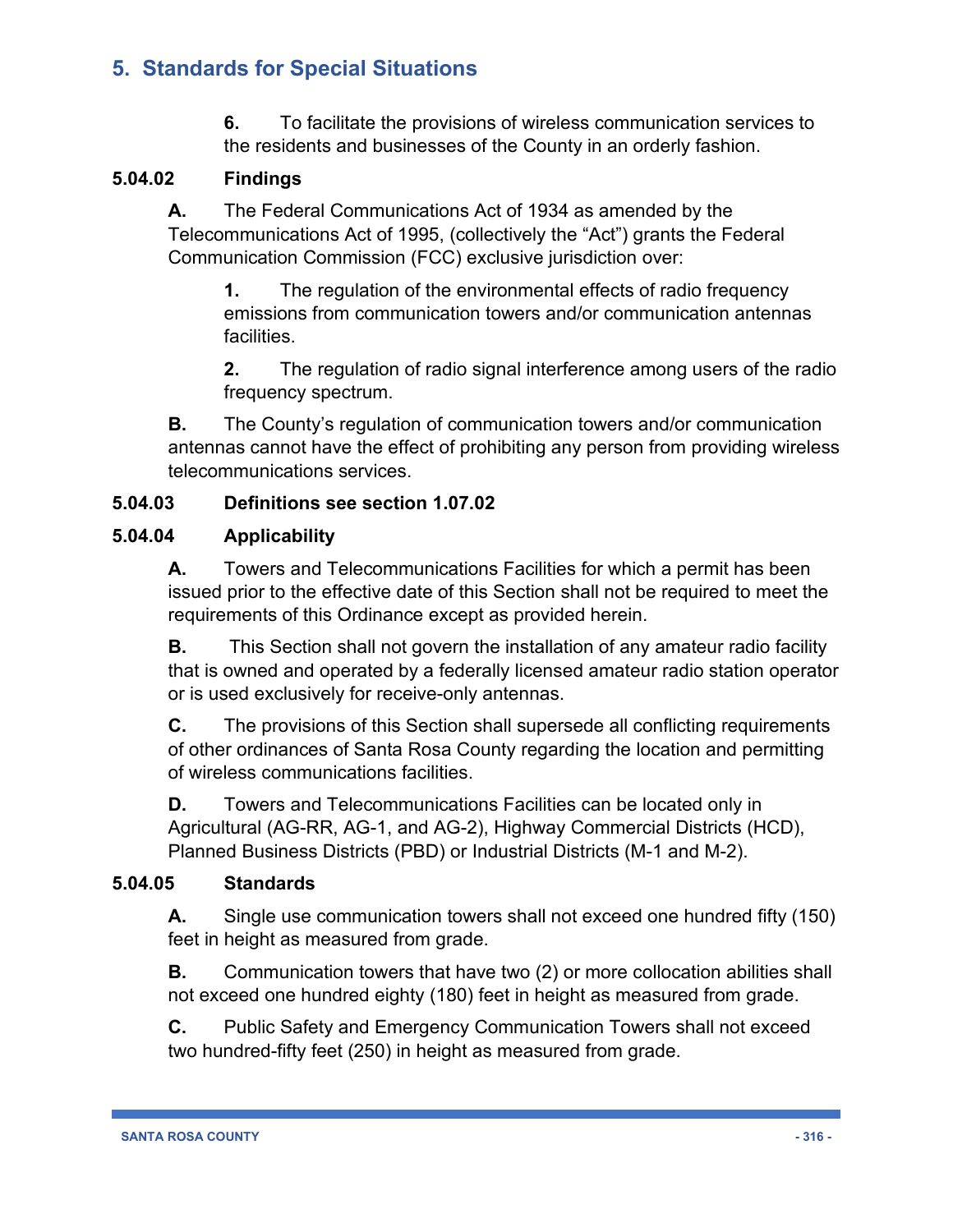**D.** A communication tower shall be deemed to have collocation ability if its design is certified by the engineer as being appropriate for collocation and the applicant certifies that it is prepared to offer adequate space on the tower to others at commercially fair and, reasonable terms.

**E.** All communication towers shall be separated from all residentially zoned lands by a minimum, of two hundred (200) feet. Tower separation distances for the purpose of compliance with this section shall be measured from the center of the base of the communication tower to the lot line. Residentially zoned lands means land zoned RR-1, R-1, R-1M, R-1A, R-2, R-2M, R-3, PUD, PBD with residential use, HR-1, HR-2, or C-2M.

**F.** Towers shall be setback at least 1.5 miles from the approach end of the runway including proposed approach ends and setback 1 mile from the downwind legs (sides) including proposed downwind legs (sides).

**G.** The communication tower shall have a setback from all property lines at least equal to the height of the tower.

**H.** Communication antennas attached to communication towers are exempt from the setback standards of this Section and from setbacks for the zone in which they are located. However, such communication antennas shall not extend more than ten (10) feet horizontally beyond the center of the communication tower.

**I.** Towers shall be lighted as required by the Federal Aviation Administration (FAA). Further, unless prohibited by the FAA, communication towers for which illumination is not otherwise required by the FAA shall have a beacon light placed on top of the tower. To the extent allowed by the FAA, all lighting and beacons upon a tower which, at the time of commencement of construction, are located within a distance of three-hundred percent (300%) of the height of the tower from a residential use or residential zoning district shall be erected with shields mounted underneath the lights or beacons in such a manner so as to obstruct the view of said lights or beacons from the ground for a distance from the communication tower of three hundred percent (300%) of the height of the tower

**J.** Communication towers not requiring FAA paintings/markings shall have either a galvanized finish or a painted non-contrasting blue, gray, or black finish as to minimize visual impact.

**K.** Prior to the approval of a communication tower, the applicant shall provide evidence that the communication tower is in compliance with all FAA regulations. Where a communication tower will not exceed the highest point of an existing structure upon which it is to be mounted, such evidence is not required.

**L.** Communication towers shall be designed and constructed to ensure the structural failure or collapse will not create a safety hazard to adjoining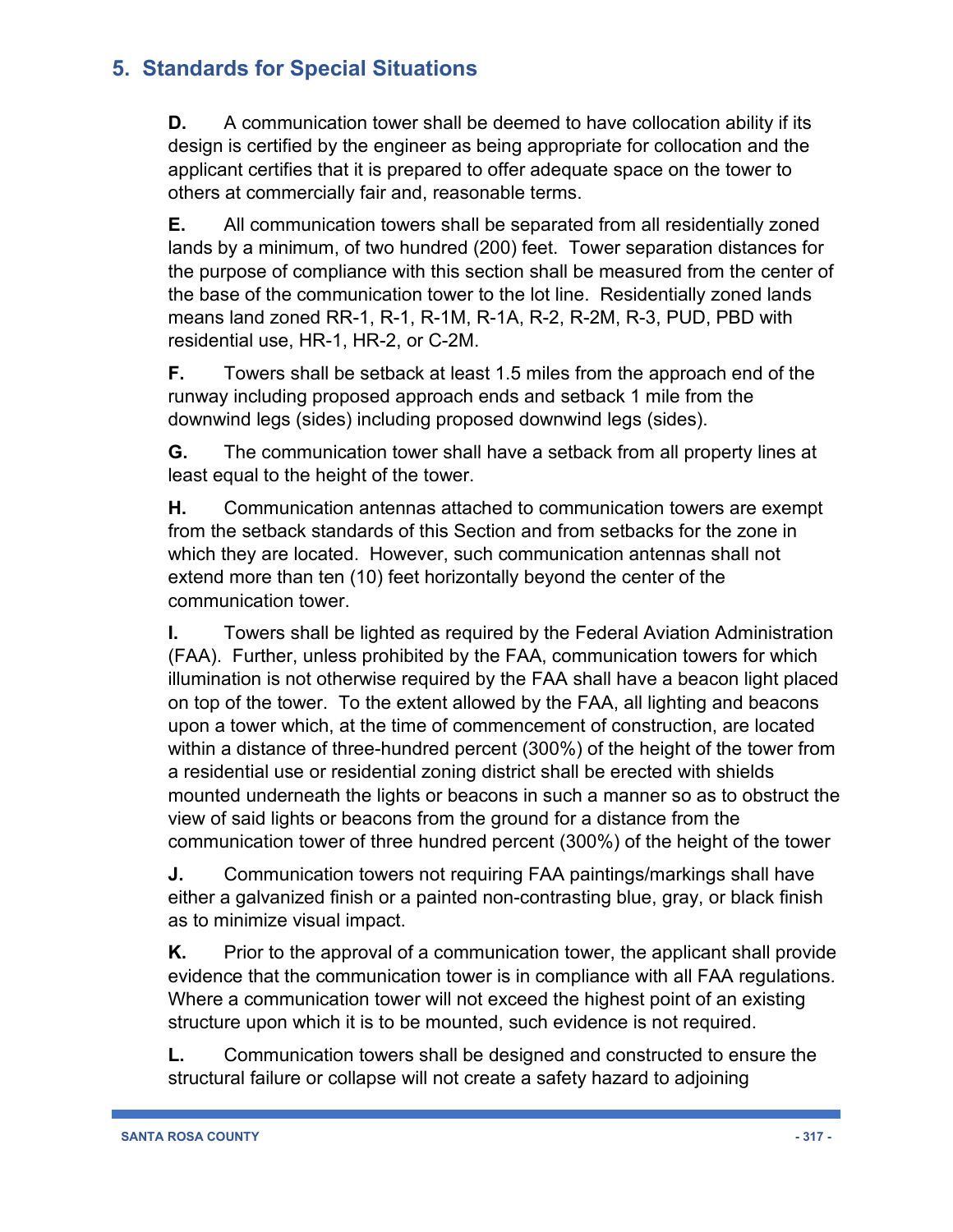properties. All communication towers shall be constructed to the EIA/TIA 222-F Standards, as published by the Electronic Industries Association, which may be amended from time to time and all applicable County building codes. Further, any improvements and/or additions to any communication towers which exceed the design of the structure or which is not routine maintenance under this section shall require submission of plans in accordance with the provisions of this Section which demonstrate compliance with the EIA/TIA 222-F Standards in effect at the time of said improvements.

**M.** All proposed communication towers shall comply with current radio frequency emissions standards as established by the Federal Communications Commission (FCC).

**N.** The use of any portion of a communication tower and its accessory structures for signs or advertising purposes, including company name, shall be prohibited.

**O.** All accessory buildings or structures shall meet all applicable County building codes.

**P.** Mobile or immobile equipment to be used in direct support of a communication facility shall not be openly stored or parked on the site of the communication tower unless repairs to the facility are being made. Equipment is required to be stored in a permanent accessory building.

**Q.** A minimum six foot (6') fence as measured from the finished grade shall be provided around each tower site. In no case shall the fence exceed eight (8) feet in height. Access to the tower site shall be through a locked gate.

**R.** The visual impact of a communication tower shall be mitigated for nearby viewers through landscaping or other screening materials at the base of the tower and secondary structures. The following landscaping and buffering of communication towers shall be required around the perimeter of all tower sites. Landscaping shall be installed on the outside of fences. In instances where healthy plan material exists, existing vegetation shall be preserved to the maximum extent practicable and may be used as a substitute towards meeting landscaping requirements. All plant materials whether existing or planted must meet the requirements set forth in Section 4.07.00 Land Development Code, Santa Rosa County. The following requirements must be submitted on the site plan:

**1.** A ten (10) foot landscape buffer shall be required around the perimeter of a tower site.

**2.** A row of shade trees a minimum of eight (8) feet tall and two (2) inches in diameter measured four and a half (4 1/2) feet above grade shall be planted every forty (40) feet around the perimeter of a tower site.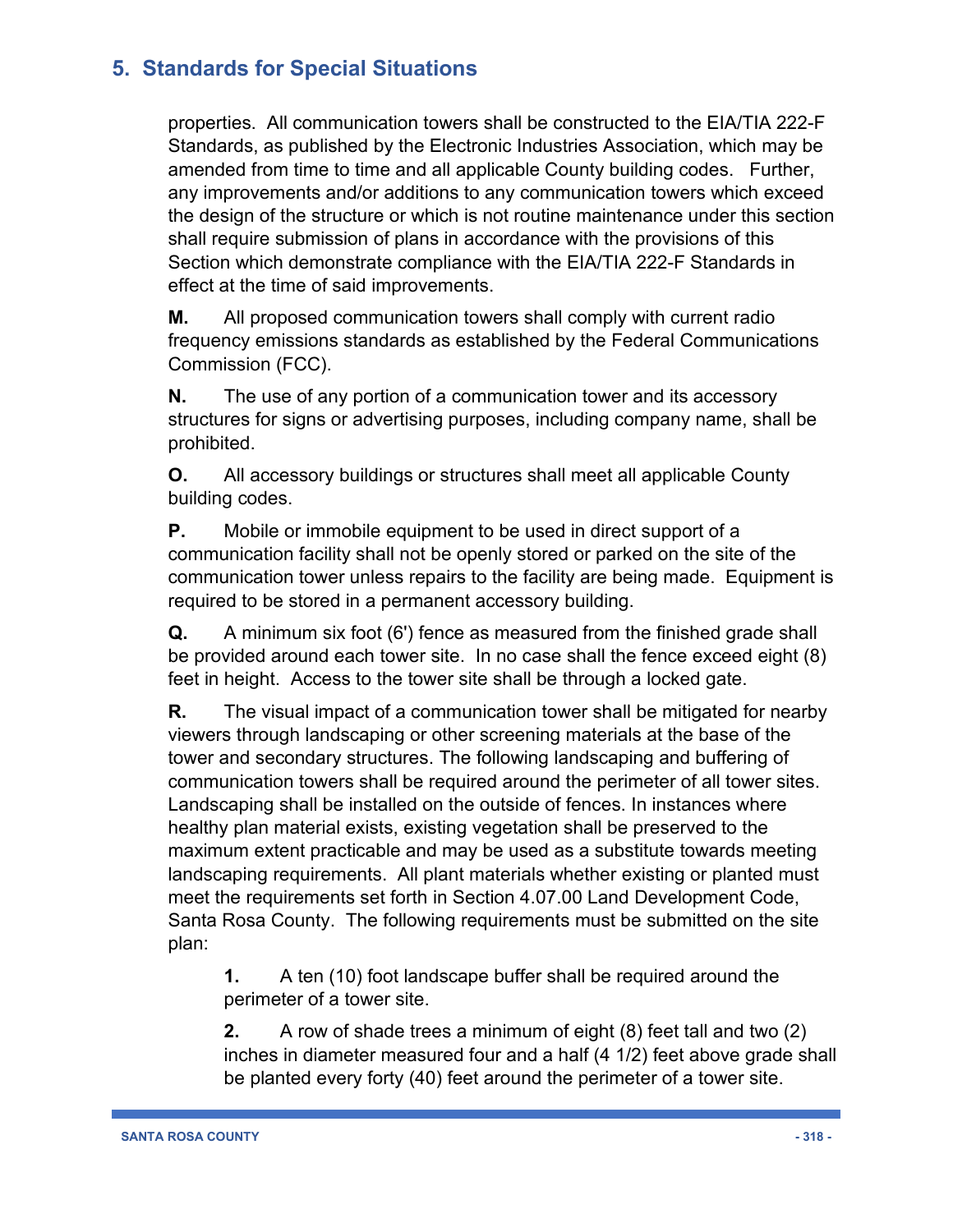**3.** All landscaping shall be properly maintained to ensure good health and viability.

**S.** The communication tower shall be located on a parcel of land large enough in size so that any collapse of the structure will be contained entirely on the subject property.

### **5.04.06 Deviation from Standards**

**A.** The Zoning Board, as established by the County shall hear and decide requests for variances from the requirements of this section.

**B.** With respect to action upon applications for variances, the Zoning Board shall grant a variance only if it finds from a preponderance of evidence that the deviation meets the following standards and criteria under Section 9.04.00.

### **5.04.07 Communication Antennas Not Located on Communication Tower**

**A.** Communication antennas shall not be artificially lighted except to assure human safety or as required by the Federal Aviation Administration (FAA).

**B.** Communication antennas not requiring FAA paintings/markings shall have either a galvanized finish or painted a non-contrasting blue, gray, or black finish to minimize its visual impact.

**C.** Prior to the approval of a communication antenna, the applicant shall provide evidence that the communication antenna is in compliance with all FAA regulations. Where a communication antenna will not exceed the highest point of an existing structure upon which it is to be mounted, such evidence is not required.

**D.** Communication antennas shall be designed and constructed to ensure that the failure or collapse of the antenna will not create a safety hazard to adjoining properties. All communication antennas shall be constructed to the EIA/TIA 222-F Standards, as published by the Electronic Industries Association, which may be amended from time to time and all applicable County building codes. Further, any improvements and/or additions to any communication antenna which exceeds the design of the structure or which is not routine maintenance under this section shall require submission of plans in accordance with the provisions of this Section which demonstrate compliance with the EIA/TIA 222-F Standards in effect at the time of said improvements or additions.

**E.** All proposed communication antennas shall comply with current radio frequency emissions standards established by the Federal Communications Commission (FCC).

**F.** The use of any portion of a communication antenna and its accessory structures for signs or advertising purposes, including company name, shall be prohibited.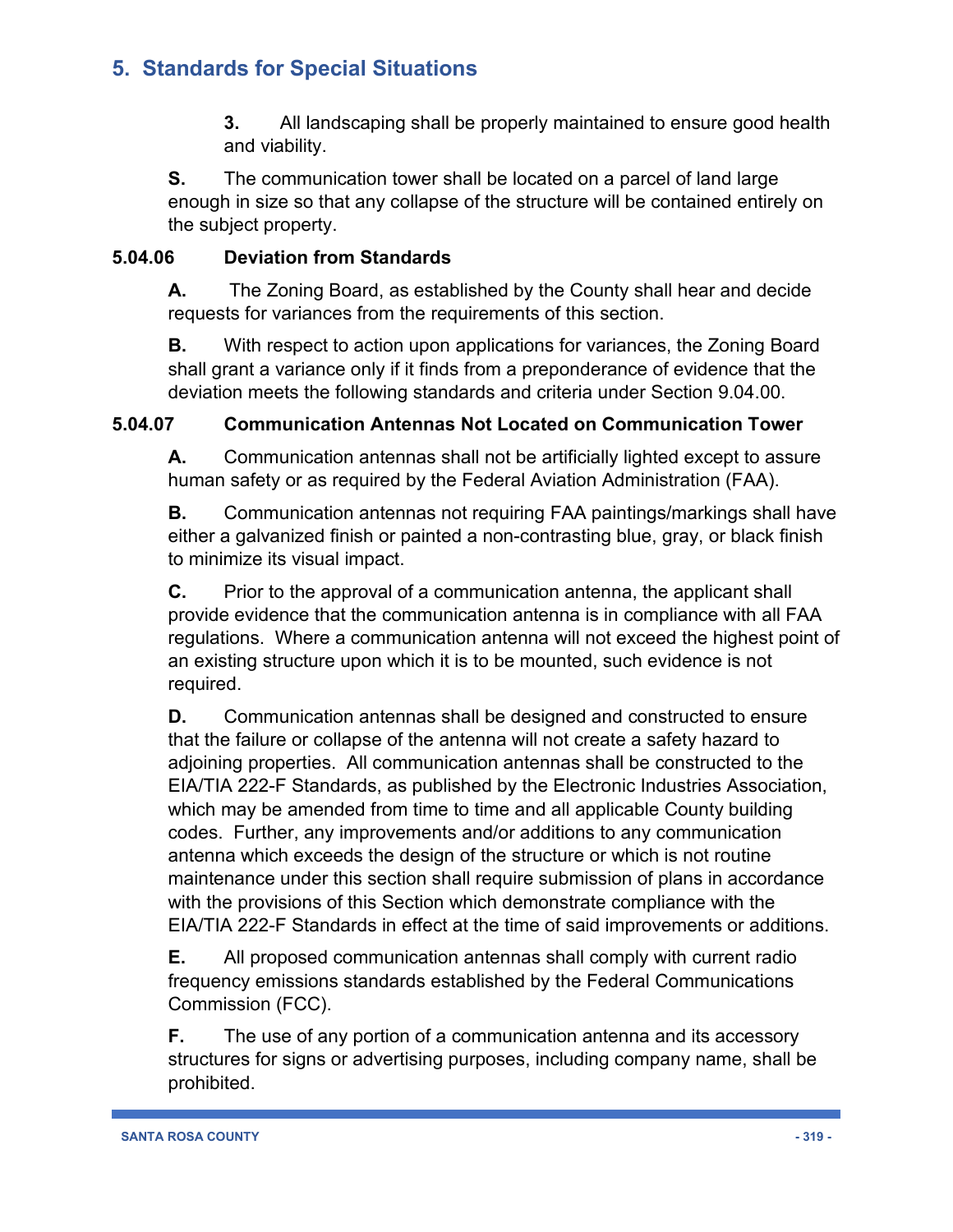**G.** Communication antennas may not extend more than twenty (20) feet above the highest point of the existing structure. Communication antennas may exceed twenty (20) feet above the highest point of an existing structure if public safety needs warrant additional height.

#### **5.04.08 Maintenance**

**A.** Owners shall at all times employ ordinary and reasonable care and shall install, maintain and use nothing less than commonly accepted industry methods and devices for preventing failures and accidents which are likely to cause damage, injuries, or nuisances to the public.

**B.** Owners shall install and maintain communication towers and/or communication antennas in substantial compliance with the requirement of National Electric Safety Code and all FCC, FAA, and state and local regulations.

**C.** All communication towers and/or communication antennas shall at all times be kept and maintained in good condition, order and repair so that the same shall not menace or endanger the life or property of any person.

**D.** In the event the use of a communication tower and/or communication antenna is discontinued by the owner, or if the owner ceases to operate the tower and/or antenna, the owner shall provide written notice to the County of its intent to discontinue use or cease operations, and the date when the use shall be discontinued.

#### **5.04.09 Abandonment**

In the event the use of any communication tower and/or communication antenna has been discontinued for a period of one-hundred eight (180) consecutive days, the tower and/or communication antenna shall be deemed to be abandoned. Determination of the date of abandonment shall be made by the Planning and Zoning Department, based upon documentation and/or affidavits from the communication tower and/or communication antenna owner/operator regarding the issue of tower usage. Upon such abandonment the owner/operator of the communication tower and/or communication antenna shall have an additional ninety (90) days within which to:

**A.** Reactivate the use of the communication tower and/or communication antenna or transfer the tower to another owner/operator who makes actual use of the tower.

**B.** Dismantle and remove the tower.

If such Tower or Telecommunication Facility is not removed within said ninety (90) days, the County may remove such tower or Telecommunication Facility at the Owners' expense. If there are two or more users of a single Telecommunications Facility, then this provision shall not become effective until all users cease using the Tower or Telecommunications Facility.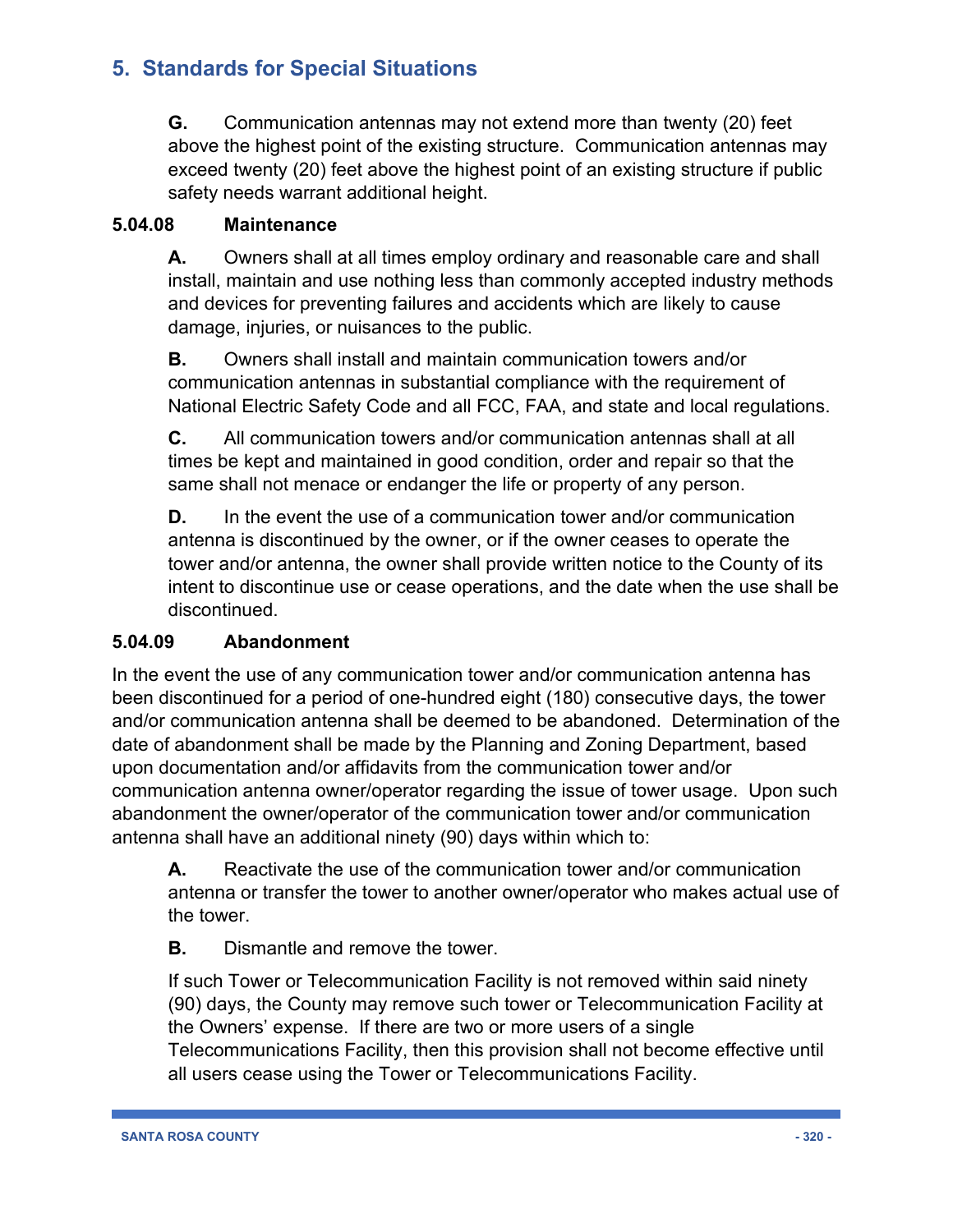#### **5.04.10 Inspections**

**A.** The County and its agents shall have the authority to enter onto the property upon which a communication tower and/or communication antenna is located, between the inspections and certificates required above, to inspect the tower and/or antenna for purpose of determining whether it complies will all applicable laws and regulations.

**B.** The County reserves the right to conduct such inspections at any time, upon reasonable notice to the owner. All expenses relating to such inspections by the County shall be borne by the owner.

# **5.05.00 SMALL WIND ENERGY SYSTEMS**

#### **5.05.01 Generally**

This section of the LDC is to provide accommodations for small wind energy systems in appropriate locations while protecting the health, safety and welfare of the public, while at the same time not unreasonable interfering with the development of alternative energy systems in Santa Rosa County, Florida.

**A.** To regulate the location of small wind energy system on lots in the County;

**B.** To avoid potential damage to property by insuring that small wind energy system structures are sound and carefully designed, constructed, modified, maintained, and removed when no longer used or determined to be structurally unsound;

**C.** To ensure that small wind energy systems are compatible with surrounding land uses,

**D.** To facilitate the provisions of small wind energy system electricity services to the residents and businesses of the County in an orderly fashion.

#### **5.05.02 Findings**

**A.** Section 163.04(1), F.S. limits local governments by prohibiting the adoption of an ordinance which "prohibits or that have the effect of prohibiting the installation of solar collectors, clotheslines, or other energy devices based on renewable resources."

**B.** The American Wind Energy Association Describes Small Wind Energy Systems as electric generators that utilize wind energy to produce clean, emissions-free power for individual homes, farms, and small businesses.

**C.** Section 163.04(2), F.S. states that a local government may determine the specific location where a system may be installed and the orientation of a system if such determination does not impair the effective operation of the system.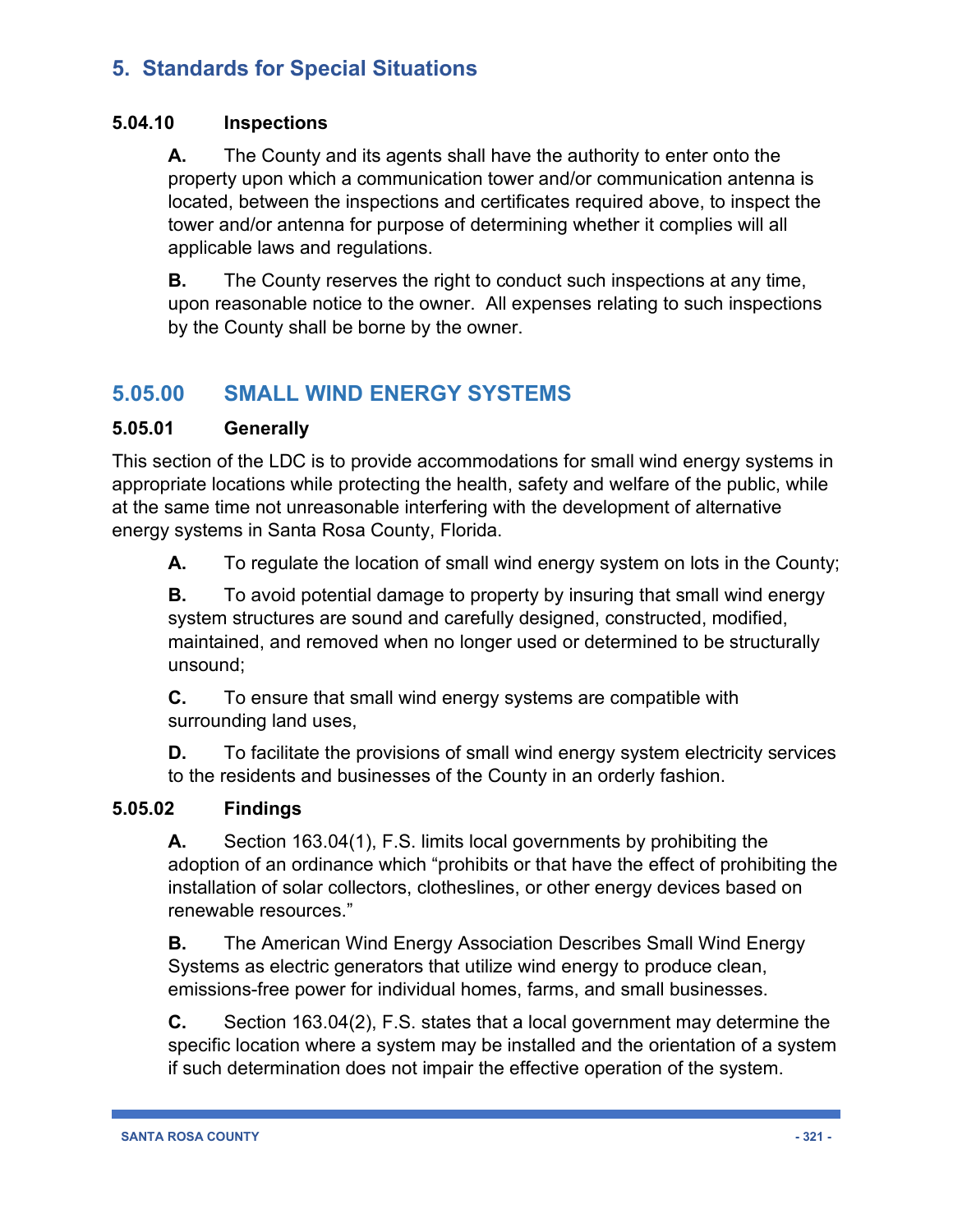#### **5.05.03 Definitions see section 1.07.02**

#### **5.05.04 Applicability**

**A.** Small wind energy systems for which a permit has been issued prior to the effective date of this Section shall not be required to meet the requirements of this Ordinance except maintenance and interconnectivity with the utility provider.

**B.** The provisions of the Section shall supercede all conflicting requirements of other ordinances of Santa Rosa County regarding the location and permitting of small wind energy systems.

#### **5.05.05 Standards**

**A.** Setbacks – The small wind energy systems shall be located on a parcel of land large enough in size so that any collapse of the structure will be contained entirely on the subject property. Small Wind Energy Systems tower shall be set back a distance equal to the 100 percent of the system height as defined in section C from all property boundaries.

**B.** System height – Tower mounted Small Wind Energy Systems shall not exceed height limit of the zoning district in which they are located unless they are:

**1.** located in a public or military airport zone (including the MAZ's identified in the Eglin JLUS) in which case they are limited to the height limit identified in Table 8-1 or 8-3; or

**2.** they are otherwise limited by the required setbacks.

A structure mounted wind energy shall project no more than twenty (20) feet above the highest point of the roof excluding chimneys, antennae, and other similar protuberances and shall not exceed the height limit of the zoning district in which they are located.

**C.** Utility connection – No small wind energy system shall be installed until evidence has been given that the utility company has been informed of the customer's intent to install an interconnected customer-owner generator. Off-grid systems shall be exempt from this requirement.

- **D.** Access The tower shall have either:
	- **1.** Tower climbing apparatus located no closer than 12 feet to the ground level at the base of the structure;
	- **2.** A locked anti-climb device installed on the tower; or
	- **3.** A minimum six foot (6') fence as measured from the finished grade around the small wind energy system site.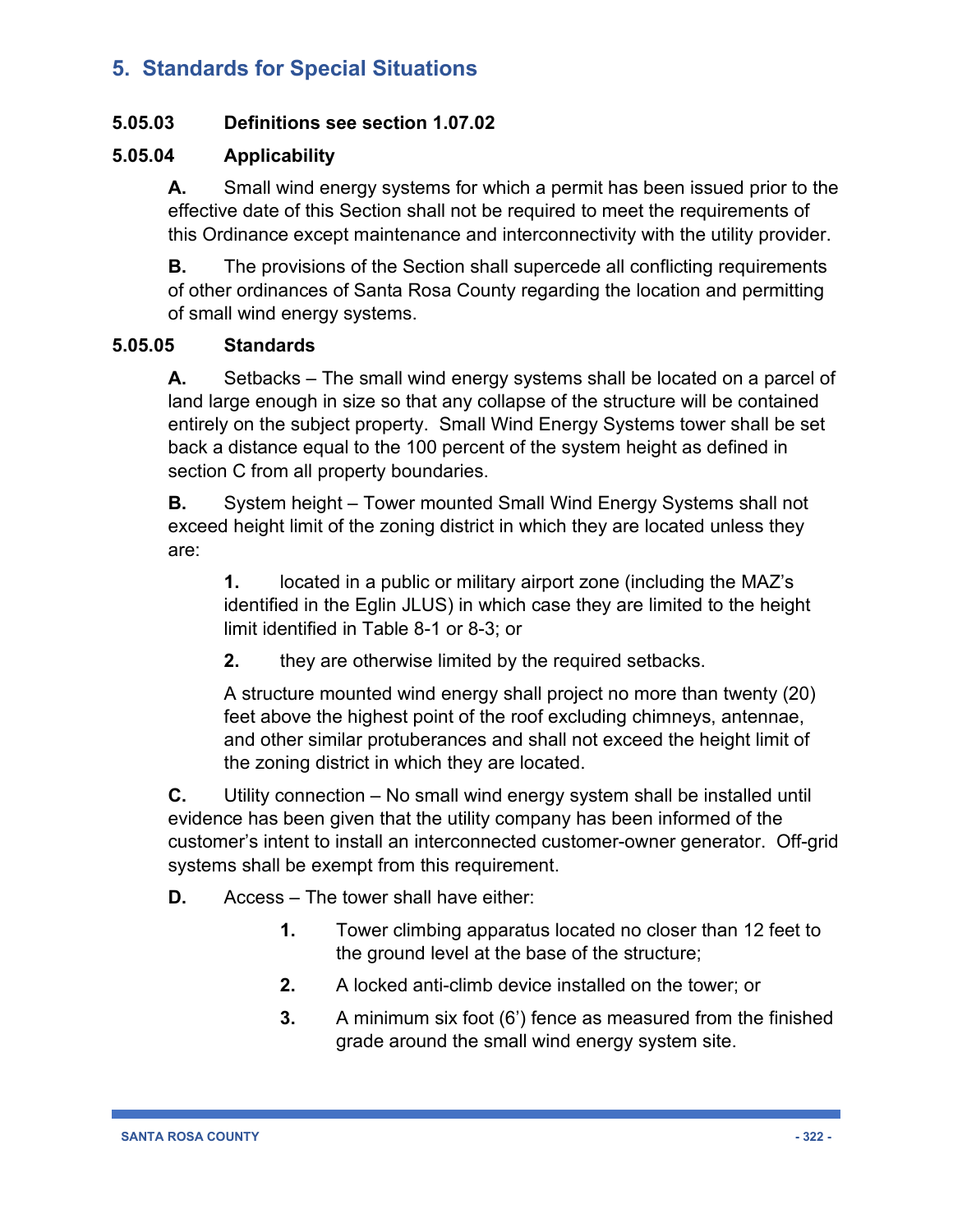**E.** Ground clearance – The blade tip of any wind turbine shall, at its lowest point, have ground clearance of no less than fifteen (15) feet, as measured at the lowest point of the arc of the blades.

**F.** Lighting – Small Wind Energy Systems shall be lighted only if required by the Federal Aviation Administration.

**G.** Signs – The use of any portion of a small wind energy system and its accessory structures for signs or advertising purposes shall be prohibited.

#### **5.05.06 Maintenance**

**A.** Owners shall at all times employ ordinary and reasonable care and shall install, maintain and use nothing less than commonly accepted industry methods and devices for preventing failures and accidents which may cause damage, injuries, or nuisances to the public.

**B.** All small wind energy systems shall be at all times be kept and maintained in good condition, order and repair so that the same shall not menace or endanger the life or property of any person.

#### **5.05.07 Abandonment**

In the event the use of any small wind energy system has been discontinued for a period of one-hundred eighty (180) consecutive days, the small wind energy system shall be deemed to be abandoned. Upon such abandonment the owner/operator of the small wind energy system shall have an additional ninety (90) days within which to:

**A.** Reactivate the use of the small wind energy system, or

**B.** Request an extension of up to one hundred eighty (180) days for the reactivation of the small wind energy system, or

**C.** Dismantle and remove the tower and wind generator.

# **5.06.00 SPECIAL EXCEPTIONS**

#### **5.06.01 Generally**

Special Exceptions are identified in Table 2.03.02 a – c as allowable if they meet the criteria below and are approved by the Zoning Board. These uses must comply with the criteria listed below and meet the standards applicable for the zoning district.

#### **5.06.02 Special Exceptions**

The Zoning Board is tasked to hear and decide special exceptions to the terms of this ordinance. The Board is hereby authorized to grant special exceptions in appropriate cases and with appropriate safeguards to authorize the use of a premises for a purpose not generally permitted within the district in which said premises is located or to interpret specific provisions of this ordinance expressed in this Section whenever it finds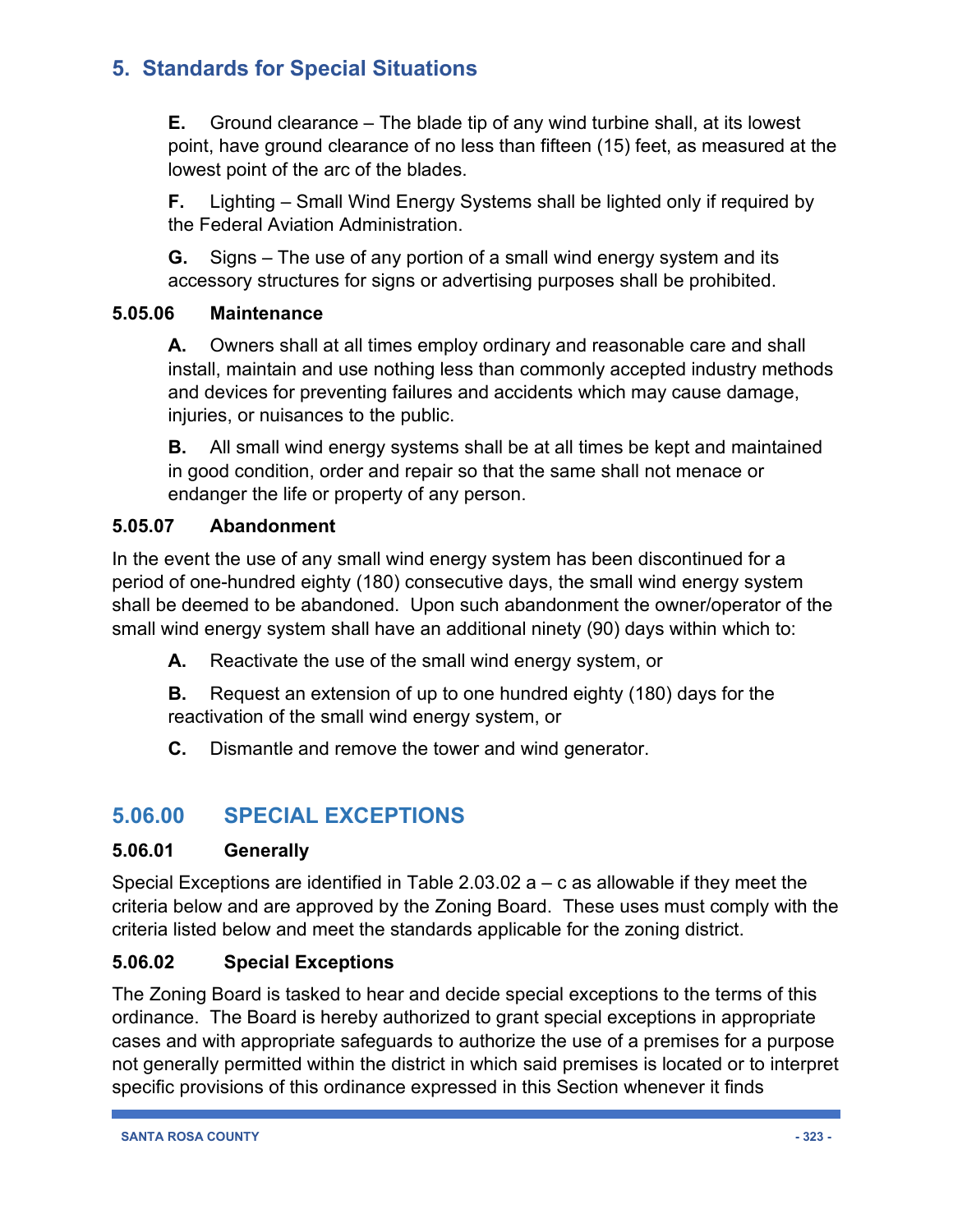sufficient facts to demonstrate to its satisfaction that such exception if granted would be substantially in harmony with the general purpose and intent of this ordinance.

The authority to decide special exceptions is limited to the following cases:

**A.** To permit the extension of a district where the boundary line of a district divides a lot held in single ownership at the time of passage of this ordinance, except in the case of unplatted subdivisions.

**B.** To interpret the location of a district line where the street layout on the ground varies from the street layout as shown on the zoning district map or in the event of any other ambiguity, except in the case of unplatted subdivisions.

**C.** To permit the reconstruction of a non-conforming building which has been destroyed or partially destroyed by fire or Act of God no more than two (2) years prior to applying for a special exception, where the Board shall find that the continuance of such non-conforming use is in harmony with the general welfare of the public.

**D.** To permit the construction, extension, structural alteration or operation of the following uses, which are otherwise prohibited from certain districts, upon finding by the Board that proper safeguards and conditions have been provided to lessen congestion in the streets, to secure safety from fire, panic or other dangers, to promote health and general welfare, to provide adequate light and air and to prevent overcrowding of land. The Board may impose such additional reasonable conditions and safeguards as it shall deem appropriate to promote the general purposes of this Ordinance. The Board shall have the authority to authorize the following uses in the districts specified; whenever it finds that the safeguards and conditions stipulated have been met:

**1.** Cemetery or mausoleum in any district, but provided that:

**a.** No main or assembly building be located closer than fifty (50) feet to any lot line adjoining an "R" district.

**b.** Direct access be provided to a collector or major thoroughfare street as differentiated from a local street which serves predominantly as access to residential property.

**c.** No undertaking establishment or funeral home be operated as a part of such cemetery or mausoleum except in the district where such uses are permitted in this Ordinance.

**d.** Provide a statement showing how the use will provide an economic benefit to Santa Rosa County as demonstrated by the stakeholder.

**2.** Off-Street parking lot in R-2, R-2M, and R-3 "Multiple Family Districts" provided that at least one (1) boundary of such parking lot abuts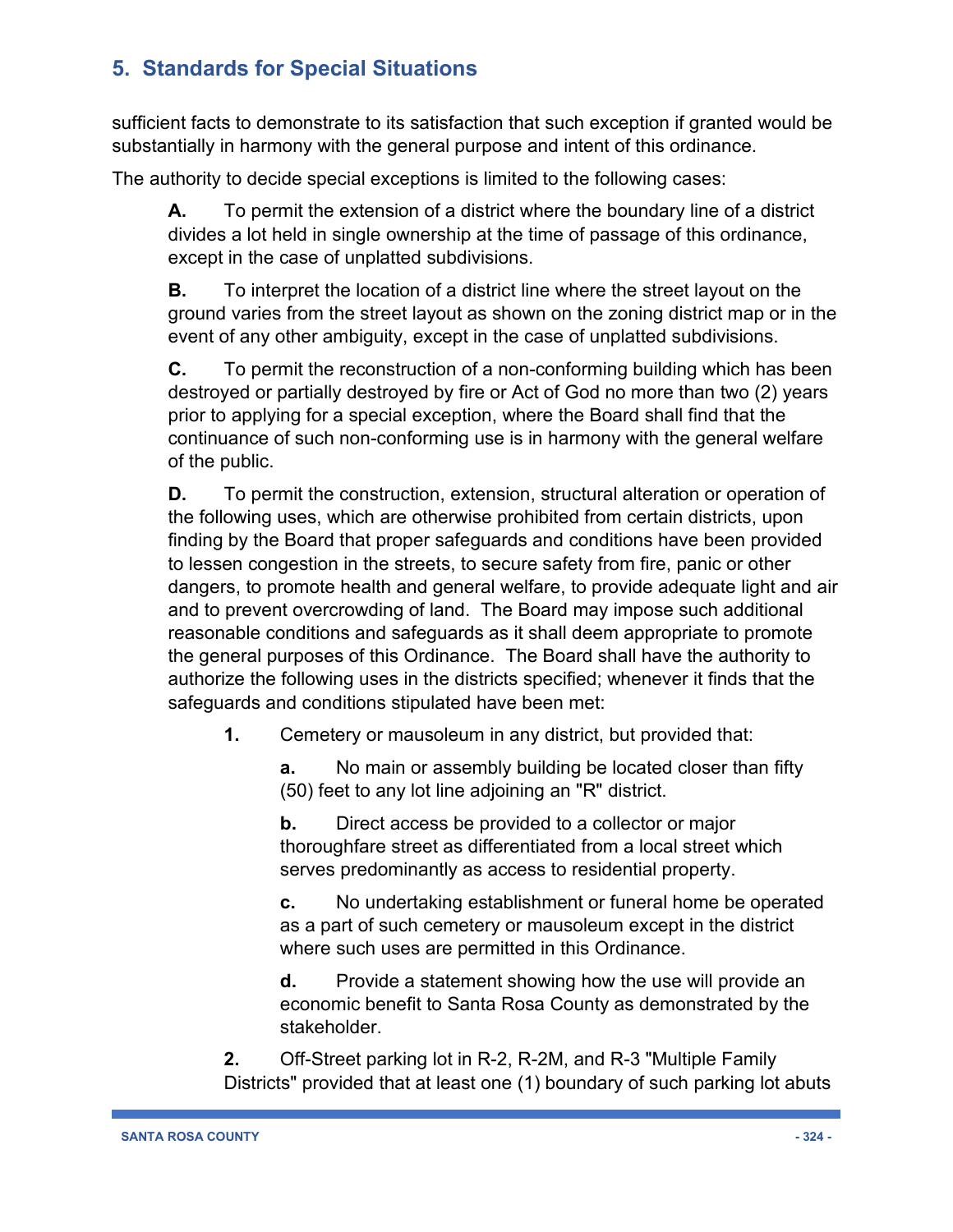a non-residential district and provided further that such parking lot is accessory to a permitted use located not more than (300) feet from the use served. In addition, site plan and landscaping requirements for all such off-street parking areas shall comply with Section 4.07.04 regarding required landscaping, except that neither a public hearing shall be required by the County Zoning Board, nor shall a review thereof be required by the County Commission.

**a.** Provide a statement showing how the use will provide an economic benefit to Santa Rosa County as demonstrated by the stakeholder.

**E.** To permit a limited range of commercial uses strictly in conjunction with residential uses in Agricultural districts only and located on the same lot and limited to the following provisions:

**1.** Maximum number of employees other than family members limited to four (4).

**2.** The maximum sized structure allowed for commercial uses limited to 1,200 square feet of total gross floor area.

**3.** Commercial activities limited to: woodworking, welding, professional services such as day care, modeling, dancing, and photography studios, hair care and similar services, plumbing and electrical contractors and similar services, and limited retail sales.

**4.** Insure the health, safety and welfare of the surrounding community by imposing additional, reasonable safeguards as it shall deem appropriate.

**5.** Provide a statement showing how the use will provide an economic benefit to Santa Rosa County as demonstrated by the stakeholder.

**F.** To permit the dividing of a parcel in the Highway Commercial Development District resulting in a parcel which does not possess the required road frontage, provided that:

**1.** Joint access is provided and established through a joint access agreement between property owners. The joint access agreement must specify responsibility for access improvements necessitated by the development of either lot;

**2.** Except for road frontage, all other requirements of this Ordinance shall be adhered to; and

**3.** No more than one (1) non-conforming lot is created and that parcel is deed restricted such that it cannot be further subdivided unless all of the platting requirements are met; and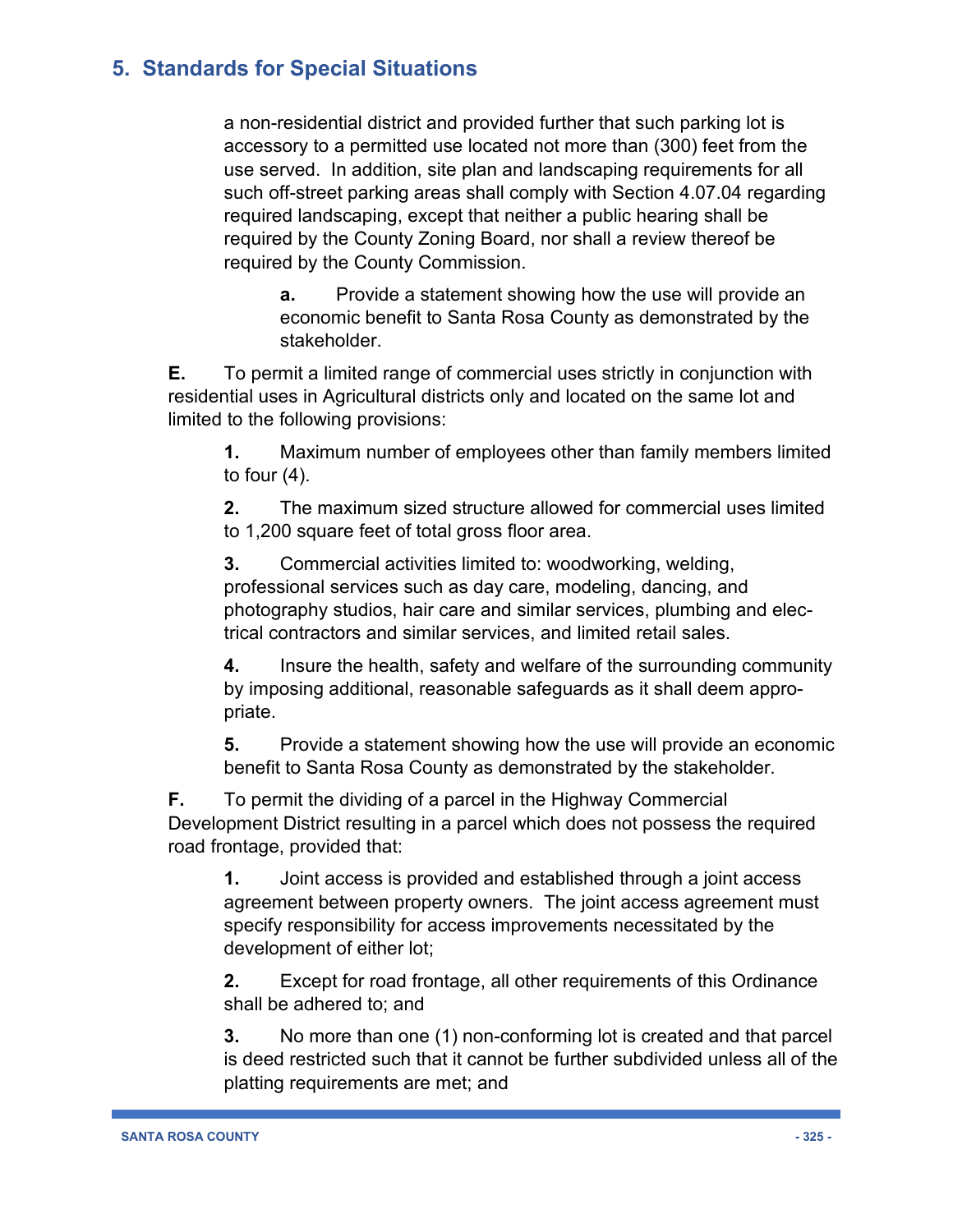**4.** The parent parcel must conform to the road frontage requirements of this Ordinance and must abut a state or county approved roadway; and

**5.** The division of the parent parcel does not result in the creation of a flag lot; and

**6.** An access management plan for the minor subdivision must be approved by the County Engineer as provided in Section 4.05.00.

**7.** Provide a statement showing how the division of property without road frontage will provide an economic benefit to Santa Rosa County as demonstrated by the stakeholder.

**G.** To allow the temporary use of a mobile home or recreational vehicle as a guest residence within any residential zoning district due to medical hardship if the following conditions are met:

**1.** The need for medical care must be certified in writing by a physician licensed in the State of Florida stating the medical hardship and specifying the extent of the need for in-house medical care and approximate length of time for the in-house medical need.

**2.** A mobile home or recreational vehicle for temporary use shall not exceed 1,300 square feet in size.

**3.** Both the primary residence and the mobile home or recreational vehicle must be located on a parcel with the same property identification number.

**4.** Either the caregiver and their immediate family, or the person in need of medical care may occupy the mobile home or recreational vehicle.

**5.** To avoid overcrowding on a parcel, the minimum lot size for the primary dwelling and mobile home shall be one-quarter acre in all zoning districts for those parcels utilizing public sewer, as long as lot coverage and setback requirements of the relevant zoning district are met. For those parcels utilizing septic tanks, the minimum lot size shall be one-half acre, as long as lot coverage and setback requirements of the relevant zoning district are met.

**6.** The mobile home or recreational vehicle must have available adequate water, sewer (septic tank), solid waste removal, and electric service. The building inspections department shall inspect the utility connections and shall verify that the mobile home or recreational vehicle complies with hurricane safety requirements.

**7.** A survey or site plan is required and must be drawn to scale and show the location of all existing structures, the proposed location of the mobile home, and all required setback distances.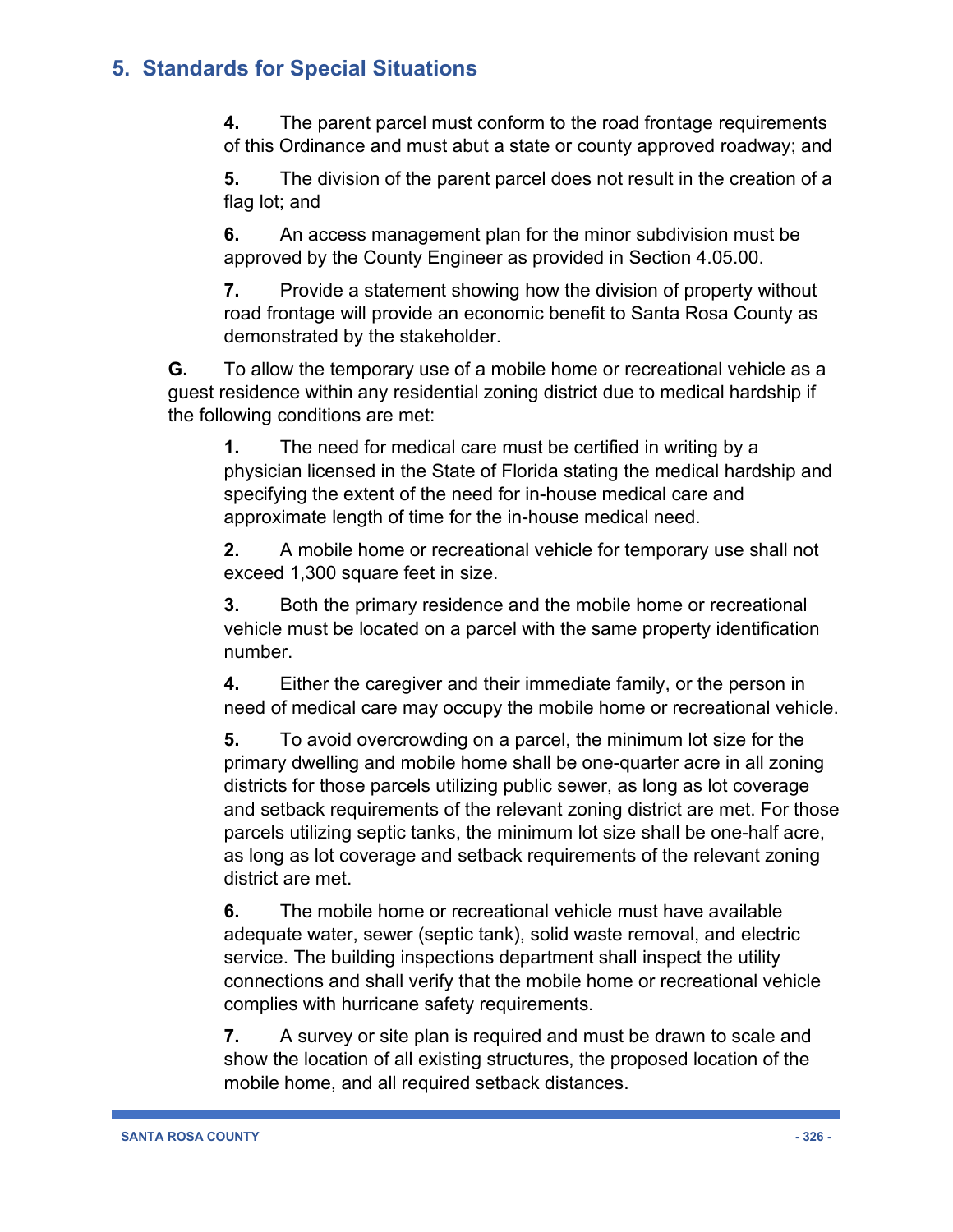**8.** The mobile home or recreational vehicle must be located behind the principle dwelling, be separated from the principle dwelling by at least 10 feet, and shall observe all setback requirements for the main building.

**9.** Once the mobile home or recreational vehicle is placed upon the property, the wheels and axles shall not be removed, and no building permit shall be approved for additions to the mobile home, except for handicapped access ramps. RV's must be fully licensed and ready for highway use, which means the recreational vehicle or park model is on wheels or jacking system, is attached to the site only by quick-disconnect type utilities and security devices, and has no permanent attachments such as additions, rooms, stairs, decks and porches unless required for disability access.

**10.** The ZB shall determine that the temporary use is the minimum necessary to afford relief due to a medical hardship which is defined as a condition of health whereby a person requires temporary in-house medical care and assistance by another but where circumstances make it difficult or impossible for the caregiver to reside in the same dwelling as the person in need of such care.

**11.** The ZB shall make a compatibility finding that the temporary use will not have an adverse impact on the use of surrounding properties.

**12.** The temporary use of a mobile home or recreational vehicle as a guest residence due to medical hardship may be initially granted for a period of up to two years. One additional extension of up to two years may be granted by the ZB based on a physician's confirmation of the continuation of the hardship, and a finding of no changed circumstances, which would alter prior findings made by the ZB, filed prior to the two-year expiration date. The fee for notice, signage, and legal advertisement requirements shall apply to such extensions.

**13.** When the medical hardship ends, or an extension is denied, or upon expiration of the initial approval, or upon expiration of the additional two-year extension, the mobile home must be removed from the site within 60 days. Thereafter, code enforcement procedures will be instituted against the property owner to remove the mobile home. Only the ZB, based on competent and substantial evidence or just cause, may extend the 60-day period.

**14.** Provide a statement showing how the use will provide an economic benefit to Santa Rosa County as demonstrated by the stakeholder.

**H.** To permit the dividing of a parent parcel in the RR-1, R-1, R-1M, and R-1A zoning districts, resulting in a parcel(s) which will not possess the required road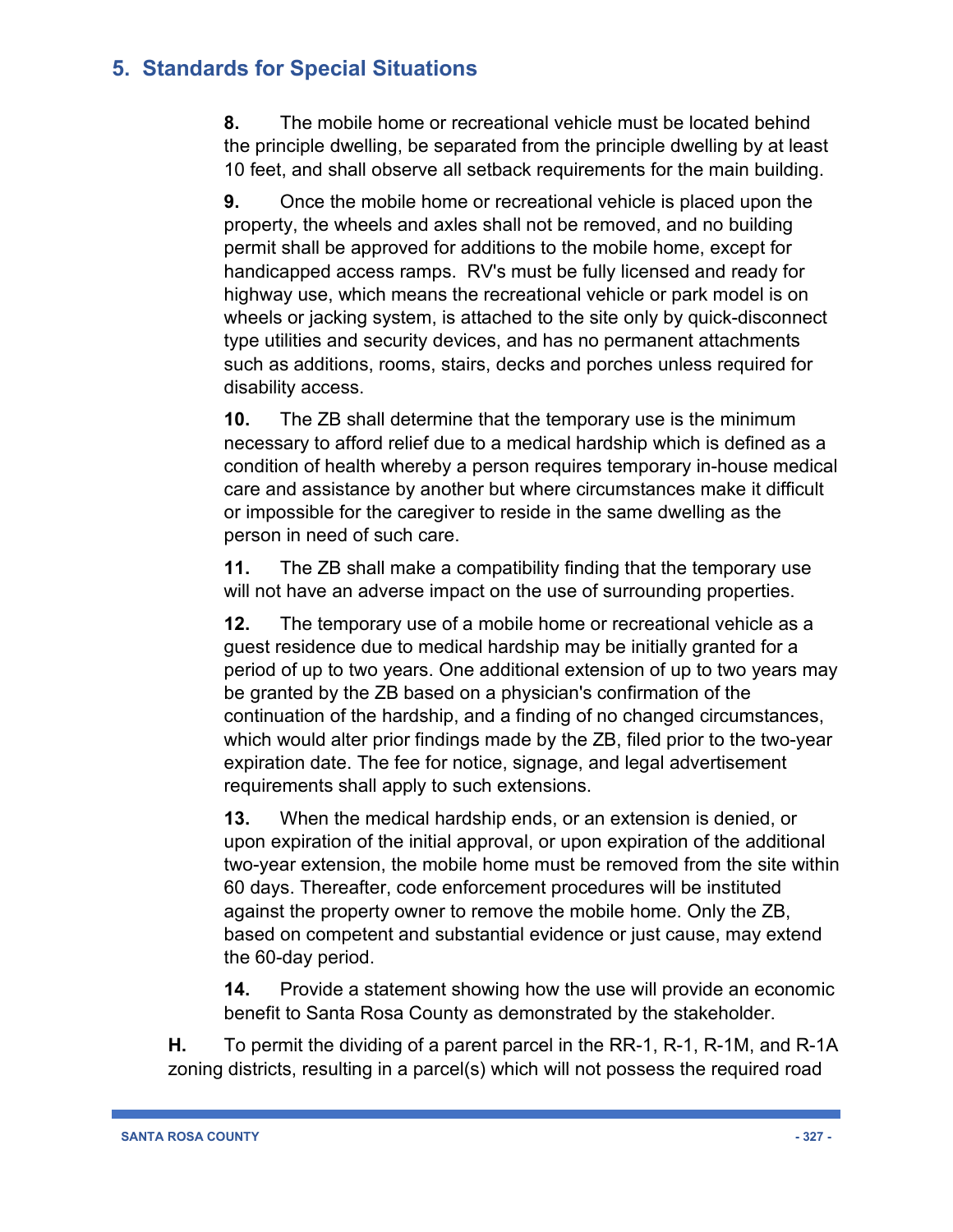frontage. A parent parcel is defined as those lots of record as of October 22, 1998. A parent parcel may be subdivided with the following provisions:

**1.** A parent parcel may only be subdivided to create a maximum of three (3) new lots which do not meet minimum road frontage requirements. The three new lots will include the remainder of the parent parcel if road frontage requirements cannot be met;

**2.** No new County roads are created;

**3.** An easement maintenance agreement between property owners or an access easement (minimum width 20 feet) included in the deed is required;

**4.** Property being divided shall not be located within a recorded platted subdivision;

**5.** The maximum allowable density of the parcel created shall not exceed the allowable density of the respective zone;

**6.** Except for street frontage and that which is herein contained, all other requirements of this ordinance shall be adhered to; and

**7.** The new parcel size, use and configuration must be consistent with existing residential uses in the vicinity.

**8.** Provide a statement showing how the division of property without road frontage will provide an economic benefit to Santa Rosa County as demonstrated by the stakeholder.

**I.** To allow the temporary (seasonal) use of recreational vehicles (RVs) located in the Agriculture Rural Residential (AG-RR), Estate Residential Agriculture (AG-1) or Agriculture-2 (AG-2) districts on parcels less than five (5) acres in size, subject to the following requirements:

**1.** The property owner shall provide for the lawful disposal of all waste.

**2.** Commercial use of recreational vehicles in Agriculture or Agriculture-2 districts is prohibited. RVs or RV space may not be leased.

**3.** The recreational vehicle must adhere to the setback requirements for accessory building and structures found in Section 5.02.02.

**4.** The placement of the RV shall not have any adverse impact upon adjoining or nearby properties.

**5.** The Zoning Board may impose additional criteria or restrictions, including but not limited to time limits and number of units, based on sitespecific circumstances and characteristics to assure compatibility with adjacent uses.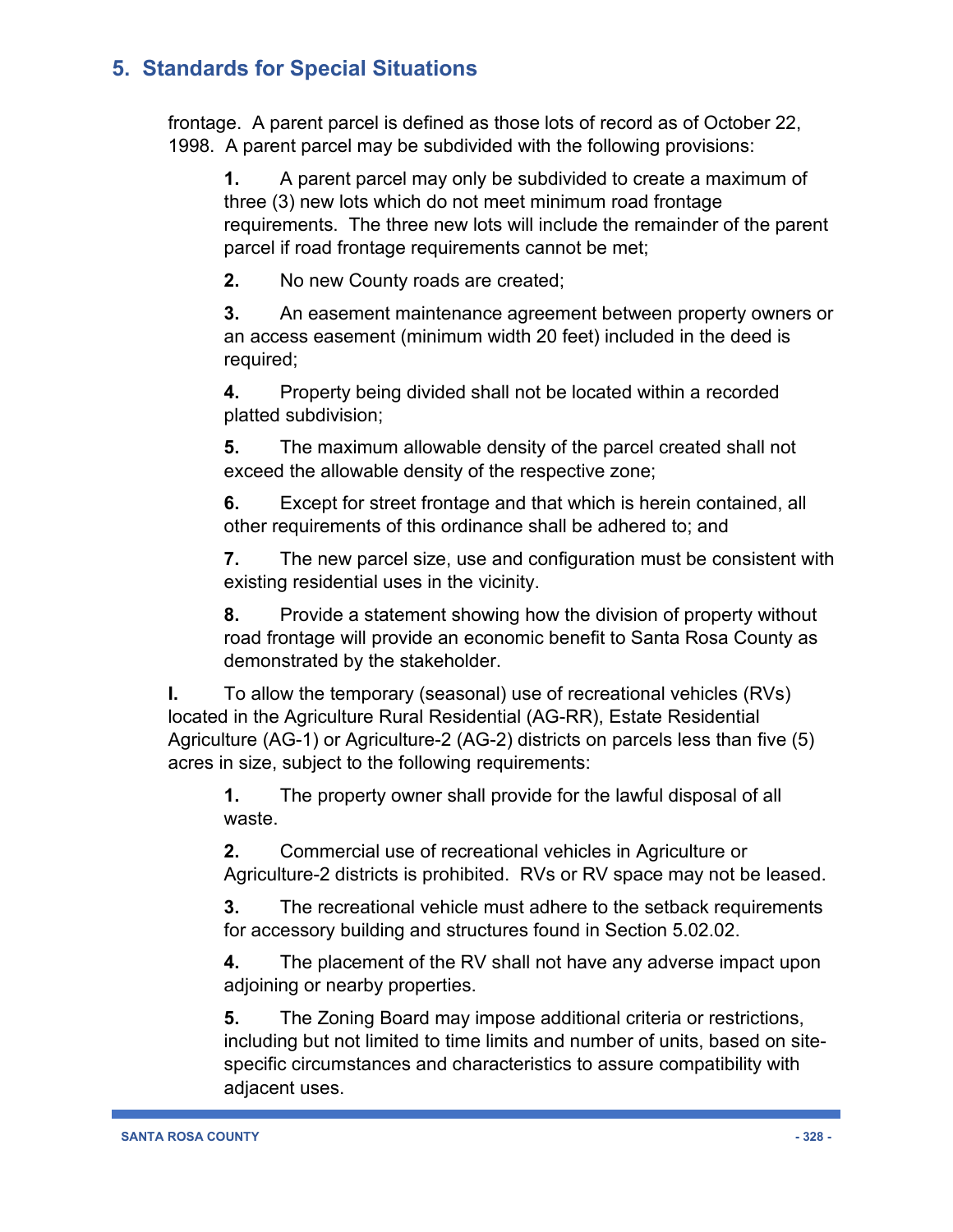**6.** Provide a statement showing how the use will provide an economic benefit to Santa Rosa County as demonstrated by the stakeholder.

# **5.07.00 CONDITIONAL USES**

#### **5.07.01 Generally**

Specific Uses are identified in Tables  $2.03.02$  a – c, as allowable subject to conditional use approval because they have a greater potential detriment to other uses. Conditional Uses are not of right, these uses must comply with the standards applicable to the zoning district as well as the standards contained in this section and the specific standards contained in the following sections as applicable. Because conditional uses may intrude on the right to enjoy adjacent properties, the Zoning Board and Board of County Commissioners, when reviewing Conditional Uses has the discretion to impose conditions it determines necessary to satisfy required approval findings. Where there is conflict between a standard applicable to the zoning district and the following conditional use standards, the stricter standard shall be required.

#### **5.07.02 General Provisions Regulating Conditional Uses**

A conditional use shall be reviewed by the Zoning Board and a recommendation for approval made to the Board of County Commissioners provided the Board finds that:

**A.** The proposed use is so designed, located and proposed to be operated so that the public health and welfare will be protected.

**B.** The proposed use will not unduly adversely affect other property in the impacted area which it is located.

**C.** The proposed use will not have an adverse effect on existing traffic patterns.

**D.** The proposed use will not impair an adequate supply of light and air to adjacent properties.

**E.** There will be no adverse effect on water, sewage and drainage in the surrounding area.

**F.** The proposed use is consistent with the Goals, Objectives, and Policies of the Santa Rosa County Comprehensive Plan.

**G.** The proposed use satisfies any applicable, specific criteria stipulated for such use described below.

**H.** The proposed use will provide an economic benefit to Santa Rosa County as demonstrated by the stakeholder.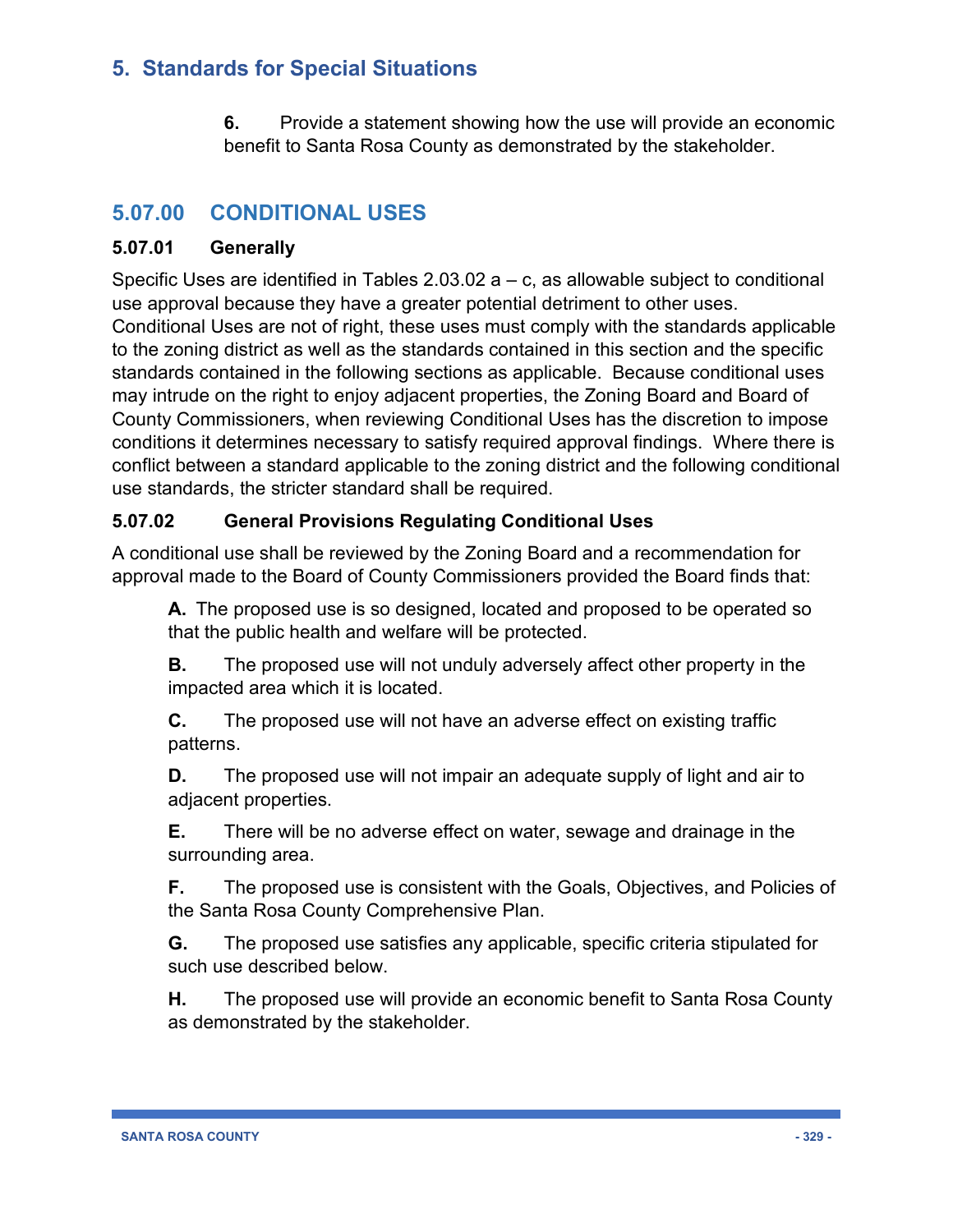#### **5.07.03 Criteria Regulating Conditional Uses**

All approved conditional uses shall be developed and maintained as approved by the Board of County Commissioners as applicable. Failure to do so shall constitute a violation of this ordinance. In addition to the general provisions cited above, a conditional use shall be permitted by the Board of County Commissioners provided the Board finds that the proposed conditional use complies with the following requirements:

**A.** Administrative Services, Business and Professional Offices and Medical **Services** 

**1.** Sites shall be located within the more highly accessible portions of the respective residential district and near commercial district boundaries, thereby serving as a logical transitional use between residentially and commercially developed areas in the impacted area; and generally should be located on a major thoroughfare as opposed to a local residential street; and where not located on a major thoroughfare, the site should not be adjacent to a single family residential district. Medical Services shall only be allowed as a conditional use within R-3 zoning districts and not within AG-RR and AG-1 zoning districts.

**2.** The proposed use shall not unreasonably increase traffic on local residential streets in the impacted area.

**3.** Interior displays generally should not be visible from the exterior of the building, but where visible, they shall be in harmony with the residential character of the impacted area.

**4.** In an R-3 district, the use shall not include retail sales as a principal activity.

**5.** The scale, intensity and operation of the use shall not generate unreasonable noise, traffic, congestion, or other potential nuisances or hazards to continuous residential properties.

**6.** In an R-3 district, medical office buildings may include as an accessory use an apothecary limited primarily to the preparation and sale of medicine and medical related goods, but, if the apothecary is developed as an accessory use to a medical office building, it shall not exceed five hundred (500) square feet or twenty-five percent (25%) of the gross floor area of any single story within the building.

**B.** Child Care Services

**1.** Site shall be located within the more highly accessible portions of residential districts near major thoroughfares so as to discourage traffic along local residential streets in the impacted area.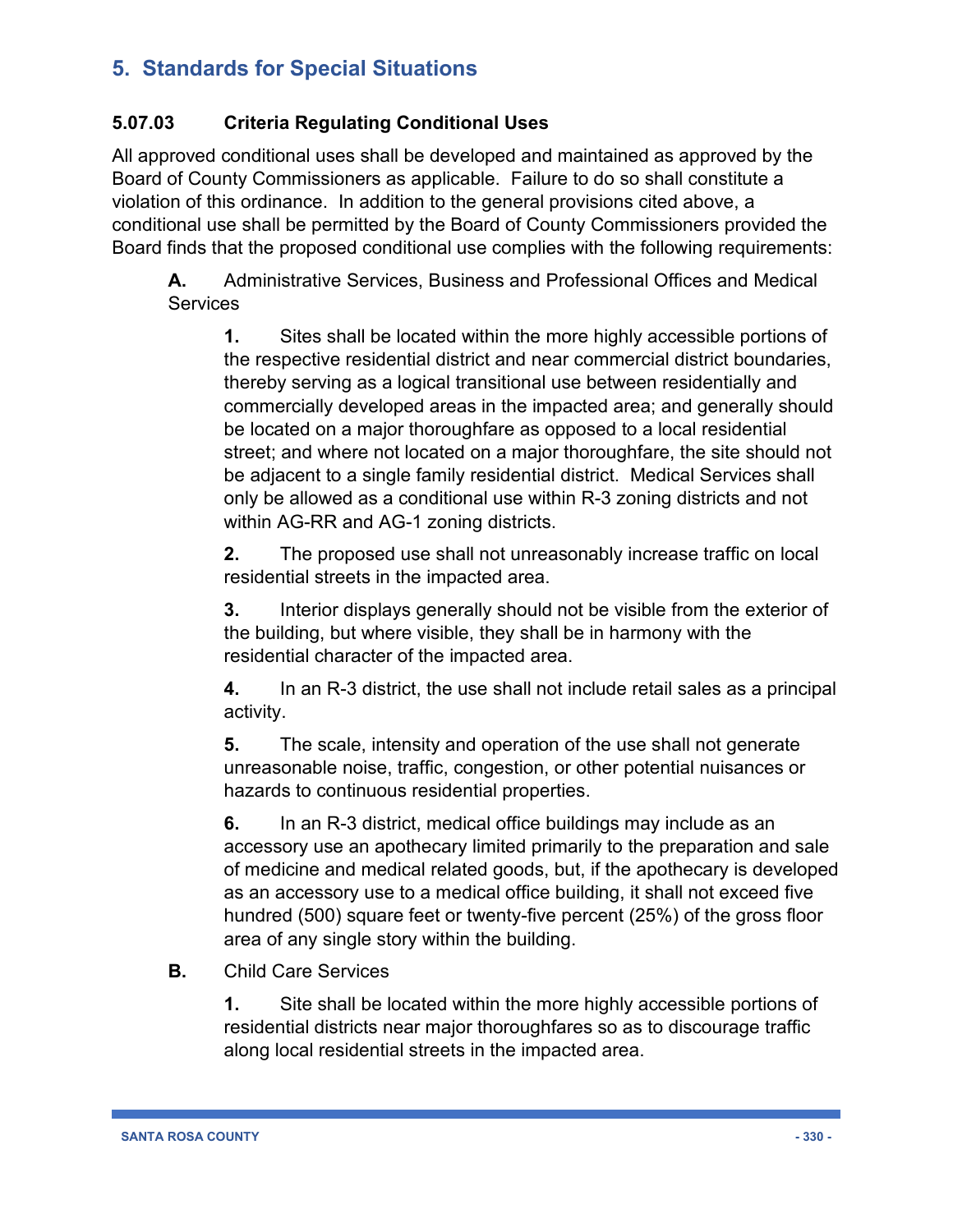**2.** No such facility shall be permitted on a zone lot unless it contains a minimum of seven thousand five hundred (7,500) square feet.

**3.** One accessory off-street parking space shall be provided for each five (5) children accommodated in the childcare facility.

**4.** Special passenger loading and unloading facilities shall be provided on the same lot for vehicles to pick-up or deliver clientele. Such facilities shall include driveways that do not require any back-up movements by vehicles to enter or exit the premises.

**5.** All regulations of the State of Florida as amended hereafter that pertain to the use shall be satisfied.

**6.** The scale, intensity and operation of the use shall not generate unreasonable noise, traffic, congestion, or other potential nuisances or hazards to contiguous residential properties.

**C.** Civic or Cultural Activities and Clubs

**1.** Sites shall be located within the more highly accessible portions of respective residential districts and near commercial district boundaries, thereby serving as a local transitional use between residentially and commercially developed area in the impacted area; and generally should be located on a major thoroughfare as opposed to a local residential street; and where not located on a major thoroughfare, the site should not be adjacent to a single family residential district.

**2.** The proposed use shall not unreasonably increase traffic on local residential streets in the impacted area.

**3.** The scale, intensity, and operation of the use shall not generate unreasonable noise, traffic, congestion, or other potential nuisance or hazards to contiguous residential properties.

**4.** Off-street parking shall be provided based on one (1) space for each four (4) seats in an assembly area within the facility, or one (1) space for each five (5) members, or one (1) space for each seventy-five (75) square feet of gross floor area, whichever is the greater.

**D.** Educational Institutions

**1.** High school sites shall be located within the more highly accessible portions of residential districts near major thoroughfares so as to discourage traffic along local residential streets.

**2.** Depending on the type facility proposed, the minimal spatial requirements for the site shall be similar to standards utilized by the Santa Rosa County School Board and for the State of Florida.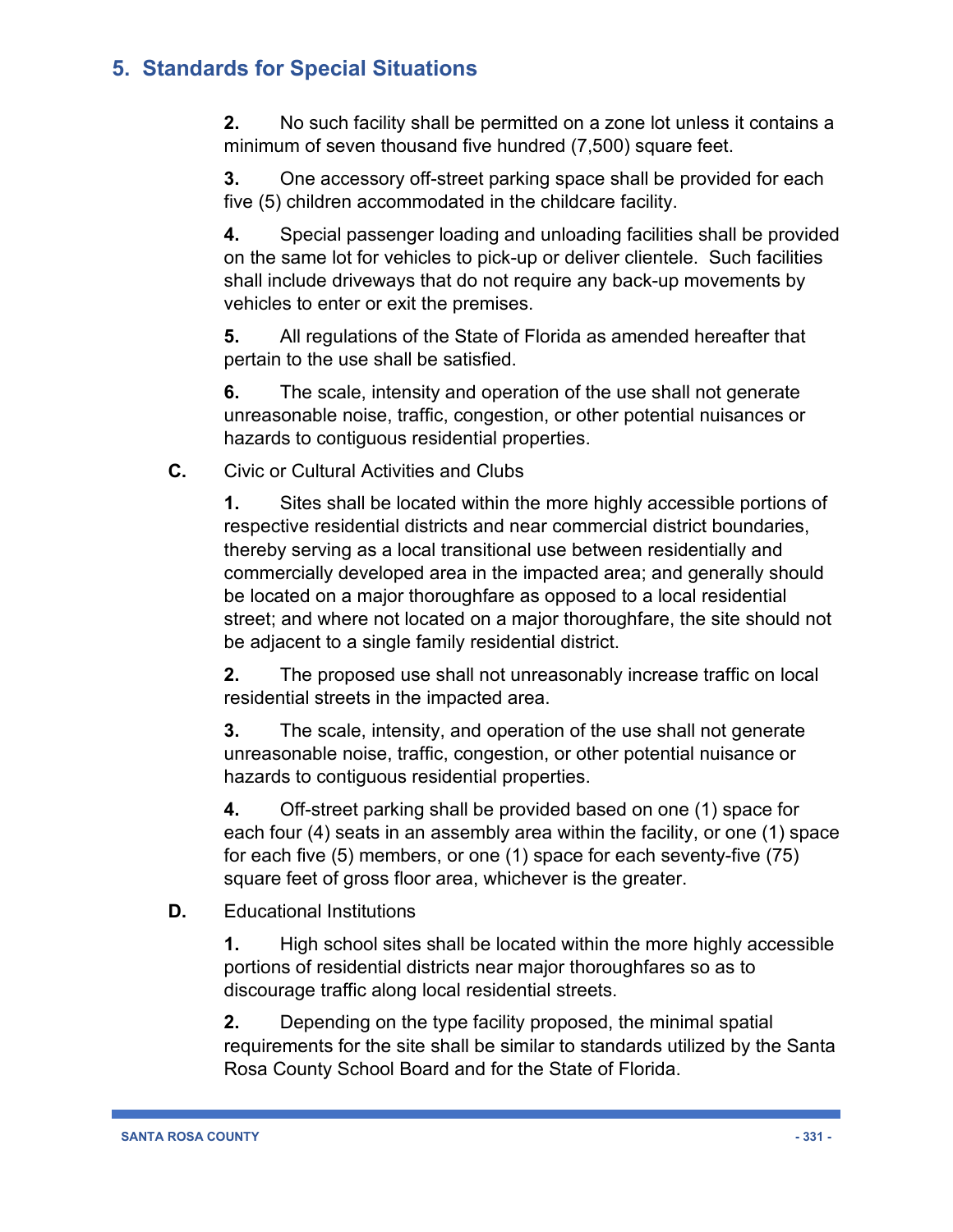**3.** No main or accessory building shall be located within twenty-five (25) feet of any side or rear lot line.

**4.** The applicant, if other than the Santa Rosa County School Board or other public education agency, shall demonstrate a program of systematic instruction and site development plan reasonably conforming with customary standards for respective forms of similar instruction.

**5.** The applicant shall submit a description of anticipated service areas and projected enrollment by stages if appropriate and relate the same to a development plan explaining:

**a**. area to be developed by construction phase;

**b.** adequacy of site to accommodate anticipated facilities, enrollment, recreation areas, off-street parking and pedestrian and vehicular circulation;

**c.** safety features of development plan; and

**d.** landscaped areas, especially treatment of property lines in close proximity to abutting residential properties.

#### **E.** Golf Courses

**1.** Sites shall be located within the more highly accessible portions of residential districts near major thoroughfares so as to discourage traffic along residential streets in the impacted area.

**2.** The proposed use shall not unreasonably increase traffic on local residential streets in the impacted area.

**3.** Development features, including the principal and accessory building and structures, shall be so located and related as to minimize the possibility of any adverse effects upon adjacent properties.

**4.** The minimum number of off-street parking spaces to be provided shall be four (4) spaces per hole, plus one (1) space per employee, plus spaces as required under Section 4.06.02 for other activities developed on the premises.

#### **F.** Guest Houses, (or Boarding Houses) and Transient Quarters

**1.** Sites shall be located near major thoroughfares so as to discourage traffic along local residential streets. The minimum size lot required shall be fifteen thousand (15,000) square feet.

**2.** Interior displays visible from the exterior of the building shall be harmonious with the character of the impacted area.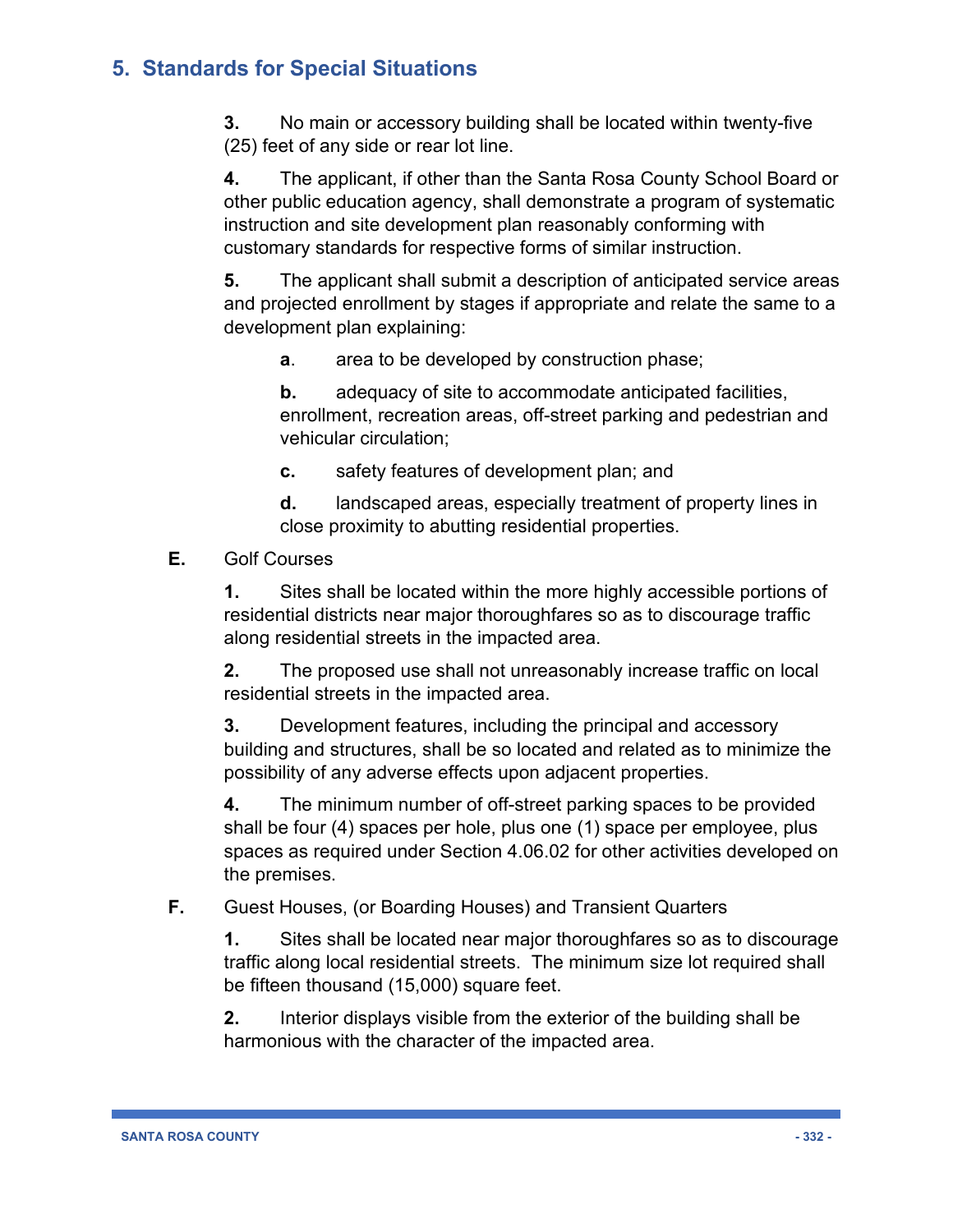**3.** The proposed facility shall comply with applicable regulations in the State Division of Hotels and Restaurants cited in the Florida Administrative Code.

**4.** The scale, intensity and operation of the use shall not generate unreasonable noise, traffic, congestion, or other potential nuisances or hazards to contiguous residential properties.

**G.** Nursing Homes and group homes housing seven (7) or more residents

**1.** A description of the program of service shall be submitted with application and the applicant shall demonstrate that the method of operation and delivery of such health services and daily care shall be in compliance with all relevant state and federal standards for operation of nursing homes.

**2.** The scale, intensity and operation of the use shall not generate unreasonable noise, traffic, congestion or other potential nuisances or hazards to contiguous residential properties.

**3.** When located in the R-2, R-2M, or R-3 districts, sites shall be situated within the more highly accessible portions of the residential districts near major thoroughfares. When located in the R-2 districts, a nursing home site in addition to the above shall abut a less restrictive district. The intent is to minimize potential adverse impact on the established residential neighborhoods and assure that sites are accessible to major thoroughfares.

**H.** Places of Worship

**1.** Sites shall be located within more highly accessible portions of residential districts near major thoroughfares so as to discourage traffic along local residential streets of the impacted area.

**2.** The minimum site for places of worship in residential districts shall be fifteen thousand (15,000) square feet, except within R-1, R-1A, and R-1M zones the minimum size lot shall be one-half acre.

**3.** No main or accessory building shall be located within fifty (50) feet of any side or rear lot line.

**4.** The scale, intensity and operation of the use shall not generate unreasonable noise, traffic, congestion or other potential nuisances or hazards to contiguous residential properties.

**I.** Recreation and Park Areas

**1.** Recreation and park areas limited to the following: baseball fields, basketball courts, bathing beaches, benches, bicycle paths, boat dock, boat launching ramp, botanical garden, cooking grills, fishing pier, football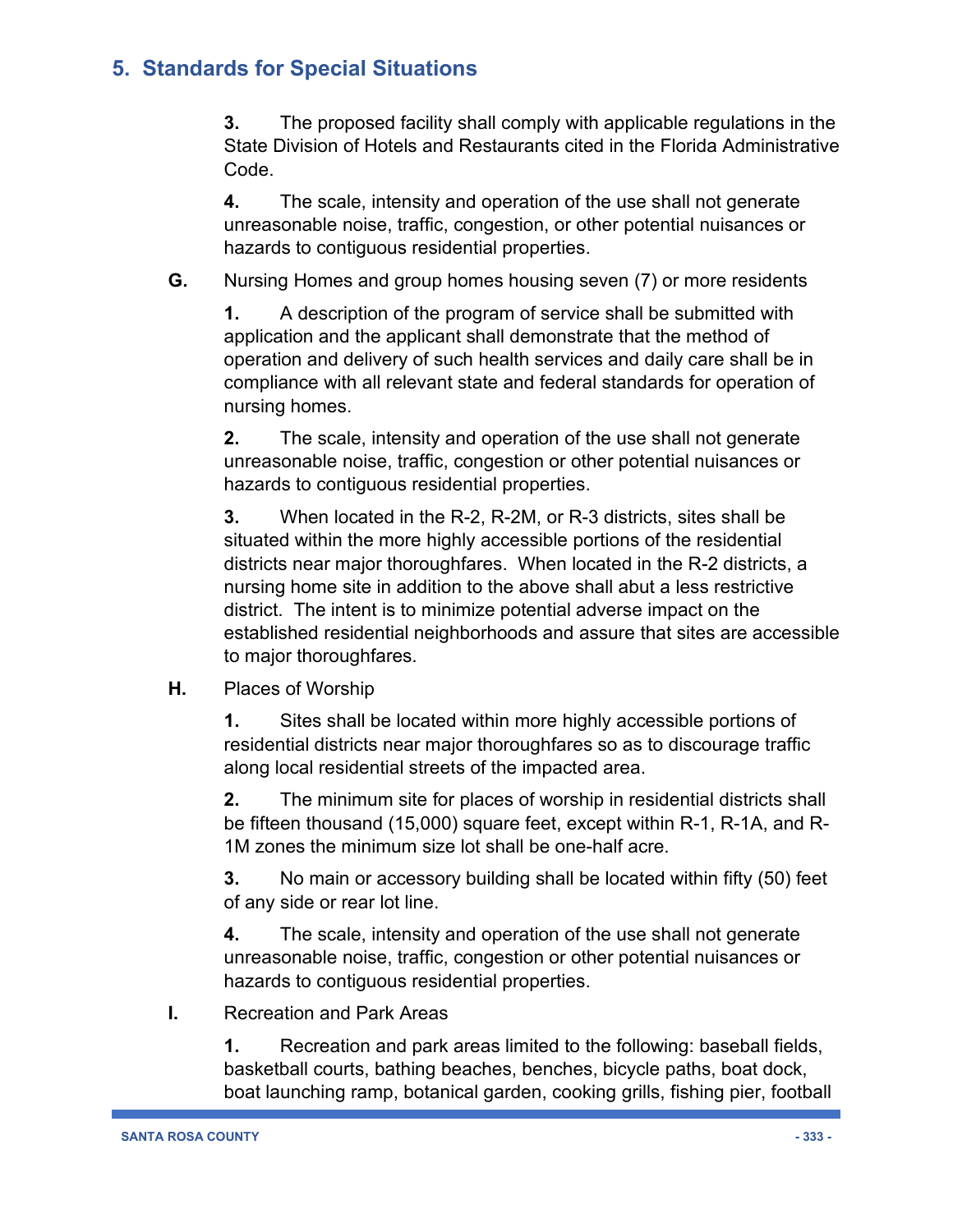field, horseshoe pitching courts, handball /racquetball courts, lawn bowling, picnic tables, softball fields, shuffleboard courts, soccer fields, swimming pool, tennis courts, track and field facilities.

**2.** Any public recreation or park site proposed for public recreation shall comply with standards and policies contained in the County Comprehensive Land Use Plan.

**3.** The scale, intensity and operation of the use shall not generate unreasonable noise, traffic, congestion or other potential nuisances or hazards to contiguous residential properties.

**4.** Site plan approval is required by the Planning and Zoning Department pursuant to Section 4.02.00 et. Seq. Of this ordinance. Additionally, the site development plan for land use improvements shall provide for such an arrangement and location of uses and facilities on the land as to give the maximum possible separation from and protection to, contiguous and nearby residential property. Where the nature of the activities or facilities on the land present any potential hazard or detriment to contiguous residential properties arising from noise, glare, dust, vibration, flying objects, or traffic or parking, protection to such contiguous residential properties shall be provided in the form of open spaces, fences, walls, hedges, plantings, enclosures and/or other such means as may be appropriate and effective to prevent or minimize such hazards.

**5.** Yards:

**a.** No parking shall be located within twenty-five (25) feet of any residentially zoned property.

**b**. No structure, (except benches, tables, sitting areas, fountains, fences, or walls) as hereinafter provided, shall be provided, shall be located within twenty-five (25) feet of any property line.

**6**. Open space and landscaping is permitted or required in accordance with the requirements set forth in Section Seven.

**7.** Parking shall be required in accordance with the requirements set forth in Section 4.05.02.

**8.** Fences and Walls:

**a.** Fences and walls are permitted or required in accordance with the requirements set forth in 5.02.00.

**b.** No fence or wall shall be erected within twenty-five (25) feet of any street line.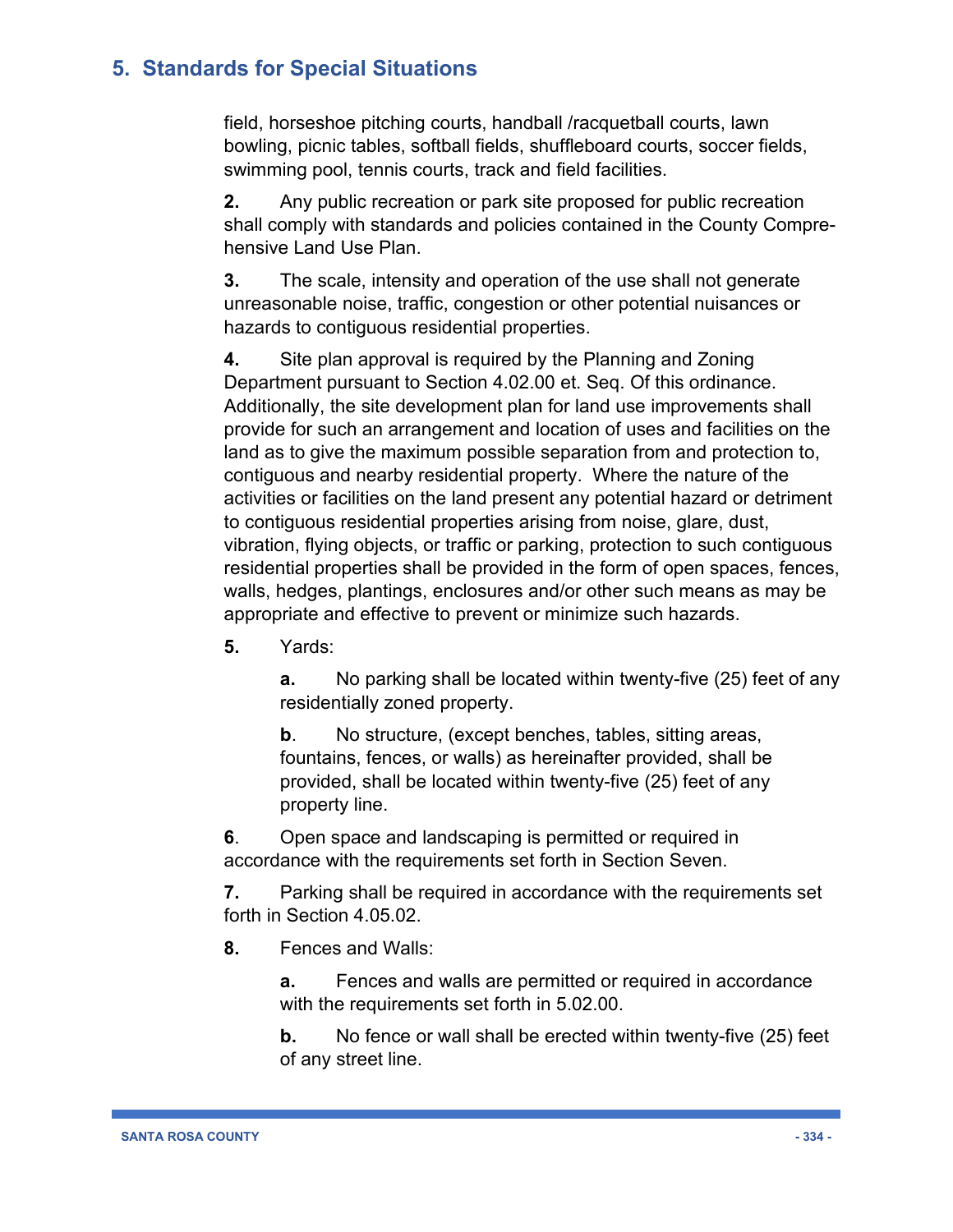**c.** No fence or wall shall be situated within twenty-five (25) feet of any residentially zoned property line shall exceed six (6) feet in height.

**9.** Signage is permitted in accordance with the requirements set forth in Section 4.09.00.

**10.** Facilities for refuse collections and removal of solid wastes shall be provided pursuant to Section 5.02.00.

**J.** Public and Private Utilities and Public Facilities

**1.** The location of such facility shall be situated on a site providing the most effective service to such area. The applicant shall demonstrate that such proposed sites are located effectively relative to the service area and that the site proposed is at least equal to the effectiveness of other alternative sites.

**2.** The location of such facility shall not unreasonably increase traffic on streets in the impacted area.

**3.** The scale, intensity and operation of the use shall not generate unreasonable noise, traffic, congestion or other potential nuisances or hazards to contiguous residential properties.

**4.** General office facilities of a utility shall be located in commercial districts.

**5.** County facilities shall be allowed in any district.

**6.** There shall be no time limit placed upon the approval of the Zoning Board for public and private utilities.

**7.** No height variance is required for a conditional use approval for a water tower.

**8.** Facilities that are not accessed by the public may reduce internal drive widths to 16-foot wide, clear access ways with a 12-foot wide, stabilized access road. All driveway connections to county or state rightof-way must meet the standards as set forth in Section 4.04.02.C.6.

**9.** Specifications for Solar Electrical Generation Facilities not located within Agricultural zoning districts:

**a.** The minimum parcel size for a solar electrical generating facility shall be 10 acres.

**b.** A minimum twenty-five (25) foot natural vegetative buffer shall be provided between all upland activities and wetlands. However, impacts to the wetlands may be allowed to the extent permitted by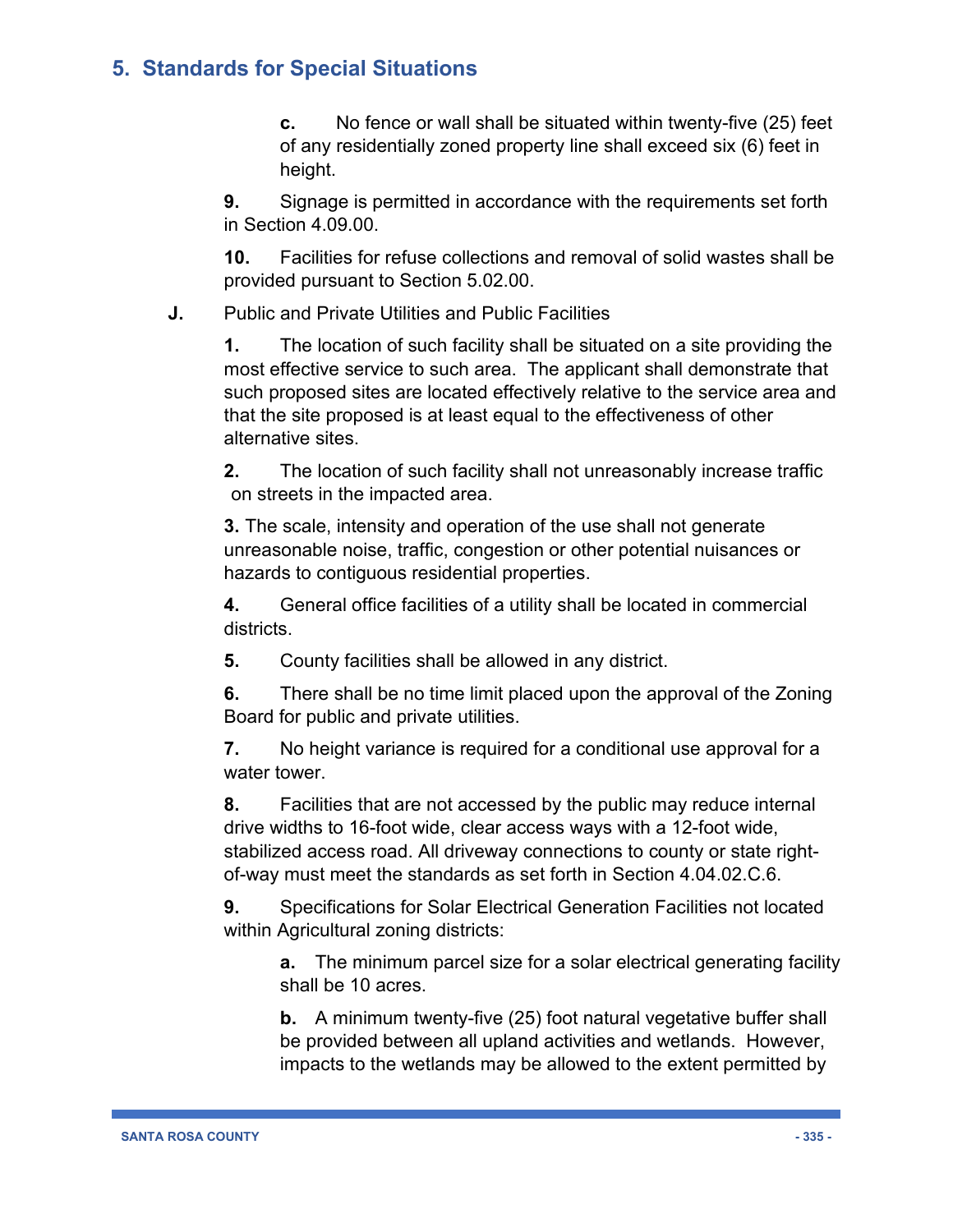the state, regional, and federal agencies, provided impacts are offset by mitigation consistent with said agencies.

**c.** Solar electrical generation facilities shall be allowed in floodplains if authorized in an Environmental Resource Permit from the Florida Department of Environmental Protection or Northwest Florida Water Management District and all construction is consistent with Chapter 44 of the Code of Federal Regulations as well as Santa Rosa County floodplain management regulations.

**d.** State or federally listed plant or animal species shall be protected pursuant to the requirements of the Florida Fish and Wildlife Conservation Commission or the United States Fish and Wildlife Service.

**e.** Except for security fencing, project signs and access paths, no solar electrical generating facility structure or equipment, shall be located within twenty five (25) feet of the property line. Buffers shall not be required between abutting solar facilities. Maintenance buildings and administrative offices shall not be located less than twenty-five (25) feet.

**f.** Except for required landscaping abutting residential uses, solar electrical generation facilities shall be exempt from all other landscape requirements as described in Section 4.07.00.

**g.** Within the first ten (10) feet of the twenty five (25) feet setback to residential uses or residential zones, native grasses and shrubs shall be retained to provide a minimum six (6) foot high, fifty (50) percent opaque screen of vegetation. If existing native vegetation is not sufficient to meet this requirement, then supplemental native shrubs may be utilized to meet this requirement with vegetation. Plantings shall be of a size and type to ensure meeting of the fifty (50) percent opacity requirement at the time of installation.

**h.** Retention of existing vegetation and/or temporary fencing and screening may be required where appropriate to minimize impacts during construction.

- **i.** The following maximum height provisions shall apply
	- **1)** Security fencing: Eight (8) feet
	- **2)** Project signs: Nine (9) feet
	- **3)** Solar Panels or modules: Fifteen (15) feet
	- **4)** Buildings: Twenty-five (25) feet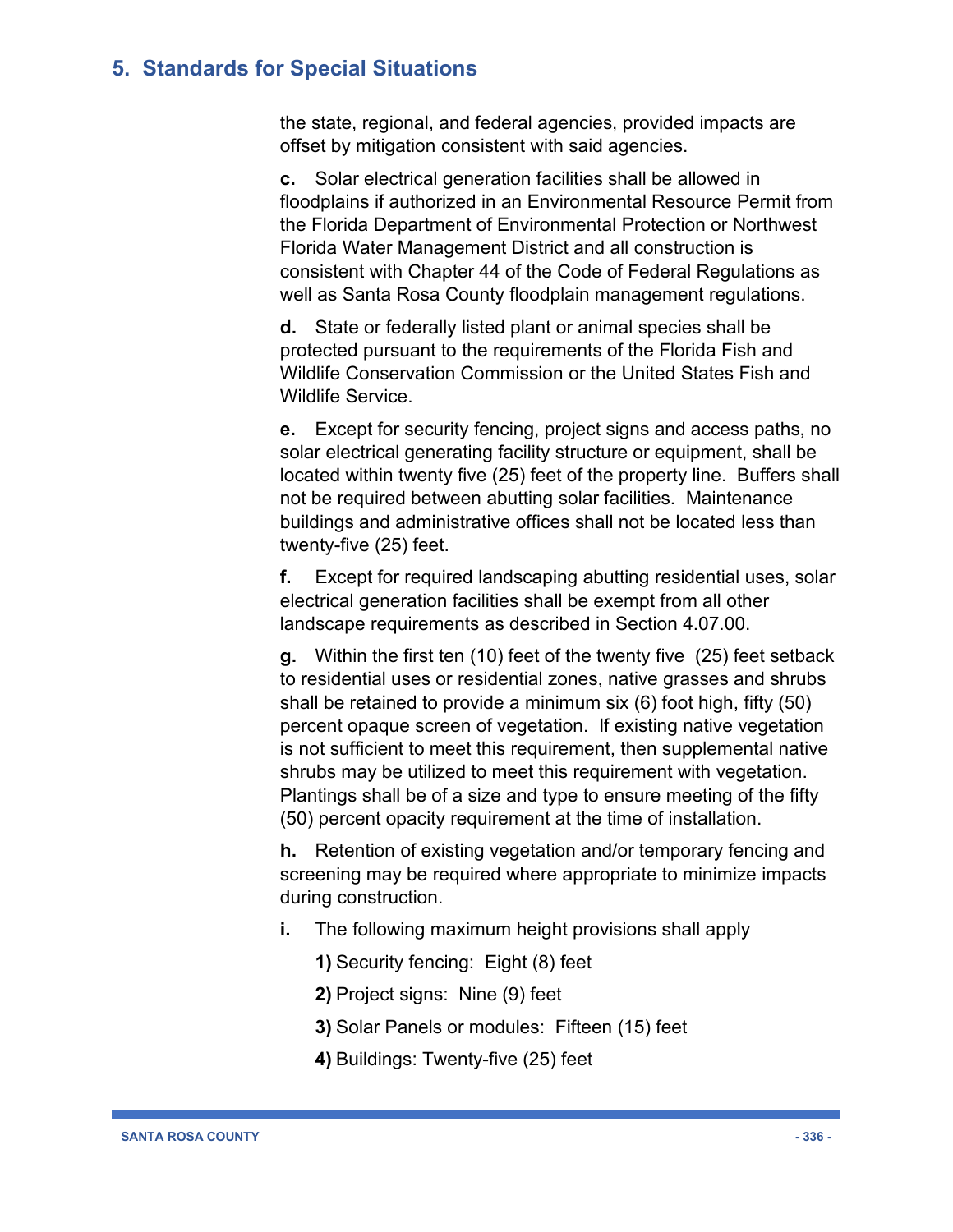**5)** There are no maximum height provisions for transmission lines, substations, and collector yards. However, any structure, including transmission lines, substations, or collector yards more than one hundred (100) feet in height must be approved by the Aviation Advisory Committee.

- **j.** The area of the solar panels and the transmission lines shall not be considered in the calculation of the Floor Area Ratio provided, however, that the area encumbered by supporting structures shall be considered in stormwater calculations and management plans.
- **k.** Development order approval in accordance with Section 4.02.07 is required prior to the construction of a solar electrical generation facility. Building permits are not required for structures of facilities of electrical utilities which are directly involved in the generation, transmission or distribution of electricity pursuant to Section 553.73, Florida Statutes.
- **l.** To the extent that any associated or related facilities may be addressed elsewhere in this code, the County shall review and consider for approval such associated or related facilities as part of its review of the solar electrical generation facility under this Section.
- **m.** All proposed solar electrical generating facilities shall be reviewed by the United States Navy and United States Air Force for mission compatibility prior to a development order approval by Santa Rosa County.
- **K.** Accessory parking lots

**1.** The off street parking area must serve, as an accessory use, a commercially zoned parcel of land on which a permitted principal commercial use is located and may not be used to meet the minimum requirements specified for the principal use being served.

**2.** When the frontage of any parcel to be utilized for accessory parking is opposite a single-family residential zone, then that frontage shall not be utilized for ingress and egress.

**3.** Accessory parking shall be limited to the free parking of vehicles by employees or patrons of the principal commercial use being served. The parking area shall not be used as a loading or unloading area, or as a location for a dumpster, repair work, dead storage, dismantling, display, sales, service of any kind, or for any other use except parking of vehicles.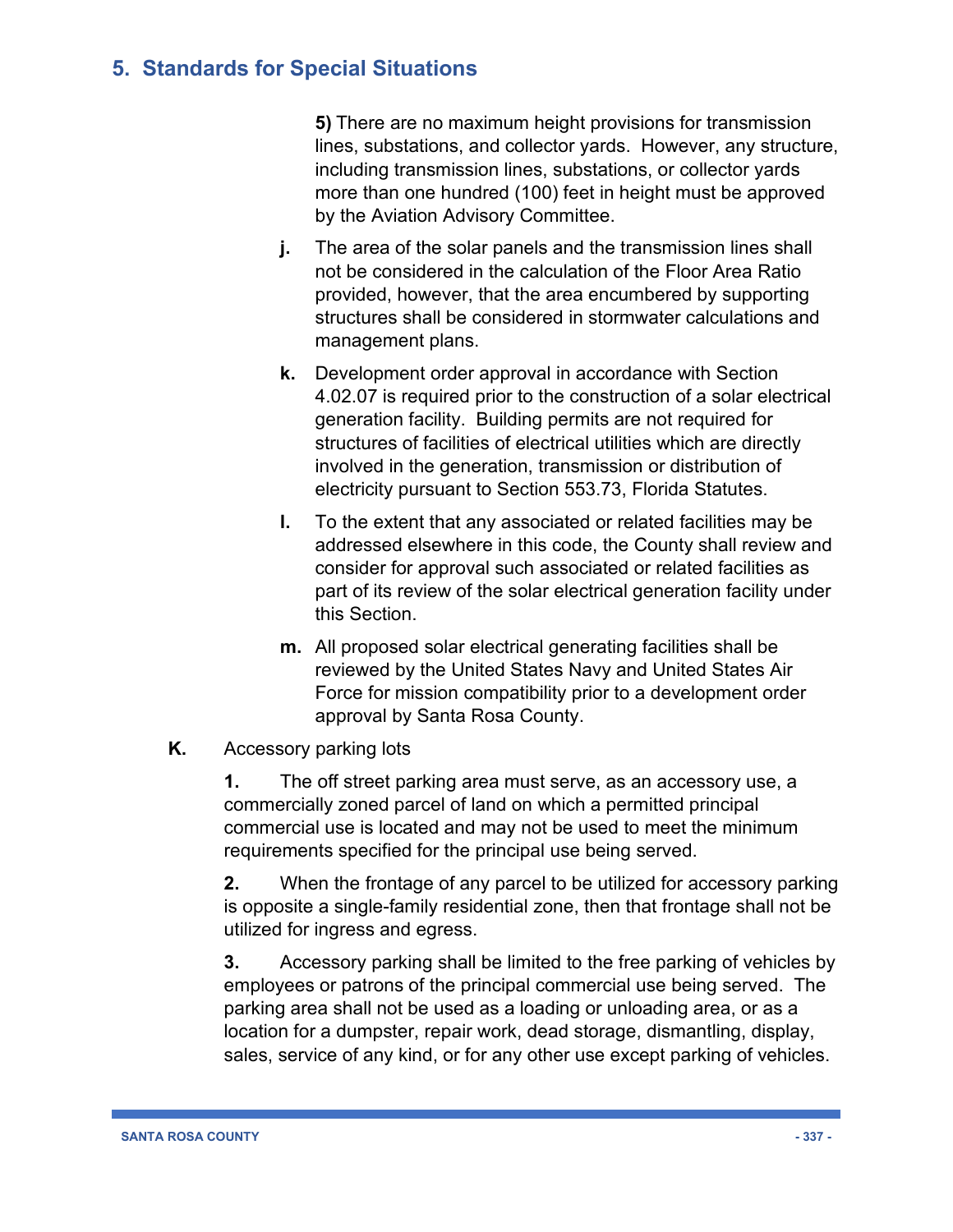No building or structure of any kind, except fences and small directional signs without advertisement, shall be permitted in the off street parking.

**4.** The design of the off street parking area shall preserve a minimum of fifteen (15) percentage of the site for landscaped open space and additional open space, if required, for the surface water drainage pursuant to this code. The off street parking area shall not be a receiving ground for any water runoff from an abutting site of the principal commercial use being served by the parking area.

**5.** The applicant shall submit a site plan to the Planning and Zoning Department pursuant to Section 4.05.00 of this Ordinance.

**6.** Removal of trees, commencement of construction or other activity shall not be undertaken before site plan approval has been granted by the Planning and Zoning Department. Tree removal permits shall be required within any area approved as an accessory parking area. Where any boundary for such off street parking directly abuts single family residentially zoned property or property zoned P 1 or P 2, a minimum twenty five (25) foot landscape strip shall be provided along the common property line between the single family residential or park zoned parcel. All street frontages shall provide a minimum ten (10) foot landscape strip.

Plants shall be provided within this landscape strip to ensure that no parking or maneuvering area is visible from adjacent single family residential zones.

**7.** Canopy trees (approved by the Planning Director or their designee) shall be installed within the required landscape strip and shall be spaced no greater than forty (40) feet on center.

**8.** A fence or wall shall be permitted provided the fence or wall is not within the required setback area.

**9.** In addition to the above requirements, Performance Standards relative to landscaping shall govern the plant materials and quality requirements.

**10.** All plant material shall be maintained at a minimum height of six (6) feet after a one (1) year growth period commencing from final approval by the County Planning and Zoning Department.

**11.** Variance to any of these requirements is prohibited.

**L.** Multiple Family Dwelling Structures

**1.** The scale, intensity and operation of such use shall not generate unreasonable noise, congestion or other potential nuisances to contiguous residential properties.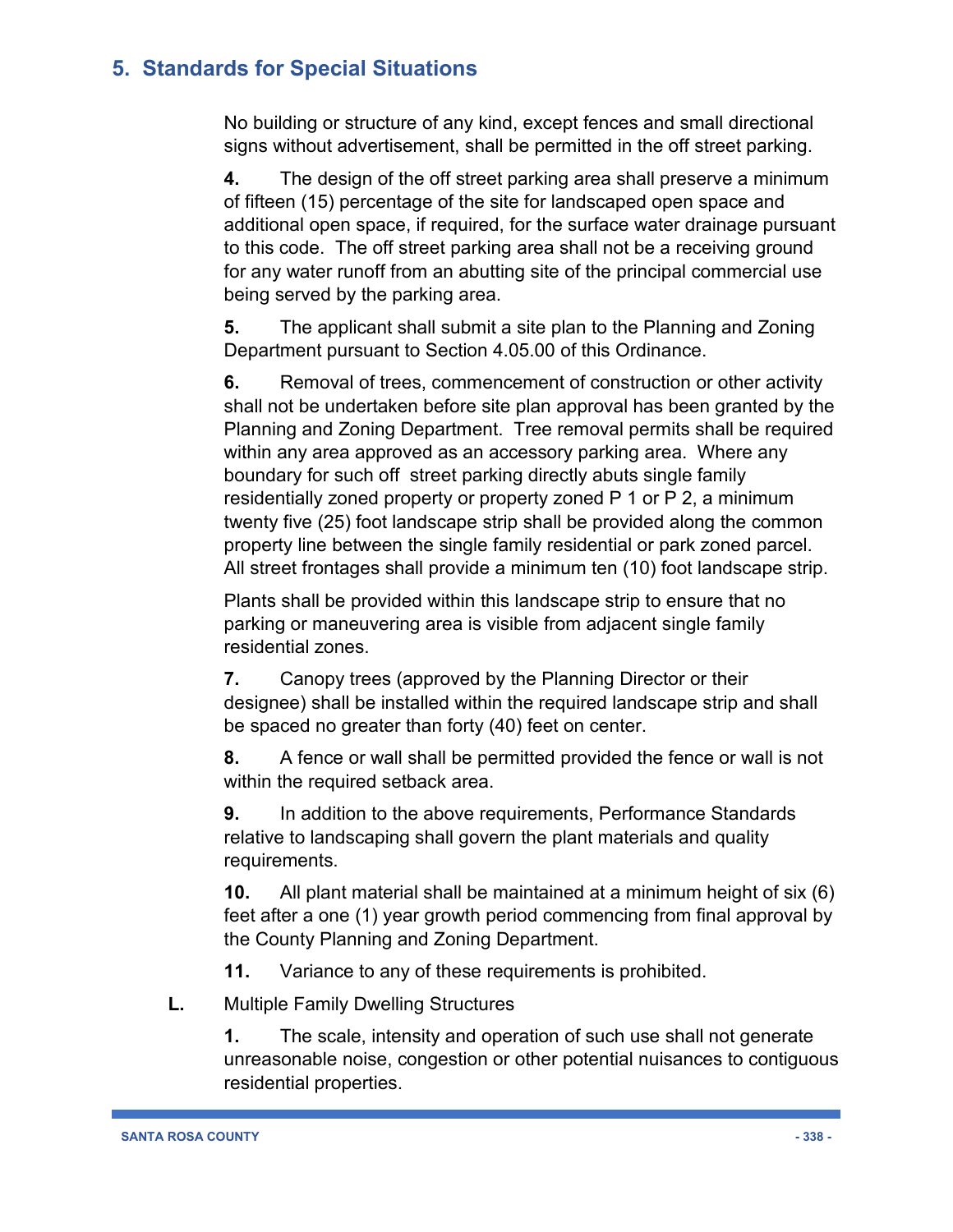**2.** Land may be developed to a maximum density of ten (10) units per acre provided bulk regulations as outlined in this ordinance and the more restrictive open space is applied to the entire parcel. The minimum width of any parcel being developed for multiple family purposes shall be one hundred (100) feet.

**3.** Site plan criteria including but not limited to buffering, fences, etc. Should be designed as to maximize compatibility with adjacent land uses of lesser intensity and provide for a smooth transition where greater or varying intensity in Land Uses exists.

**4.** Sites should be located within more highly accessible portions of the district nearest major thoroughfares or minor collector streets as opposed to internal residential streets.

**5.** Appropriate public services and facilities including, but not limited to, sanitary sewers, water supply, roads, etc. must be available.

**M.** Private Air Strips

**1.** No commercial hangars or commercial use of such hangars shall be permitted.

**2.** Hangars shall be accessory to the principal structure and permitted on the same lot as the principal structure without size limitations.

**3.** Sites must comply with all federal, state and local regulations, including licensing, and shall not interfere with governmental or public airport operations.

**4.** The Board may make additional recommendations for appropriate conditions and safeguards as agreed upon by the applicant. Violation of such agreements shall be deemed a violation of these zoning regulations.

#### **N.** Vehicular Paint and Body Shops

**1.** All paint and body work activities must be performed in a fullyenclosed building, including paint booths approved by the appropriate governmental agencies.

**2.** Sites must be located within the more highly accessible portions of commercial districts, with limited proximity to residential districts.

**3.** Where abutting residential districts, an eight (8)-foot privacy fence must be provided for screening, and a twenty-five (25)-foot buffer must be maintained between any structure including accessory buildings and the property line.

**4.** One (1) parking space must be provided for each 400 square feet of gross floor area.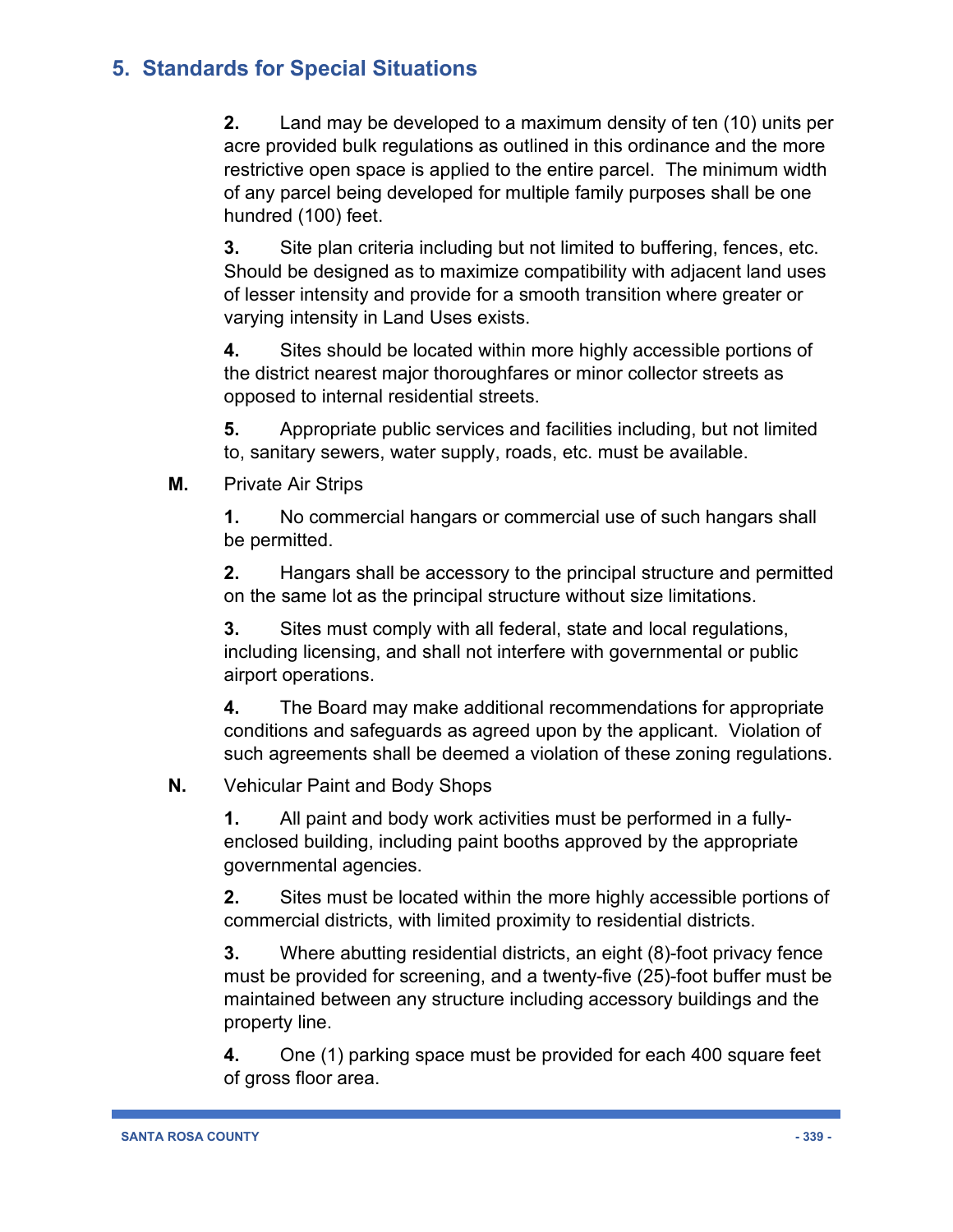**5.** The scale, intensity and operation of the use shall not generate unreasonable noise or potential hazard to contiguous residential or commercial property and should be compatible to surrounding commercial uses.

**O.** Marinas

**1.** Marinas to be used primarily for the docking, servicing, storage, sales and rental of watercraft. Major repairs, construction or reconstruction of watercraft is prohibited.

- **2.** Use of watercraft for residential purposes is prohibited.
- **3.** The use shall comply with the following provisions:

**a.** Marina activities as herein defined and including minor repair, servicing and routine maintenance of marine watercraft such as bottom cleaning and painting, and minor topside work only in an enclosed structure except where impractical. In addition, sale and rental of watercraft and accessories are permitted. Rental watercraft may be kept in wet storage. All marina activities must conform to the following provisions:

**i.** There shall be no permanent docking within thirty (30) feet of fuel pumps or other fueling equipment.

**ii.** Except as provided in this section (below), there shall be no dry land storage of watercraft or trailers, except under a permanent roof. No watercraft shall be stacked upon the other except under a permanent roof. Parking facilities shall be provided on the basis of one (1) space for each (3) watercraft storage slots and, in addition, all other parking requirements and design specifications in Section 4.06.00 of this Ordinance shall be satisfied.

**iii.** All docks and structures erected over the water shall be on piers permitting the free flow of water unless designed as a floating pier; no bulkhead shall be permitted to extend in public water to such a distance as to interfere with navigation and commerce.

**iv.** No on shore engine repair shall be allowed except in designated repair areas screened from the public view.

**v.** No fish (except bait) shall be kept or sold.

**vi.** Facilities such as restaurants and bait and tackle shops shall be situated on uplands, except where the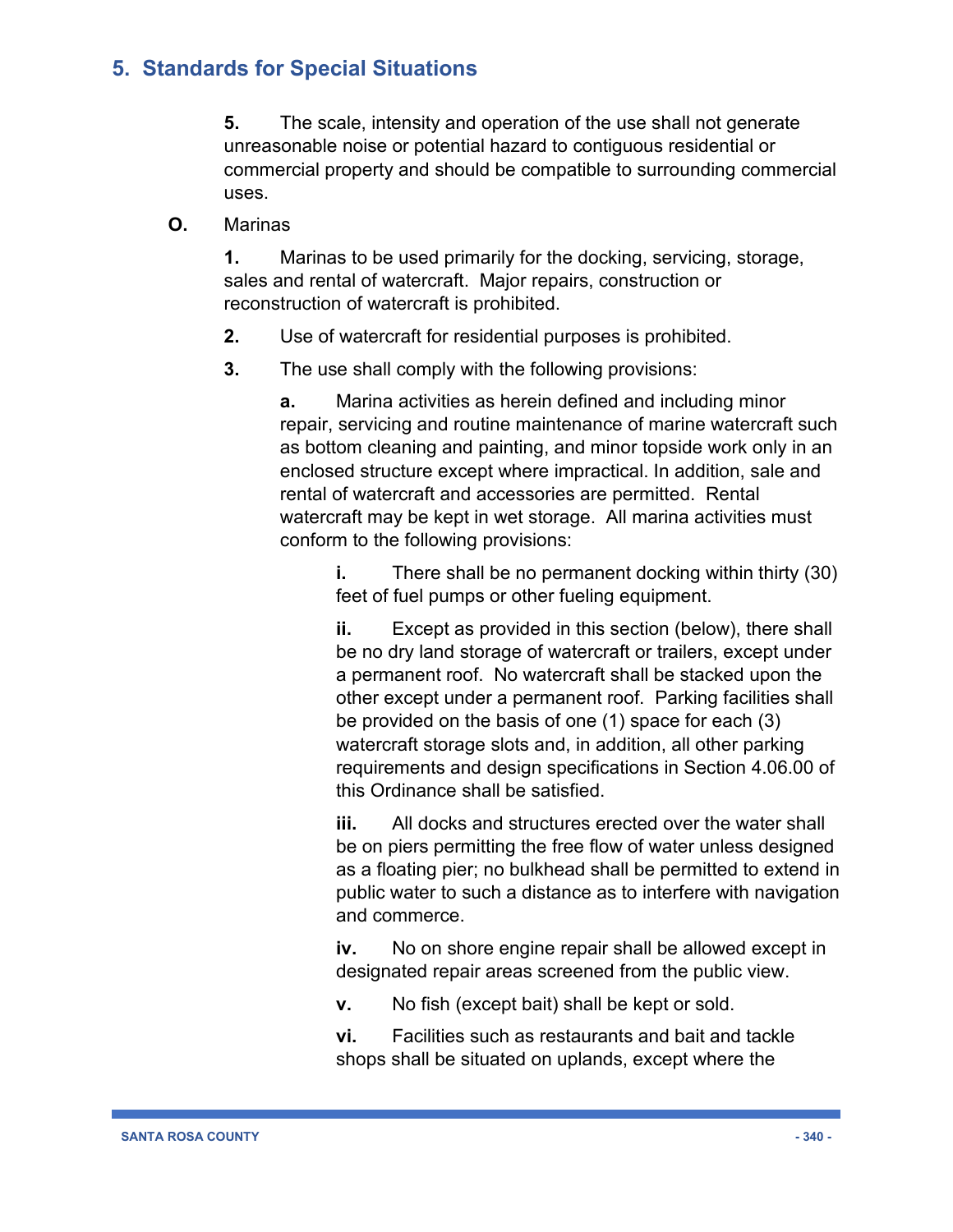location of such facilities over public lands is found to be clearly in the public interest.

**vii.** Roofed dockage (which for emphasis does not include vertical walls) and wet storage of marine pleasure craft when roof does not exceed one half of the total dockage area. Roofs over all slips in any marina shall be of uniform height not to exceed thirty five (35) feet above mean high water line and shall only cover the end of the pier nearest shore.

**viii.** Major repairs such as construction or rebuilding of watercraft, installation of new bottoms or substantial structural additions or alterations are prohibited as these are industrial in nature.

**ix.** Storage of all motors not attached to watercraft shall be within buildings. Storage of watercraft on trailers, with or without outboard motors, shall be permitted only for sale or rental purposes without permanent roofing or screening. Trailers with or without watercraft thereon for sale, rental or repairs shall be located within a parking area screened from the public view by ornamental fence, wall or landscape enclosure not to exceed six (6) feet in height. Parking areas shall be approved through site plan approval process by the County Planning and Zoning Department.

**P.** Restaurants (Drive-Ins) within Bagdad Historic District

**1.** Shall be located in the more highly accessible areas of Bagdad near or on the major through streets.

**2.** The Architecture, design and character of such restaurants should be in harmony and compatible with surrounding architecture to the greatest extent practical.

**3.** Minimum parking requirements as described in Section 4.05.02.B must be provided on the same lot.

**Q.** Hotels, Motels

**1.** Site shall be located within more highly accessible portions of the district nearest major thoroughfares so as to discourage traffic along local residential streets in the impacted area.

**2.** The minimum width of any parcel developed for hotel/motel shall be 100 feet when measured at the road right-of-way.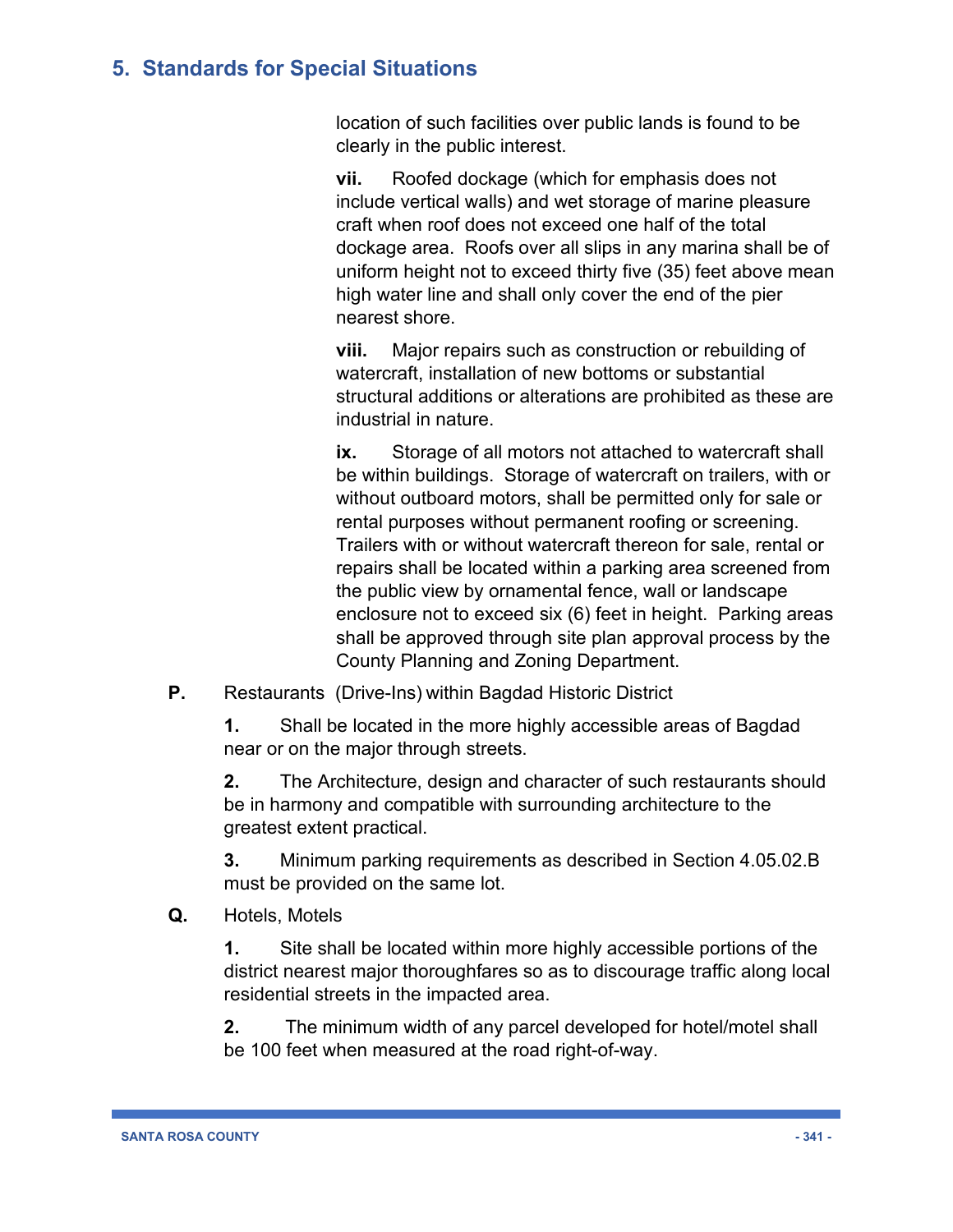**3.** Site plan criteria including but not limited to buffering and fences should be designed so as to maximize compatibility with adjacent land uses of lesser intensity. In HC-1 districts the architectural design should be compatible with surrounding architecture to the greatest extent practical.

**R.** Commercial Parking Lots

**1.** The design of the off-street parking area shall preserve a minimum of fifteen (15) percent of the site for landscaped open space plus additional space as required for surface water drainage pursuant to this code.

**2.** Where any boundary of such parking lot abuts single-family zoned property, a minimum of twenty-five (25) foot landscape strips shall be provided along the common property line. All street frontages shall provide a minimum ten (10) foot landscape strip.

**3.** Site plan review as outlined in Section 4.02.00 will be required.

**S.** R-1 and R-2 Single Family Development

**1.** Platting requirements as outlined in Chapter Four (4) of this ordinance are required for all subdivisions.

**2.** Provisions as outlined in Tables 2.03.02.a, 2.04.02a and 2.05.02.a must be adhered to if platting for smaller lots if consistent with adjacent zoning for plat.

**3.** Sites should be located so as to maximize compatibility with adjacent land uses and minimize an adverse impact by screening and buffering from adjoining existing incompatible uses.

#### **T.** Restricted Sales and Services

**1.** Sites must be located within the more highly accessible portions of agricultural districts, in the vicinity of a major thoroughfare.

**2.** A twenty-five (25) foot setback must be maintained between any structure, including accessory buildings, and the property line.

**3.** One (1) parking space must be provided for each 250 square feet of gross floor area.

**4.** The scale, intensity and operation of the use shall not generate unreasonable noise or potential hazard to contiguous uses and should be compatible to surrounding commercial uses.

**5.** The maximum building size shall be 3,000 square feet.

**U.** Recreational Vehicles as living quarters during a construction project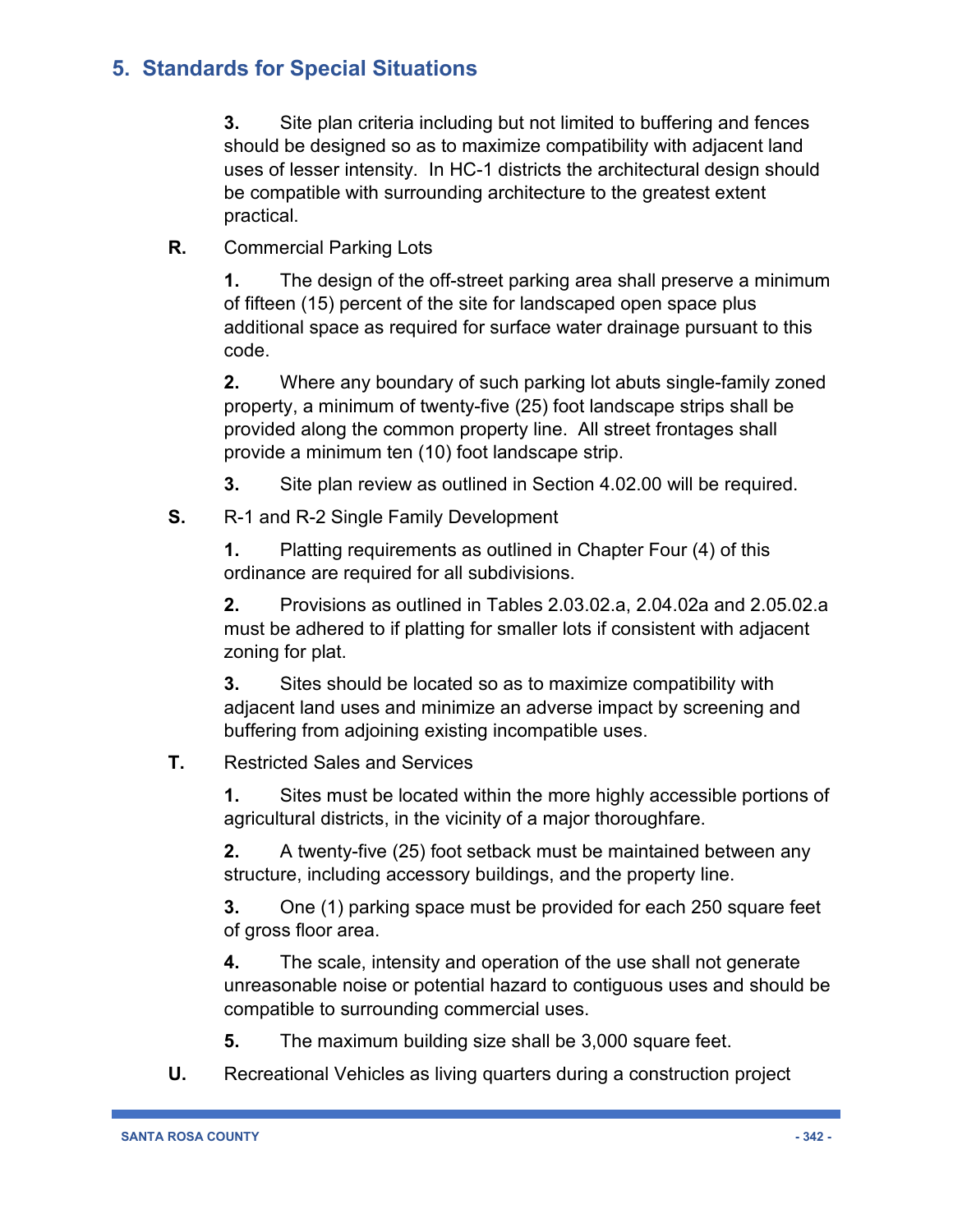**1.** For sites located in residential zones, the proposed use shall be used by the property owner during the construction of the primary residence.

**2.** For sites located in commercial and industrial zones, the use may be allowed for security purposes during a construction project.

**3.** A permit is required for the temporary use of the recreational vehicle.

**4.** Only one (1) recreational vehicle can be located and used as a temporary living quarter per lot of record or project parcel.

**5.** The recreational vehicle must be located on private property in such a way as to not interfere with the use or enjoyment of any adjacent public or private property,

**6.** All waste must be disposed of in a lawful manner.

**7.** All electrical or utility connections to the recreational vehicle must be properly permitted.

**8.** Recreational vehicles used on properties located in flood zones must remain ready for immediate highway use.

**9.** The use of the recreational vehicle as a living quarter may in no case exceed 12 months and must cease with the issuance of the first certificate of occupancy.

**V.** Recreational Activities:

**1.** Recreational activities limited to the following: archery range, baseball and/or football fields, bicycle path, boat dock, botanical garden, cabanas, excursion or charter boat dock, handball or racquetball courts, outdoor rifle and pistol range, basketball courts, boat anchorage, boat launching ramp, bridle trails, lawn bowling, cemeteries, concession stands, fishing pier, horseshoe pitching courts, public park, indoor rifle and pistol range, softball field, stadium and bleachers, shuffleboard courts, soccer fields, tennis courts, track and field facilities, wedding venues. However, rifle and pistol ranges shall only be allowed as a conditional use in AG-RR, AG-1, and AG-2 districts.

Recreational activities in NB-SF, NB-MD, NB-MHD, NB-HD, NB-C, NB-H, NB-PMUD, HCD, C-1M, C-2M, AG-RR, AG-1, and AG-2 may be private enterprise (private ownership for profit) or publicly held (state or county) activities.

The following recreational activities in all residential districts (RR-1, R-1, R-1A, R-1M, R-2, R-2M and R-3) must be public held (state or county) or non-profit activities and limited to: baseball and/or football fields, bicycle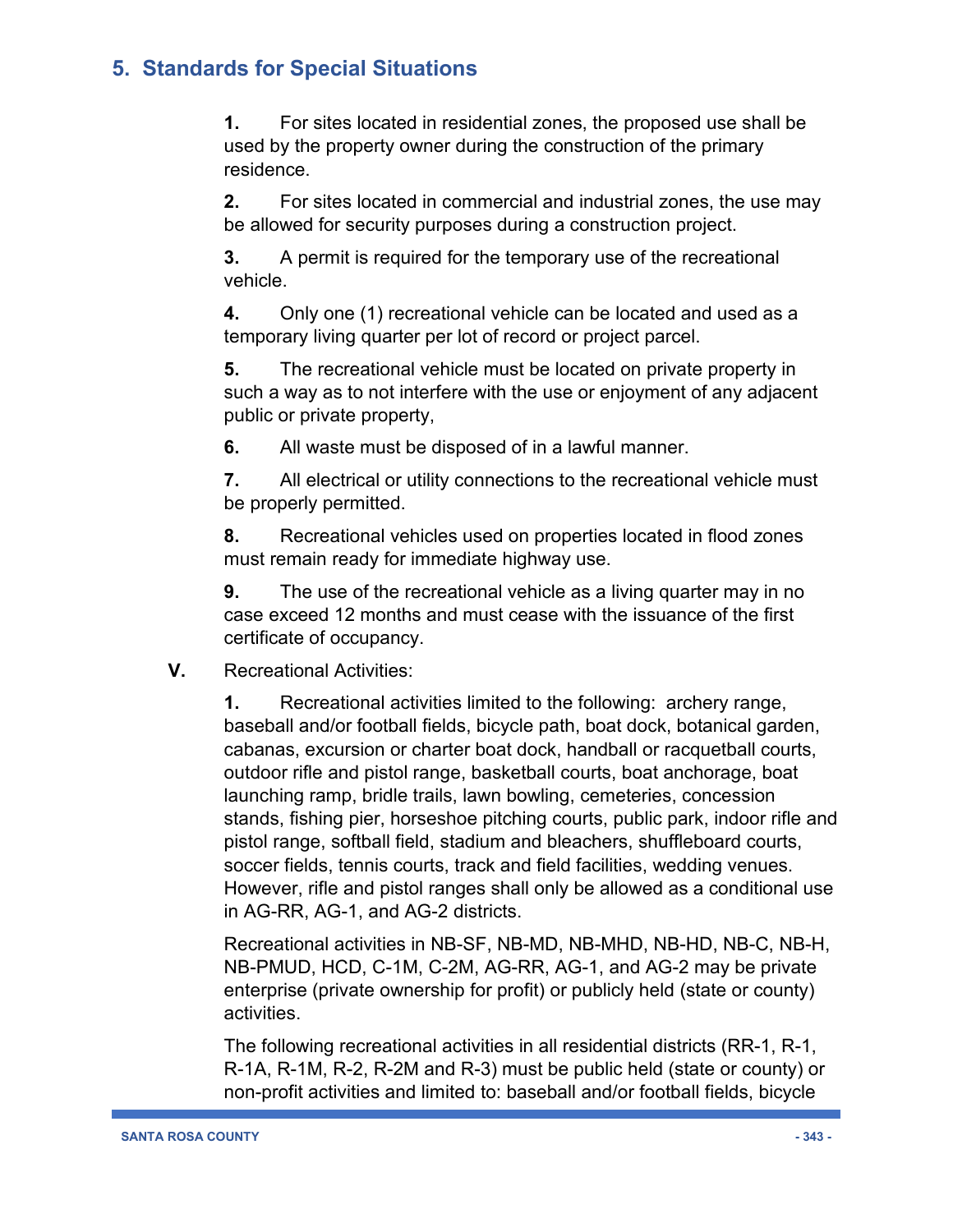path, public boat dock, botanical garden, cabanas, handball or racquetball courts, basketball court, boat launching ramp, lawn bowling, fishing pier, horseshoe pitching court, public park, softball field, shuffleboard courts, soccer fields, tennis courts, track and field facilities.

**2.** Site plan approval is required by the Planning and Zoning Department pursuant to Section 4.02.00 et seq. of this ordinance. Additionally, the site development plan for land use improvements shall provide for such an arrangement and location of uses and facilities on the land as to give the maximum possible separation from and protection to, contiguous and nearby residential property. Where the nature of the activities or facilities on the land present any potential hazard or detriment to contiguous residential properties arising from noise, glare, dust, vibration, flying objects or traffic or parking, protection to such contiguous residential properties shall be provided in the form of open spaces, fences, walls, hedges, plantings, enclosures and/or by other such means as may be appropriate and effective to prevent or minimize such hazards.

**3.** Yards:

**a.** No parking area shall be located within twenty-five (25) feet of any residentially zoned property.

**b.** No structure, (except benches, tables, sitting areas, fountains, fences or walls) as hereinafter provided, shall be provided, shall be located within twenty-five (25) feet of any property line.

**4.** Open space and landscaping is permitted or required in accordance with the requirements set forth in Section Seven.

**5.** Parking shall be required in accordance with the requirements set forth in Section 4.05.02.

**6.** Fences and Walls:

**a.** Fences and walls are permitted or required in accordance with the requirements set forth in Section 5.02.00.

**b.** No fence or wall shall be erected within twenty-five (25) feet of any street line.

**c.** No fence of wall shall be situated within twenty-five (25) feet of any residentially zoned property line shall exceed six (6) feet in height.

**7.** Signage is permitted in accordance with the requirements set forth in Section 4.09.00.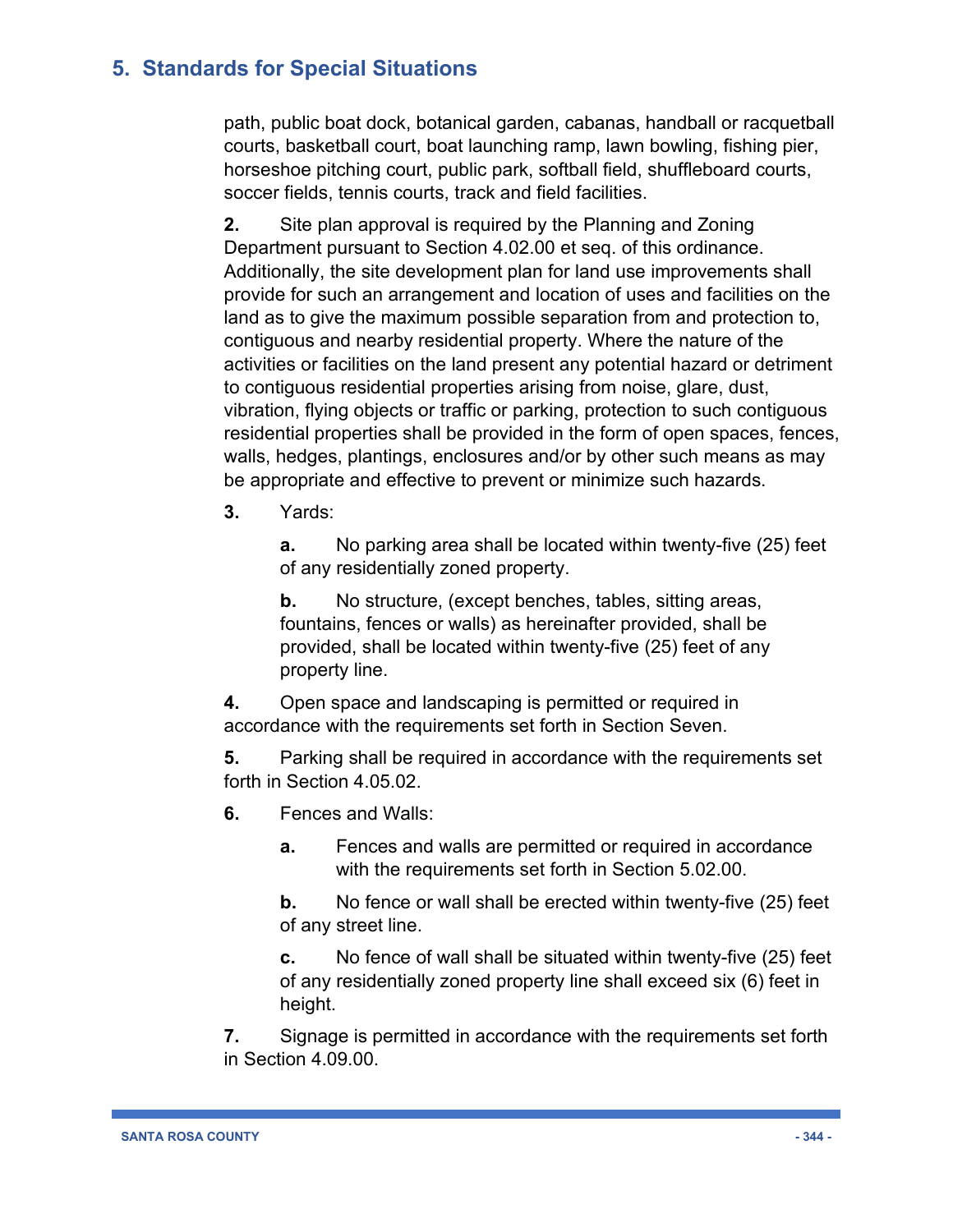**8.** Facilities for refuse collections and removal of solid wastes shall be provided pursuant to Section 5.02.02.

**W.** Distillery

**1.** All activities shall be contained in a fully enclosed building.

**2.** If noise is associated with the operation, then the operation must be housed in a fully enclosed soundproof building.

**3.** Gross floor area of the distillery area shall not exceed five thousand (5,000) square feet. Storage area shall not exceed three thousand (3,000) square feet. Office and administrative areas shall not be restricted by square footage.

**4.** There shall be no adverse visual effects to adjoining properties.

**5.** It shall be buffered from adjoining properties at the discretion of the Planning and Zoning Department, in order to eliminate any adverse impact to the area.

**6.** Loading and unloading docks shall be to the rear of the building.

**7.** No outside storage of any kind.

**8.** There shall be no more shipping and receiving activities than normally expected with a general retail sales and service business.

**9.** The activity shall be free from danger of fire, explosions, toxic and noxious matter, radiation, dust, or other particulate matter, and other hazards from offensive noise, vibration, glare and other objectionable influences.

**10.** Building and facilities shall not be of design to be incompatible with other building designs.

**X.** Kennels

**1.** All activities shall be located within a fully enclosed soundproof building.

**2.** Exercise runs shall be completely screened by a eight (8) foot privacy fence or wall.

**3.** The animals are to be kept inside the soundproof building except for occasional brief exercise periods in the runs.

**4.** There shall be no odors, noise, or visual effects detectable from the adjoining properties.

- **Y.** Limited Manufacturing and assembly
	- **1.** All activities in manufacturing and assembly shall be limited to: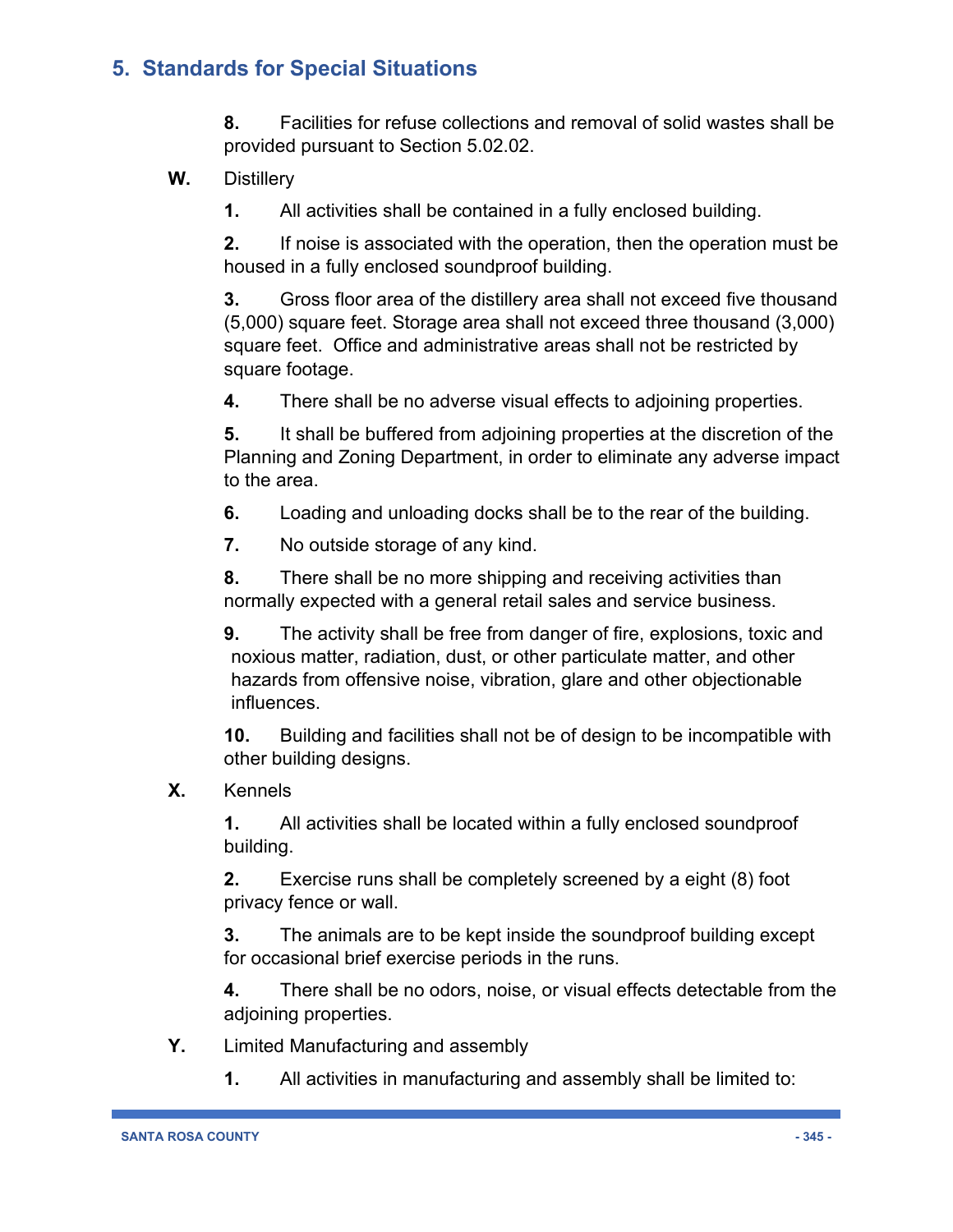**a.** All activities shall be contained in a fully enclosed building.

**b.** If noise is associated with the operation, then the operation must be housed in a fully enclosed soundproof building.

**c.** Gross floor area of the manufacturing and assembly area shall not exceed five thousand (5,000) square feet. Storage area shall not exceed three thousand (3,000) square feet. Office and administrative areas shall not be restricted by square footage.

**d.** There shall be no adverse visual effects to adjoining properties.

**e.** It shall be buffered from adjoining properties at the discretion of the Planning and Zoning Department, in order to eliminate any adverse impact to the area.

**f.** Loading and unloading docks shall be to the rear of the building.

**g.** No outside storage of any kind.

**h.** There shall be no more shipping and receiving activities than normally expected with a general retail sales and service business.

**i.** The activity shall be free from danger of fire, explosions, toxic and noxious matter, radiation, dust, or other particulate matter, and other hazards from offensive noise, vibration, glare and other objectionable influences.

**j.** Truck or bus terminal facilities are prohibited.

**k.** Building and facilities shall not be of design to be incompatible with other building designs.

#### **Z.** Wholesale plant nurseries and landscape services

**1.** The scale, intensity and operation of such use shall not generate unreasonable noise, congestion, or other potential nuisances to contiguous residential properties.

**2.** Site plan criteria including, but not limited to buffering, fences, etc. should be designed so as to maximize compatibility with adjacent land uses of lesser intensity and provide for a smooth transition where greater or varying intensity of land uses exist.

**3.** Sites should be located within more highly accessible portions of the district nearest major thoroughfares.

**4.** The Board may make additional recommendations for appropriate conditions and safeguards as agreed upon by the applicant. Violation of such agreements shall be deemed a violation of these zoning regulations.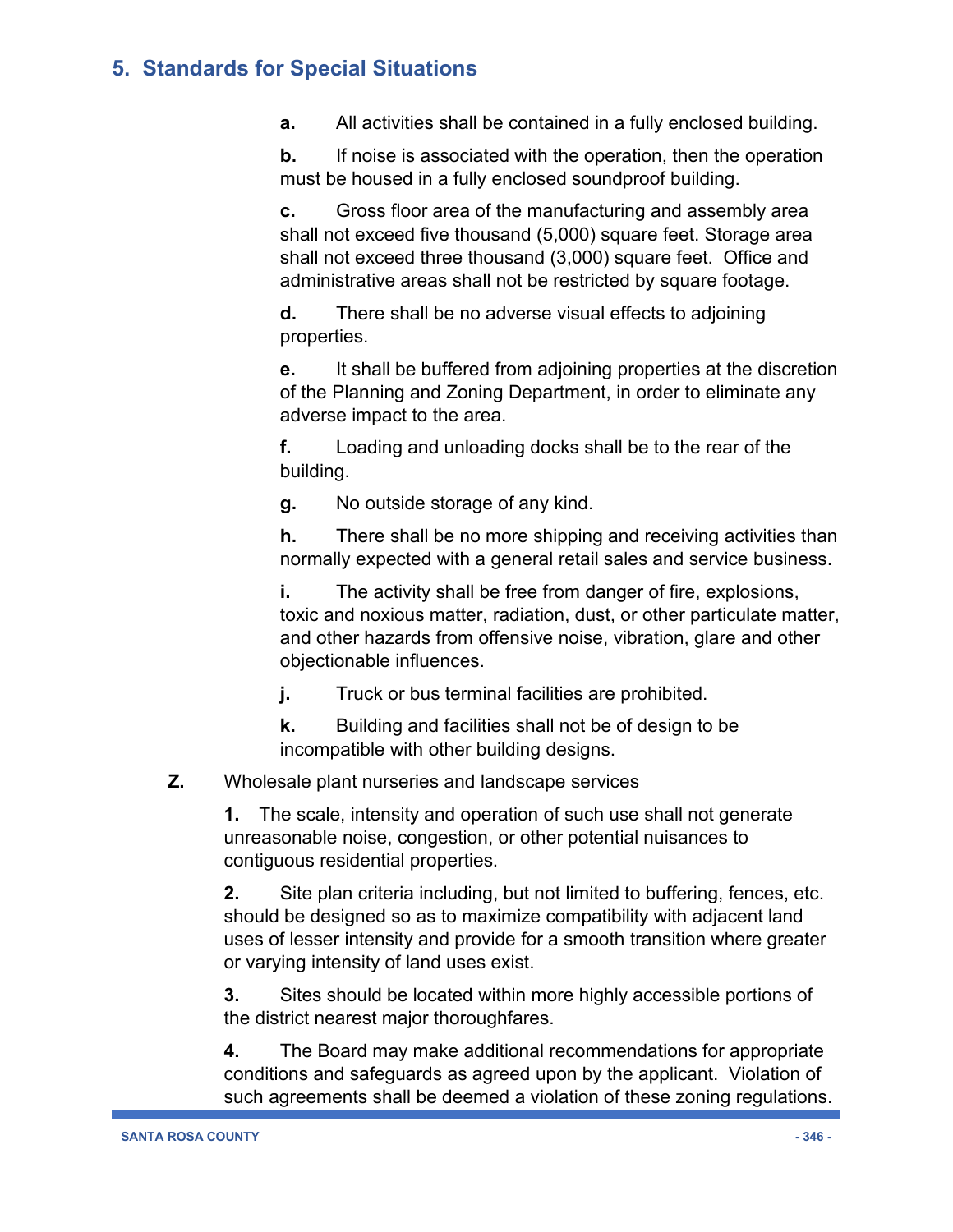#### **AA.** Trade Service and Repair

**1.** All trade service and repair activities must be performed in a fullyenclosed building.

**2.** Sites must be located within the more highly accessible portions of agricultural districts, with limited proximity to residential districts.

**3.** Where abutting residential districts, an eight (8) foot privacy fence must be provided for screening, and a twenty-five (25) foot buffer must be maintained between any structure including accessory buildings and the property line.

**4.** One (1) parking space must be provided for each 400 square feet of gross floor area.

**5.** The scale, intensity and operation of the use shall not generate unreasonable noise or potential hazard to contiguous residential or commercial property and should be compatible to surrounding commercial uses.

#### **BB**. Veterinary Medical Services

**1.** Site shall be located within the more highly accessible portions of the agricultural districts, and generally should be located on a major thoroughfare; and where not located on a major thoroughfare, the site should not be adjacent to a single-family residential district.

**2.** The proposed use shall not reasonably increase traffic on local residential streets in the impacted area.

**3.** Interior displays generally should not be visible from the exterior of the building, but where visible, they shall be in harmony with the residential character of the impacted area.

**4.** The scale, intensity and operation of the use shall not generate unreasonable noise, traffic, congestion, or other potential nuisances or hazards to continuous residential properties.

**5.** All activities shall be located within a fully enclosed, soundproof building.

**6.** Exercise runs shall be completely screened by a eight (8) foot privacy fence or wall.

**7.** The animals are to be kept inside the soundproof building except for occasional brief exercise periods in the runs.

**CC.** Towers and Telecommunications Facilities

**1.** Towers and Telecommunications Facilities must meet the standards in Section 5.05.00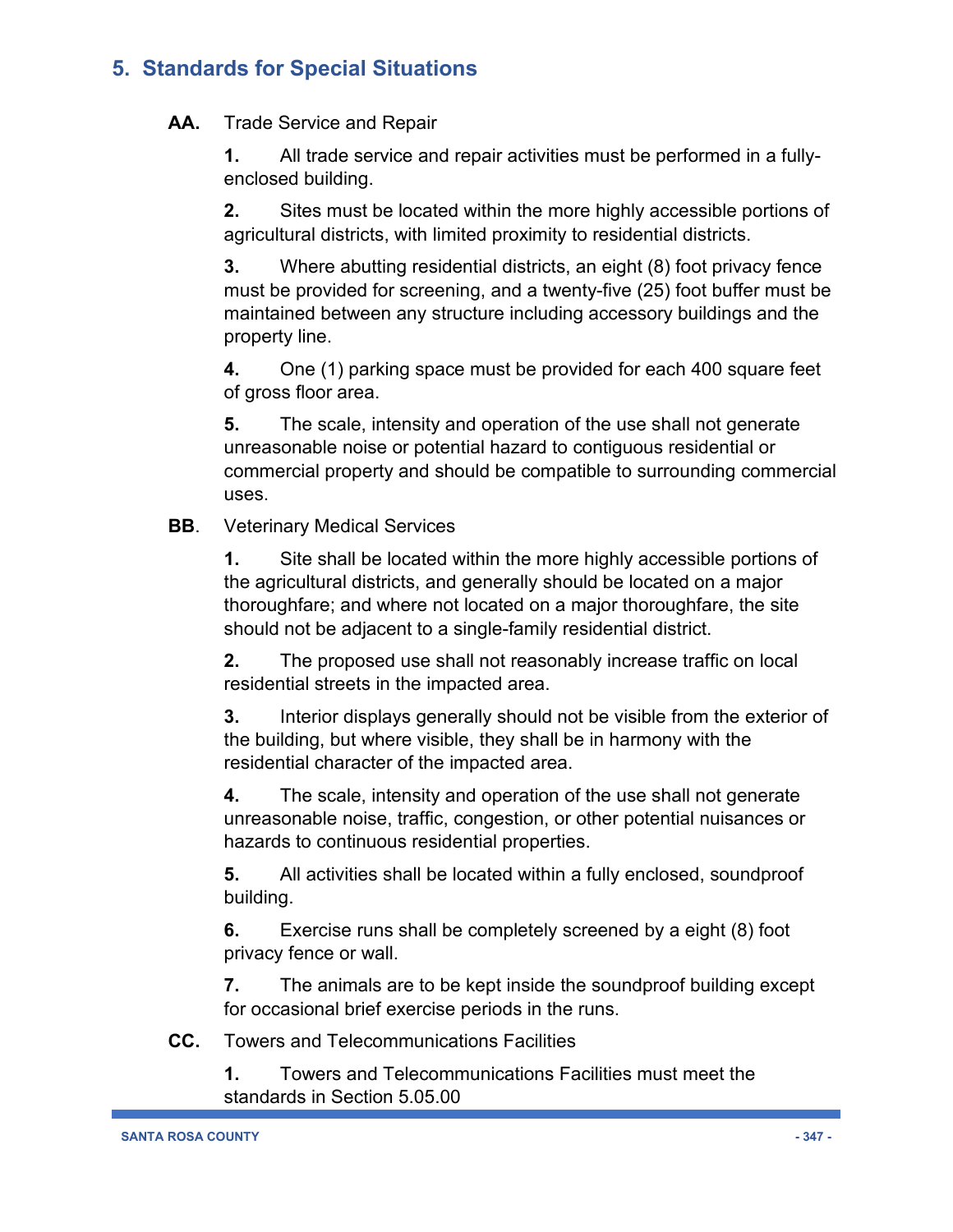**DD.** Public Fairgrounds

**1.** The scale, intensity, and operation of the use shall not generate unreasonable noise, traffic, congestion or other potential nuisances or hazards to surrounding residential properties.

**2.** Site plan approval is required by the Planning and Zoning Department pursuant to Section 4.02.00 et. Seq. of this ordinance. Additionally, the site development plan for land use improvements shall provide for such an arrangement and location of uses and facilities on the land as to give the maximum possible separation from a protection to, contiguous and nearby residential property. Where the nature of the activities or facilities on the land present any potential hazard or detriment to contiguous residential properties arising from noise, glare, dust, vibration, flying objects, or traffic or parking, protection to such contiguous residential properties shall be provided in the form of open spaces, fences, walls, hedges, planting, enclosures and/or other such means as may be appropriate and effective to prevent or minimize such hazards.

**3.** Yards:

**a.** No parking shall be located within twenty-five (25) feet of any residentially zoned property.

**b.** No structure, (except benches, tables, sitting areas, fountains, fences or walls) as hereinafter provided, shall be located within twenty-five (25) feet of any property line.

**4.** Open space and landscaping is permitted or required in accordance with the requirements set forth in Section Seven.

**5.** Parking shall be required in accordance with the requirements set forth in Section Seven.

**6.** Fences and Walls:

**a.** Fences and walls are permitted or required in accordance with the requirements set forth in Section 5.02.00

**b.** No fence or wall shall be erected within twenty-five (25) feet of any street line.

**c.** Any fence or wall situated within twenty-five (25) feet of any residentially zoned property line shall not exceed six (6) feet in height.

**7.** Signage is permitted in accordance with the requirements set forth in Section 4.09.00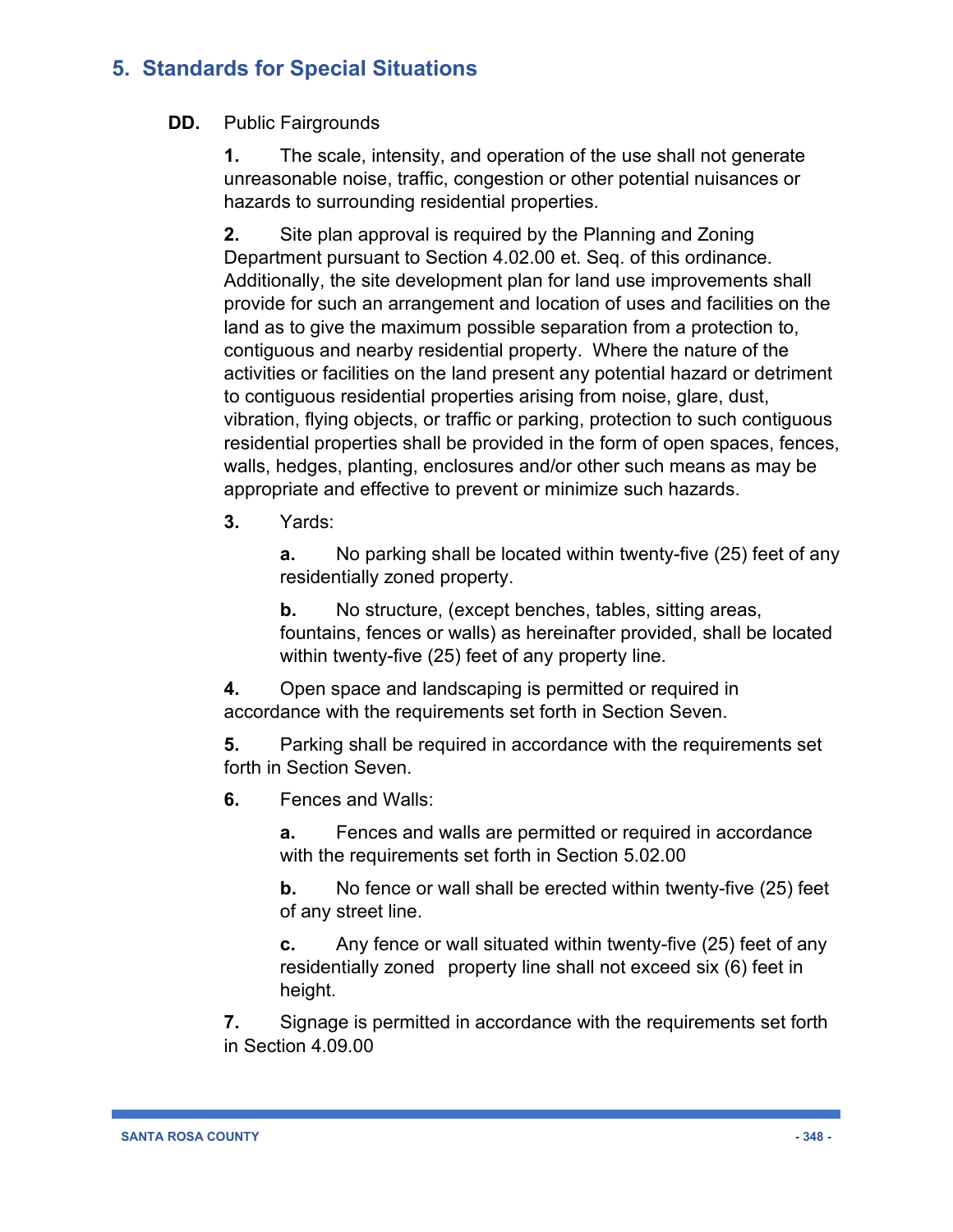**8.** Facilities for refuse collections and removal of solid wastes shall be provided pursuant to Section Seven.

**9.** Roadways for ingress and egress shall be reviewed to determine if they are suitable for the vehicles and loads to be used and if there are any adverse impacts on County rights-of-way or roadways.

**10.** The approval for Conditional Use shall be for the operation of a public fair. If the applicant proposes additional uses for the property, those uses may be considered as part of the original conditional use application. However, each use shall be evaluated with the appropriate conditional use criteria.

#### **EE.** Commercial Outdoor Amusement Activities

**1.** Commercial outdoor amusement activities including but not limited to skateboard parks, for-profit carnivals or fairs, miniature golf facilities, and zoos.

**2.** The scale, intensity, and operation of the use shall not generate unreasonable noise, traffic, congestion or other potential nuisances or hazards to surrounding residential or commercial properties.

**3.** Sites should be located within more highly accessible portions of Commercial districts nearest major thoroughfares or minor collector streets as opposed to internal residential streets.

**4.** Site plan submitted with the conditional use application shall demonstrate that the site will be designed to maximize compatibility with adjacent land uses of lesser intensity and provide for a smooth transition where greater or varying intensity in land uses exist. When the site abuts residential districts, an eight (8) foot privacy fence must be provided for screening, and a twenty-five (25) foot vegetative buffer, according to Section 4.06.04, must be maintained between the activity and the property line.

**5.** If the site abuts or is within three hundred (300) feet of a residential zoning District, the following restrictions on lighting and noise shall apply:

**a.** The total cutoff light shall be at an angle of less than ninety (90) degrees and shall be located so that the bare light bulb, lamp, or light source is completely shielded from the district view of an observer five (5) feet above the ground where the cutoff angle intersects the ground and so that no light can be viewed for said residential districts.

**b.** Loudspeaker, announcement systems, music and other noises shall be located with respect to the zoning district boundaries that the level of sound, as measured in decibels, at the